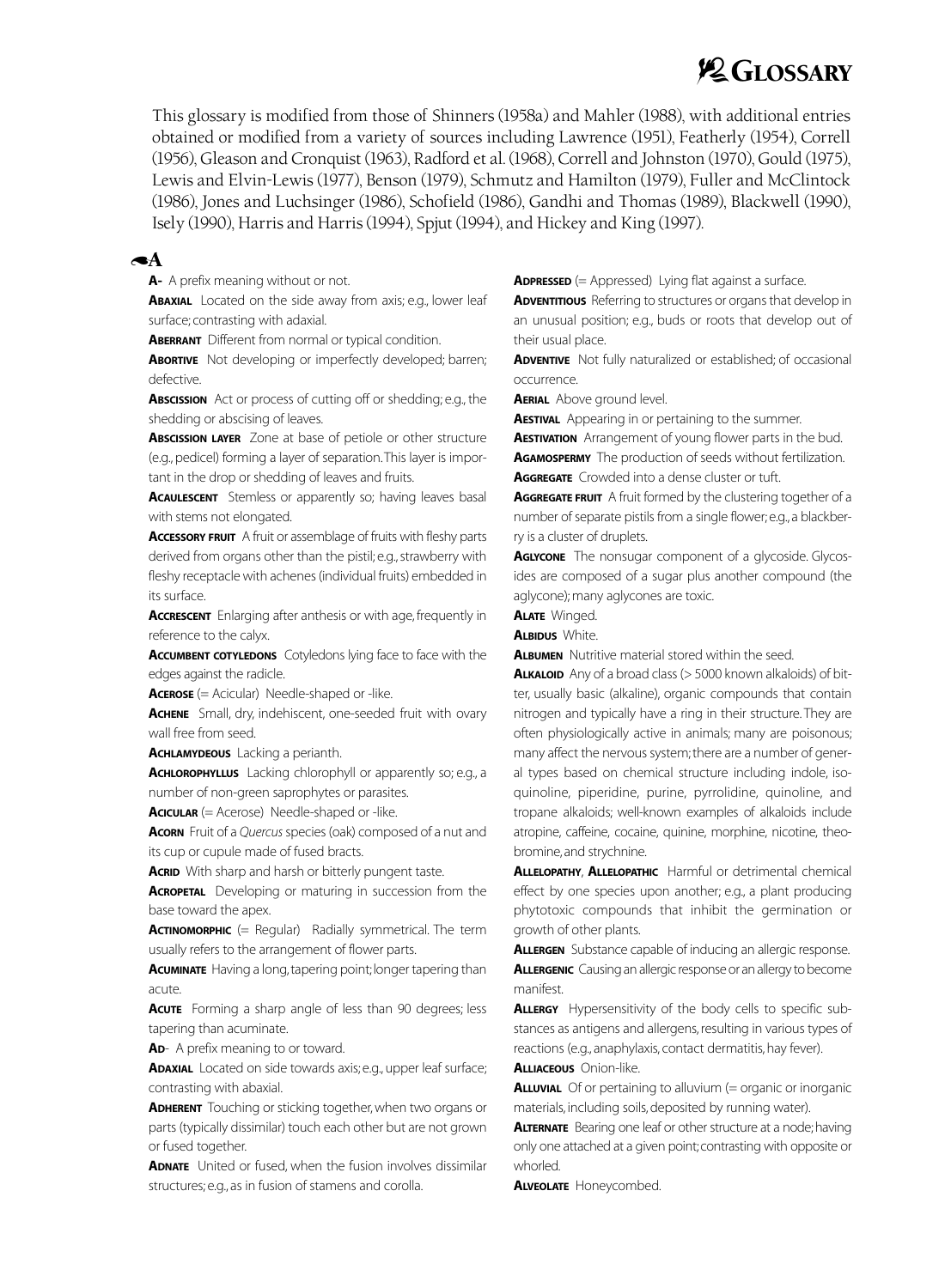#### **1422 GLOSSARY**/AMENT–ARIL

**AMENT** (= Catkin) A flexible often pendulous spike or spike-like raceme of small, inconspicuous, unisexual, apetalous, usually wind-pollinated flowers, the whole falling as one piece; e.g., male inflorescence of oaks or pecan.

**AMENTIFEROUS** Bearing aments.

**AMETHYSTINE** Violet-colored.

**AMINO ACIDS** Compounds containing both an amino group and a carboxyl group.They are the subunits (monomers) that are linked together by peptide bonds to form the polymers known as proteins;some nonprotein amino acids are found free in plants and are sometimes toxic; e.g., in *Lathyrus* (Fabaceae).

**AMORPHOUS** Without regular or definite form; shapeless.

**AMPHITROPOUS OVULE** Ovule that is half inverted so that the point of attachment is near the middle.

**AMPLEXICAUL** (= Clasping) With base of leaf or other structure (e.g., stipule) wholly or partly surrounding the stem.

**AMPLIATE** Enlarged.

**ANASTOMOSING** Net-like; with veins connecting by cross-veins to form a network.

**ANATROPOUS OVULE** Ovule that is completely inverted, the micropylar end being essentially basal.

**ANDROECIUM** Collective term for the stamens or male structures of a flower.

**ANDROGYNOPHORE** A stalk bearing both androecium and gynoecium;e.g.,in many Passifloraceae.

**ANDROGYNOUS** Bearing staminate flowers above (= distal to) the pistillate in the same spike; e.g., in some Cyperaceae.

**ANDROPHORE** A support or column bearing stamens.

**ANEMOPHILOUS, ANEMOPHILY** Wind-pollinated.

**ANGIOSPERM** (= Flowering plant) Literally,"vessel seed"; a plant having its seeds enclosed in an ovary  $(=$  the proximal part of the carpel or "vessel"); a member of Division Magnoliophyta. **ANNUAL** Plant or root system living only one growing season

(year); completing the growth cycle within one year.

**ANNULAR** Arranged in a ring or circle.

**ANNULATE** With the appearance of rings; e.g., cross-ribbed or ringed spines of some Cactaceae.

**ANNULUS** A group or ring of thick-walled cells, on the sporangia of some ferns, that are involved in spore dehiscence.

**ANTERIOR** Describing the position of an organ located toward the front in relation to the axis; e.g., in a flower the side away from the axis and toward the subtending bract.

**ANTHER** That part of a stamen producing the pollen.

**ANTHER-CELL** (= Theca) One of the pollen-sacs or locules of an anther.

**ANTHERIDIUM** Male sexual organ; structure forming male gametes, typically found in less derived plants (e.g., ferns) but so reduced evolutionarily as to not be present in flowering plants.

**ANTHESIS** (a) Time or process of flower expansion or opening; (b) also descriptive of period during which a flower is open and functional.

**ANTHOCARP** A structure that includes a fruit united with the perianth or the receptacle; e.g., Nyctaginaceae.

**ANTHOCYANIN** A red, purplish, or blue water-soluble pigment found in most flowers. The color of these pigments is affected by pH (e.g.,in *Hydrangea*);chemically,anthocyanins are phenolic. **ANTIPETALOUS** Referring to stamens that are of the same number as, and borne in front of  $(=$  on the same radius as) the petals or corolla lobes.

**ANTISEPALOUS** Referring to stamens that are of the same number as, and borne in front of  $(=$  on the same radius as) the sepals or calyx lobes.

**ANTRORSE** Directed toward the summit, upward, or forward; e.g., pubescence directed up the stem, the free end of the hair above or distal to the attached end; contrasting with retrorse.

**ANTRORSELY BARBED** With barbs (= points) pointing upward toward the summit or apex.

**APETALOUS** Having flowers without petals.

**APETALY** The condition of being without petals.

**APETURE** An opening.

**APEX** (pl. APICES) The tip or summit.

**APHYLLOPODIC** Lacking leaves at the base.

**APHYLLOUS** Leafless; e.g., Cuscutaceae.

**APICAL** At the tip or apex; relating to the apex.

**APICAL BUD** (= Terminal bud) Bud at the end (= apex) of a stem or branch.

**APICULATE** Having a small sharp point formed by blade tissue (of a leaf, sepal, or petal) rather than by projection of a rib or vein; with an abrupt tip or projection.

**APOCARPOUS** With the carpels separate or free from one another. **APOGAMOUS** Forming a sporophyte without the union of gametes. **APOMIXIS** A collective term for reproduction, including vegetative propagation, that does not involve sexual processes; any form of asexual reproduction.

**APOPETALOUS** (= Polypetalous) Referring to a corolla consisting of separate petals.

**APOPHYSIS** Swelling or enlargement of the surface of an organ. **APOSEPALOUS** (= Polysepalous) Referring to a calyx consisting of separate sepals.

**APPENDAGE** Any attached structure that is supplementary or secondary.

**APPENDICULATE** With an appendage.

APPRESSED (= Adpressed) Lying flat against a surface.

**APPROXIMATE** Close together.

**AQUATIC** Living in water.

**ARACHNOID**, **ARACHNOSE** Cobwebby; cobweb-like, with entangled, slender, loose hairs; thinly pubescent with relatively long, usually appressed and interlaced hairs.

**ARBORESCENT** Tree-like or becoming tree-like.

**ARCHEGONIUM** Female sexual organ; structure forming female gametes,typically found in less derived plants (e.g.,ferns) but so reduced evolutionarily as to not be present in flowering plants. **ARCUATE** Curved or bent like a bow, often used in reference to curving veins.

**ARENACEOUS** Sand-like or growing in sand.

**AREOLATE** Divided into small angular spaces;marked with areolae. **AREOLE**, **AREOLA** (pl. AREOLAE) (a) Small space marked out on a surface,usually referring to the space bounded by veinlets on the surface of a leaf;(b) the small spine-bearing areas on a cactus stem. **ARGILLACEOUS** Clayey; growing in clay or clay-like material.

**ARIL** An appendage or covering on a seed, typically involved in dispersal by animals.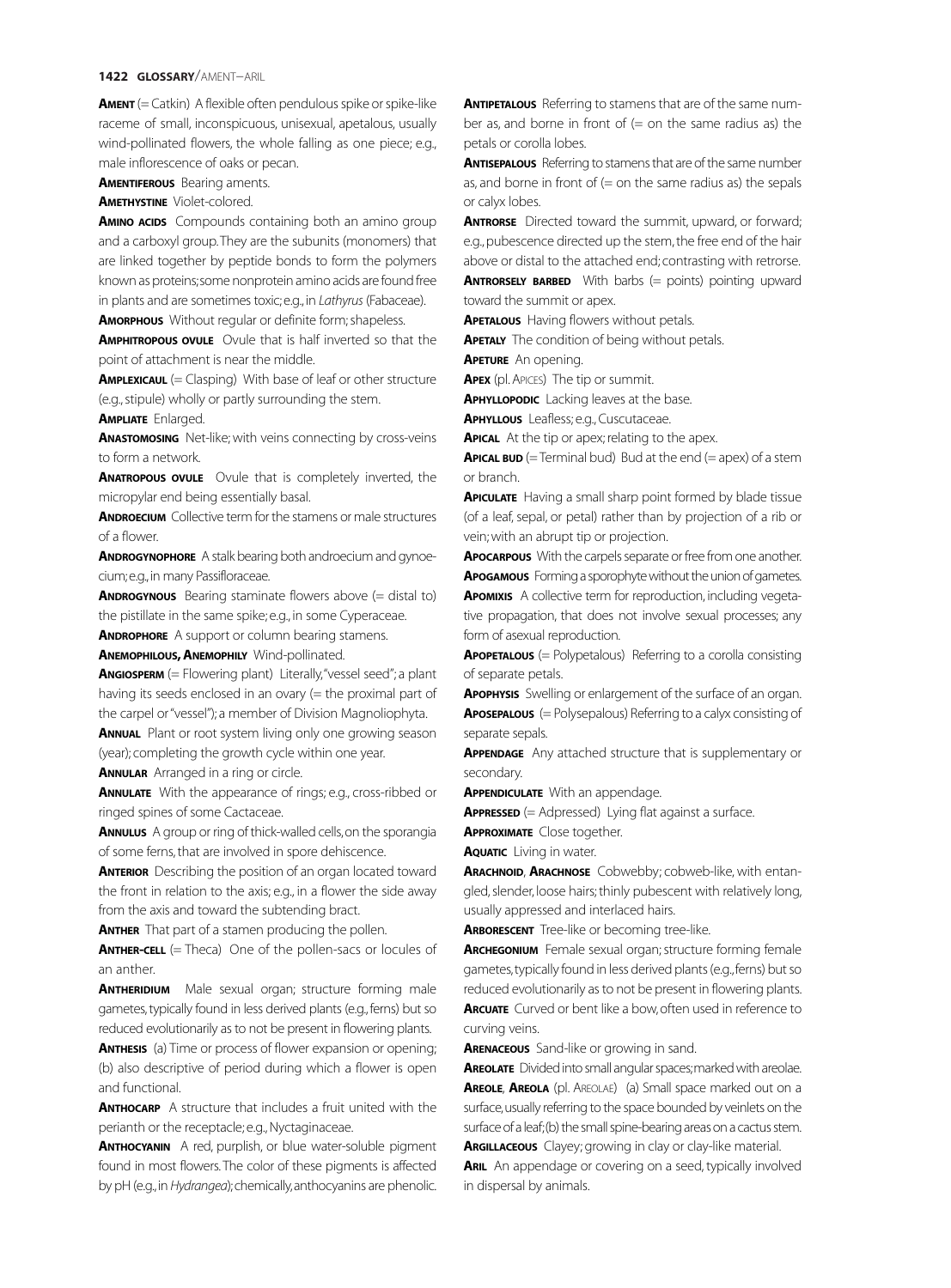## **LEAF CHARACTERS**

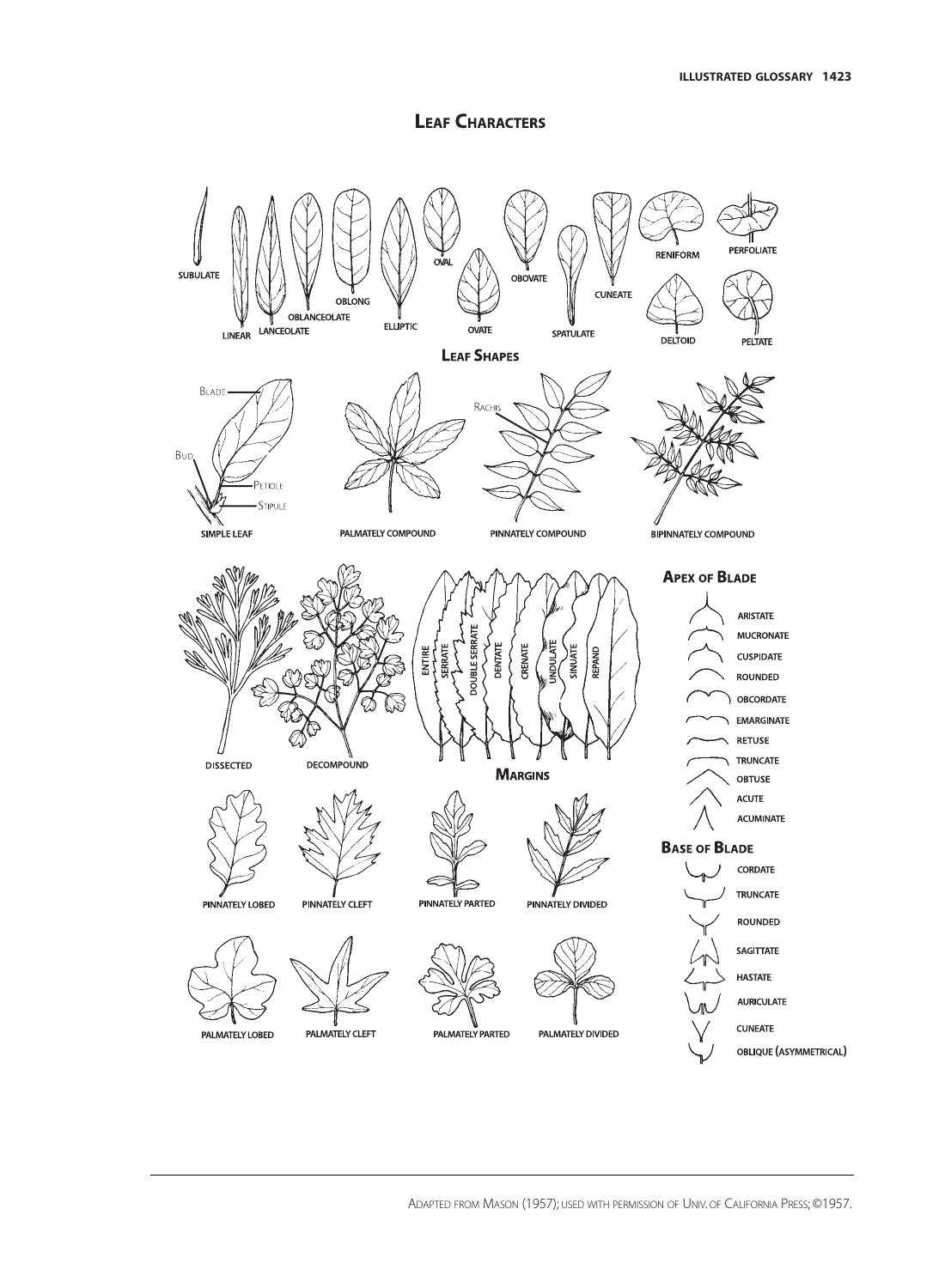#### **1424 GLOSSARY**/ARILLATE–BIPINNATE

**ARILLATE** With an aril.

**ARISTATE** Bearing a stiff awn or bristle. **ARISTULATE** Diminutive of aristate.

**ARMED** Possessing sharp projections;e.g.,prickles,spines,or thorns. **AROMATIC** (a) Generally, having a fragrant odor; (b) chemically, containing or patterned after benzene rings, with or without fragrance.

**ARTICLE** The individual unit of a constricted or jointed fruit; e.g., in some Fabaceae such as *Desmodium*.

**ARTICULATE** Jointed; joined.

**ARTICULATION** A separation place; joint.

**ASCENDING, ASCENDENT** Rising at an oblique angle.

**ASEPALOUS** Without sepals.

**ASEXUAL** Without sex; reproducing without sex.

**ASPEROUS** Rough to the touch.

**AssurgENT** Ascending, rising.

**Astylous** Without a style.

**ASYMMETRICAL** Without symmetry.

**ATOMIFEROUS** Bearing very fine glands.

**ATROCASTANEOUS** Very dark chestnut-colored.

**ATROPURPUREOUS** Dark purple; purple-black.

**ATTENUATE** Gradually tapering to a very slender tip, the taper more gradual than in acuminate.

**ATYPICAL** Not typical; deviating from the norm.

**AURICLE** Earlobe-like lobe or appendage; e.g., at the base of some leaves, sepals, etc.

**AURICULATE** With an auricle.

**AUTOTROPHIC** Descriptive of an organism capable of making its own food, usually through photosynthesis; free living, not parasitic or saprophytic;e.g., green plants.

**AUTUMNAL** Associated with or occurring in the fall of the year. **AWL-SHAPED** (= Subulate) Tapering from the base to a slender or stiff point; narrow and sharp-pointed.

**AWN** Terminal slender bristle or hair-like extension or projection; e.g., in grasses, the prolongation of the midnerve of the glumes or lemmas.

**AWN COLUMN** In certain grasses,a prominent narrowed beak at the apex of the lemma.The awns arise from this structure. **Axial** Relating to the axis.

AxiL Angle between two organs; e.g., upper angle formed by a leaf and a stem.

**AXILE** or **AXILLARY PLACENTATION** Placentation with the ovules attached to the central axis of the ovary.

**AXILLARY** In an axil;e.g.,in the angle between a leaf and a stem. Axis (pl. AxES) (a) the central stem from which organs arise; (b) a portion of a plant from which a series of organs arises radially; e.g., the axis of an inflorescence.

# B A

**BACCATE** Resembling or having the structure of a berry; berry-like.

**BALLISTIC** Referring to fruits that are forcibly or elastically dehiscent, whose seeds are thrown catapult-like; e.g., *Phyllanthus* (Euphorbiaceae).

**BANNER** (= Standard) Adaxial and typically largest petal of a

#### papilionaceous flower.

**BARBED** With short reflexed points like a multi-pronged fishhook. **BARBELLATE** Diminutive of barbed; with short, fine, stiff hairs.

**BARK** Outer (= external to vascular cambium) protective tissues on the stems or roots of woody plants.

**BASAL** Located at the base of a plant or of an organ.

**BASAL ROSETTE** Cluster of leaves on or near the ground.

**BASAL STYLE** Style projecting from among the lobes of a deeply lobed ovary.

**BASIFIXED** Attached basally, typically referring to attachment of an anther to a filament; contrasting with either dorsifixed or versatile.

**BASILAMINAR** At base of blade of leaf or other structure.

**BASIPETAL** Developing or maturing in succession from the apex toward the base.

**BASISCOPIC** Directed toward the base.

**BASONYM** The original epithet assigned to a species (or other taxon of lower rank) by its author.

**BEAK** A long, prominent, and relatively thickened point; a tapering projection; e.g., projection on a fruit resulting from a persistent style.

**BEAKED** Ending in a beak.

**BEARD** A group of long awns or bristle-like trichomes; a zone of pubescence; e.g., on some corollas.

**BEARDED** Bearing long or stiff hairs, typically in a line or tuft.

**BERRY** Indehiscent type of fruit with the entire pericarp fleshy and lacking a stone, usually with several to many seeds; e.g., tomato, grape.

**BETALAINS** Reddish, nitrogen-containing pigments (characteristic of most Caryophyllidae) that derive their name from the genus *Beta* (beets).

**BI**-,**BIS**- Latin prefix signifying two, twice, or doubly.

**BICOLORED** Two-colored.

**BICONVEX** Convex on both sides.

**BIDENTATE** Two-toothed.

**BIENNIAL** Plant or root system living only two years (growing seasons), typically producing only leafy growth the first year, then flowering and dying the second.

**BIFID** Two-cleft, usually deeply so; with two lobes or segments. **BIFURCATE** Two-forked; e.g., some Y-shaped trichomes, stigmas, or styles.

**BILABIATE** Two-lipped, typically referring to corollas or calyces. **BILATERAL** Arranged on two sides; two-sided.

**BILATERALLY SYMMETRICAL** With only one plane of symmetry; divisible into halves in one plane only.

**BILOCULAR** Having two cavities.

**BINOMIAL** The combination of a generic name and a specific epithet given to each species.

**BINOMIAL NOMENCLATURE** System of nomenclature where each species has a two-part name composed of a generic name and a specific epithet.

**BIPARTITE** Two-parted;divided into two parts nearly to the base. **BIPINNATE** (= Twice-pinnate or 2-pinnate) Descriptive of a leaf with leaflets pinnately arranged on lateral axes that are themselves pinnately arranged on the main axis; with the primary divisions (pinnae) themselves pinnate.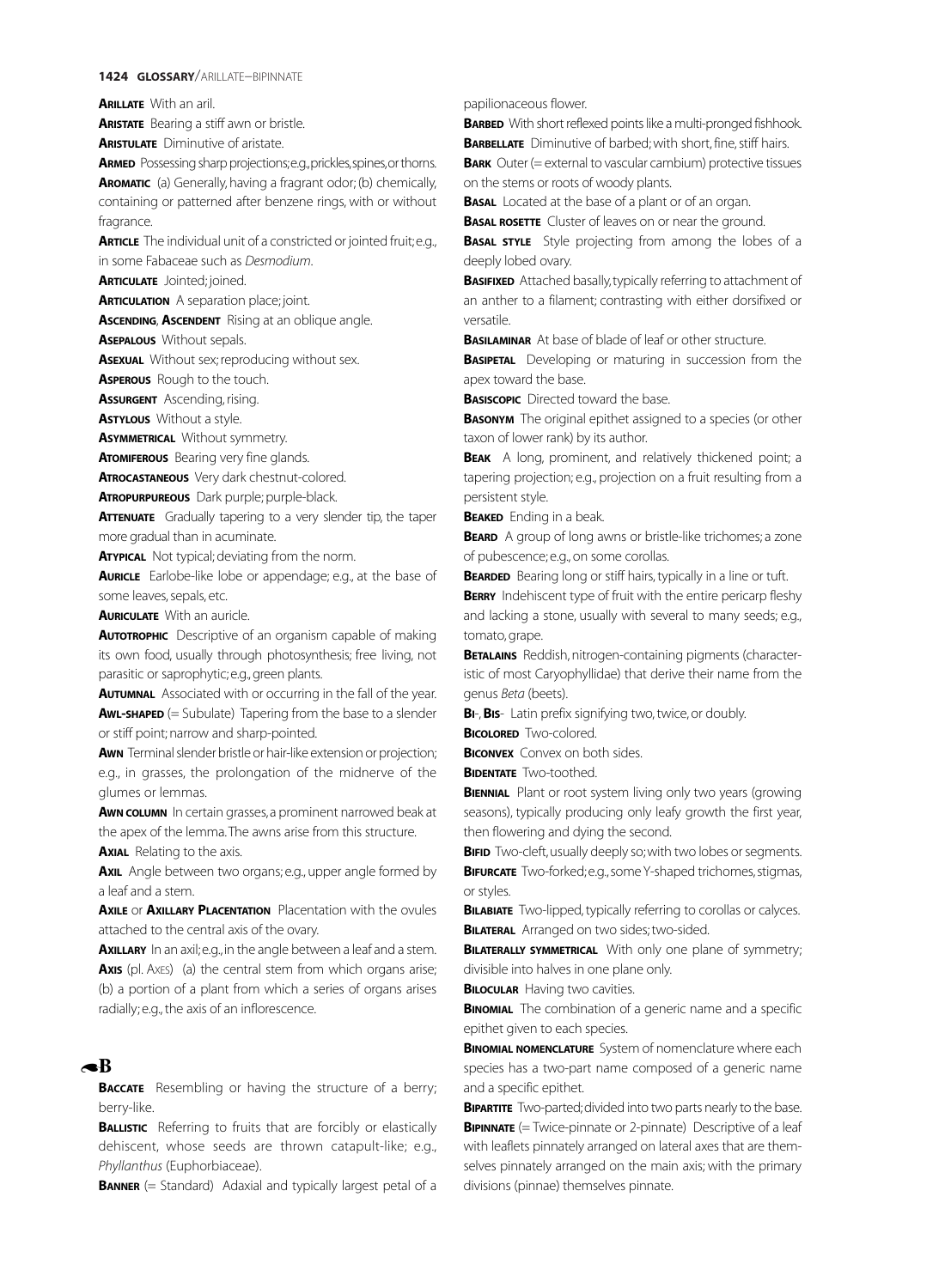

ADAPTED FROM MASON (1957); USED WITH PERMISSION OF UNIV. OF CALIFORNIA PRESS; ©1957.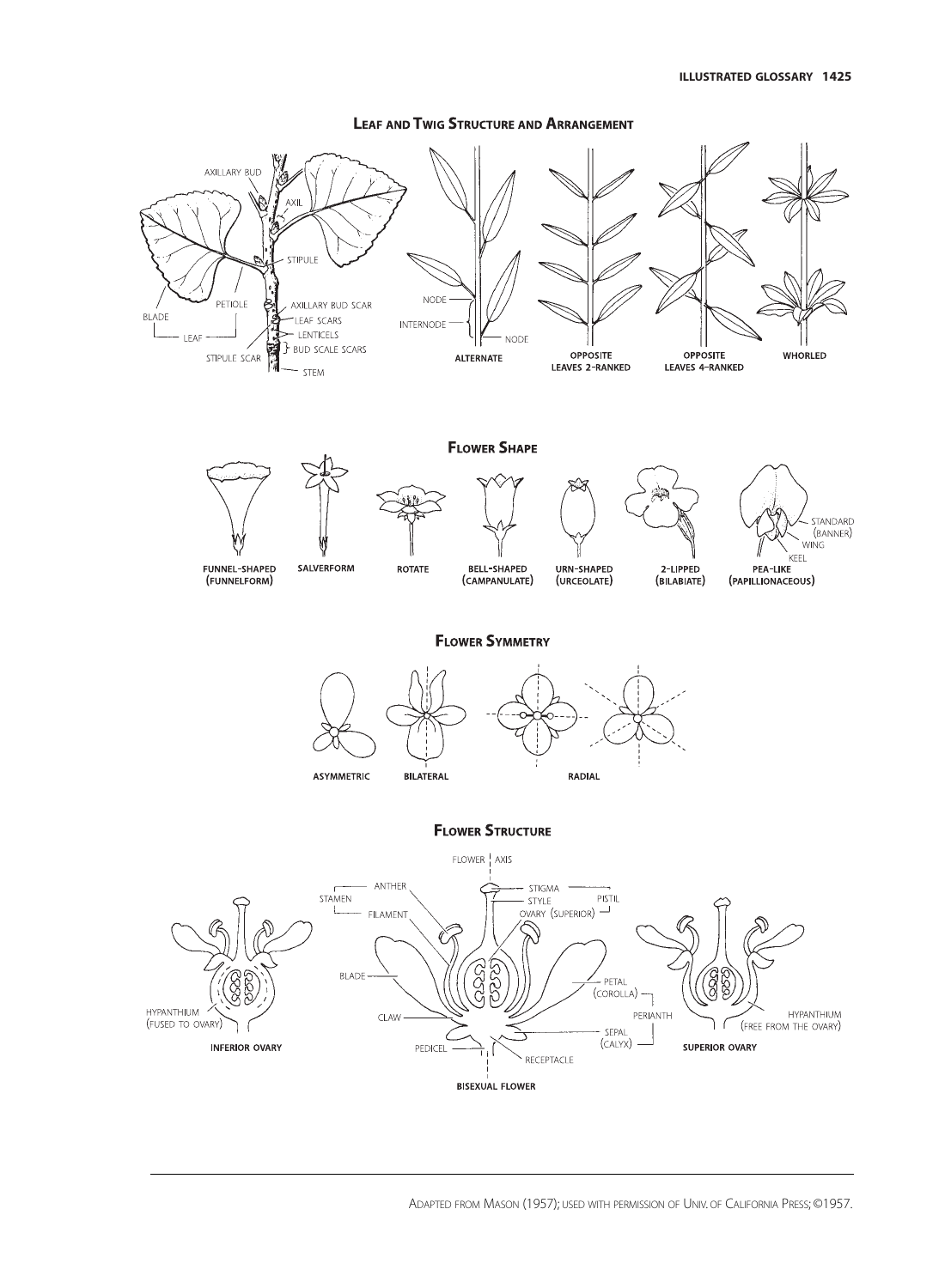**BISECTED** Completely divided into two parts.

**BISERIATE** In two whorls or cycles; e.g., a perianth with both calyx and corolla.

**BISEXUAL FLOWER** Type of flower with both stamens and pistil(s) functional within the same flower.

**BIVALVATE** Opening by two valves.

**BLADDER** (a) A thin-walled, inflated structure; (b) a hollow, membranaceous appendage that traps insects;e.g.,*Utricularia* (Lentibulariaceae).

**BLADDERY** Thin-walled and inflated; like the bladder of an animal. **BLADE** Flat, expanded portion, as the main part of a leaf or petal. **BLOOM** (a) Flower or flowering; (b) coating of white wax or powder, as on plums or grapes.

**BOLE** The main trunk or stem of a tree.

**BOSS** A protrusion.

**BRACKISH** Somewhat salty.

**BRACT** A modified reduced leaf typically subtending a flower or cluster of flowers.Bracts can vary from very leaf-like to scalelike or thread-like; in some cases they can be colorful and attract pollinators.

**BRACTEAL** Having the form or position of a bract.

**BRACTEATE** Having bracts.

**BRACTEOLATE** Having bracteoles.

**BRACTEOLE, BRACTLET** A usually small bract borne on a secondary axis (e.g., on a pedicel).

**BRACTEOSE** Having numerous or conspicuous bracts.

**BRANCH** A shoot or secondary stem growing from the main stem. **BRANCHLET** The ultimate division of a branch.

**BRISTLE** Stiff, strong but slender hair or trichome.

**BRISTLY** Bearing bristles.

**BROAD** (= Wide) Distance across a structure (equal to diameter if tubular);sometimes restricted to signify the width or diameter of three-dimensional structures.

**BRYOPHYTA** Group containing the mosses, liverworts, and hornworts.The Bryophyta is not treated in this flora.

**BUD** (a) Undeveloped or unopened flower; (b) undeveloped, much-condensed shoots, containing embryonic (meristematic or growing) tissue, usually covered by scales or bracts. Such buds are usually found at the tips of stems or in the axils of leaves.

**BULB** Underground structure composed of a short, disc-like stem and one or more buds surrounded by layers of thickened fleshy leaf bases or scales; e.g., an onion.

**BULBIL** Small bulbs produced in an inflorescence or in leaf axils; e.g., in *Allium* inflorescences.

**BULBLET** Small bulbs produced alongside a parent bulb; e.g., the numerous underground small bulbs produced by some garlics.

**BULBOUS**, **BULBOSE** Having bulbs or bulb-like structures.

**BULLATE** Describing a surface with rounded elevations resembling blisters or puckers.

**BUR**, **BURR** A structure with a rough or prickly envelope or covering; e.g., sandbur.

**BUSH** (= Shrub) A woody perennial usually branching from the base with several main stems.

# $\triangleleft C$

Latin, circa; abbreviation meaning about, around, approximately.

**CADUCOUS** Falling off early, quickly, or prematurely; e.g., the sepals in some Papaveraceae.

**CAESPITOSE** (= Cespitose) Growing in clumps or tufts.

**CALCARATE** With a spur.

**CALCAREOUS** Containing an excess of available calcium, usually in the form of the compound calcium carbonate; containing limestone or chalk.

**CALICHE** A crust of calcium carbonate formed on stony soils in arid regions.

**CALLOSITY** (= Callus). A hard protuberance or thickened, raised area. **CALLOUS** Having the texture of a callus.

**CALLUS** (= Callosity). A hard protuberance or thickened, raised area; e.g., thickened, hardened, basal portion of some lemmas in the Poaceae.

**CALYCINE** Resembling or pertaining to a calyx.

**CALYCULATE** Calyx-like; e.g., describing bracts that by their size or position are suggestive of a calyx.

**CALYPTRA** A lid, cap, cover, or hood; e.g., the lid of certain fruits and moss spore cases.

**CALYX** (pl. CALYCES, CALYXES) Collective term for the sepals; outer series of floral "leaves", often enclosing the other flower parts in bud. The calyx is typically green but can be corolla-like and showy.

**CALYX LOBE** One of the free projecting parts of a synsepalous calyx; also referred to as a calyx tooth.

**CALYX TUBE** The basal or tubular portion of a synsepalous calyx, as opposed to the free, distal, calyx lobes.

**CAMBIUM** The thin layer of delicate, rapidly dividing, meristematic cells that forms wood internally and bark externally; also known as vascular cambium.

**CAMPANULATE** Bell-shaped; rounded at base with a broad flaring rim.

**CAMPYLOTROPUS OVULE** Ovule curved in its development, so that the morphological apex lies near the base.

**CANALICULATE** Longitudinally channeled or grooved.

**CANCELLATE** Latticed.

**CANE** Stem, specifically (a) floricane, the flowering stem of *Rubus* species (blackberries and dewberries); (b) primocane, first-year leafy stem of the same; (c) persistent woody stems of *Arundinaria gigantea*, giant cane.

**CANESCENT** With whitish or grayish-white appearance due to abundance of soft short hairs.

**CAP** A convex, lid-like, removable covering; e.g., the apical portion of a circumscissile capsule. The term calyptra is used for the cap of some fruits and moss spore cases.

**CAPILLARY** Hair-like; very slender.

**CAPITATE** (a) In heads, head-like, or head-shaped; aggregated into a dense or compact cluster; (b) referring to capitate hairs, like a pin-head on a stalk.

**CAPITELLATE** Aggregated into a small, dense cluster; diminutive of capitate.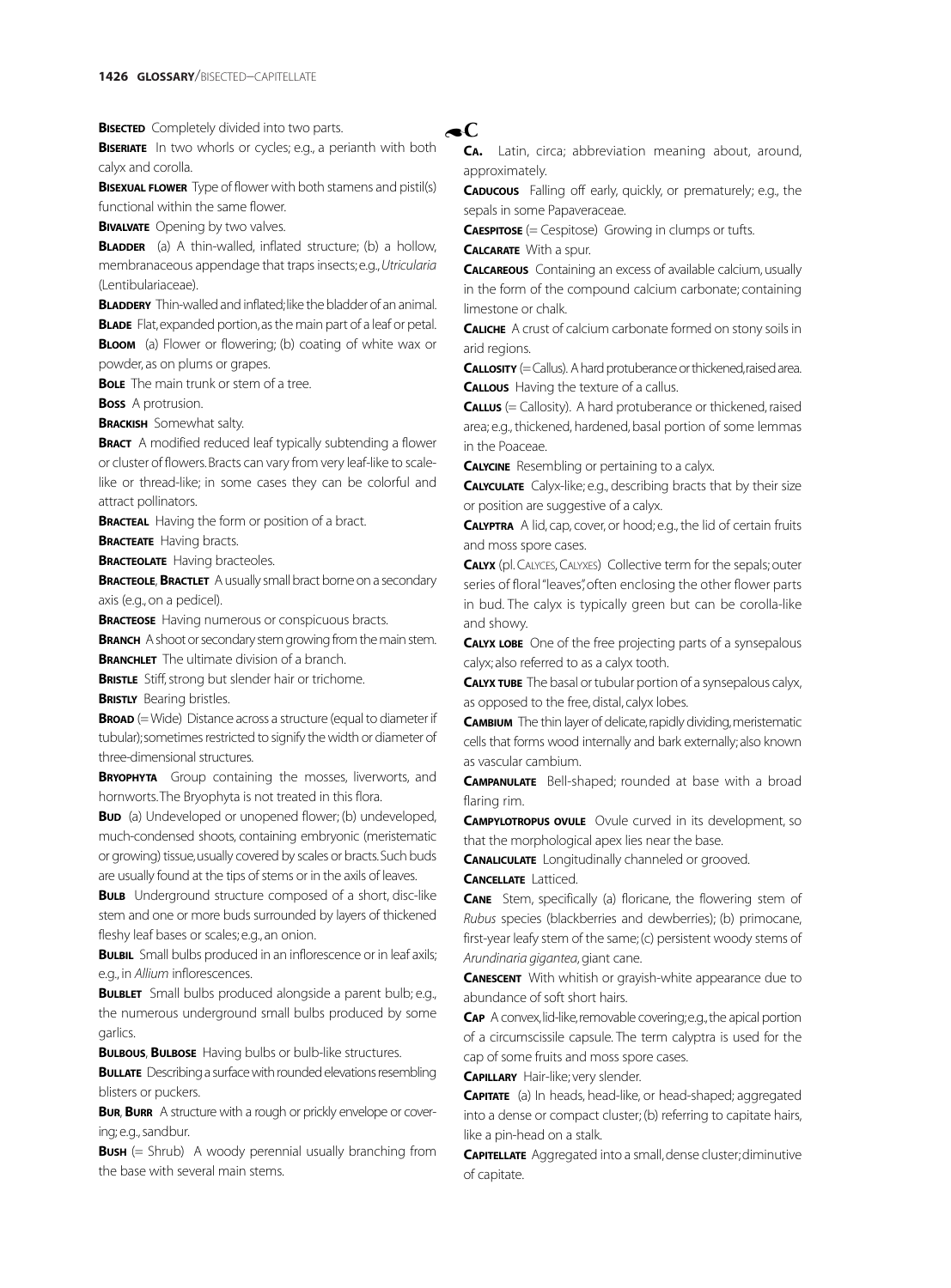## **TYPES OF INFLORESCENCES**

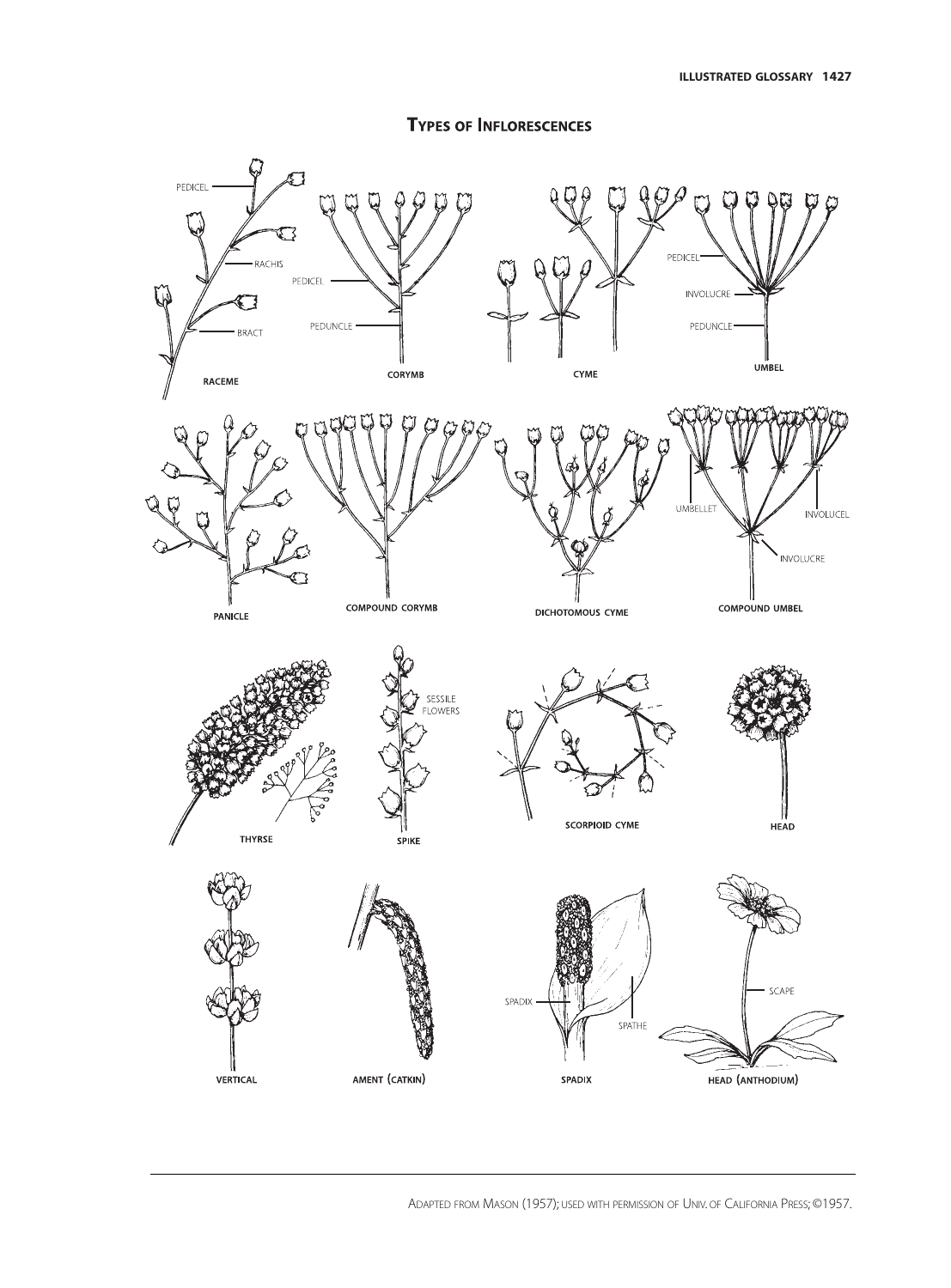#### **1428 GLOSSARY**/CAPITULUM–CLONE

**CAPITULUM** (= Head) Dense cluster of sessile or nearly sessile flowers.This type of inflorescence is typical of the Asteraceae. **CAPSULAR** Having the structure of a capsule.

**CAPSULE** A dry dehiscent fruit developed from more than one carpel. **CARCINOGEN** A substance potentially inducing cancer or malignancy.

**CARDIAC GLYCOSIDE** A glycoside (two-component molecule) that upon breakdown yields a heart stimulant as the aglycone (= non-sugar component). The aglycones are steroidal in structure and are typically poisonous;e.g.,digoxin and digitoxin from *Digitalis*, used as in treating heart trouble.

**CARINA** (= Keel) The two lower (= abaxial) fused petals of a papilionaceous flower (Fabaceae); (b) prominent longitudinal ridge, shaped like the keel of a boat.

**CARINATE** Keel-shaped; provided with a ridge or keel extending lengthwise along the middle. If more than one keel is present, the fact may be indicated by a numerical prefix.

**CARNIVOROUS** Referring to plants that digest animal (primarily insect) tissue to obtain nutrients such as nitrogen.

**CARNOSE** Fleshy; succulent.

**CARPEL** A modified leaf bearing ovules; a simple pistil or one unit of a compound pistil; female reproductive structure in flowering plants.

**CARPELLATE** Possessing carpels.The term is sometimes used with a numerical prefix to indicate the number of carpels.

**CARPOPHORE** The slender prolongation of the floral axis between the carpels that supports the pendulous fruit segments (= mericarps) in the Apiaceae.

**CARTILAGINOUS** Tough and hard but not bony;gristly;cartilage-like. **CARUNCLE** Enlarged, somewhat spongy, seed appendage.

**CARYOPSIS** Achene-like, 1-seeded fruit with pericarp adnate to the seed coat; fruit typical of the Poaceae.

**CASTANEOUS** Chestnut-colored; dark brown.

**CATKIN** (= Ament) A flexible often pendulous spike or spike-like raceme of small, inconspicuous, unisexual, apetalous, usually wind-pollinated flowers, the whole falling as one piece; e.g., male inflorescence of oaks or pecan.

**CAUDATE** Having a tail or tail-like appendage.

**CAUDEX** (pl. CAUDICES) Woody stem base.

**CAULESCENT** With an evident leafy stem above ground.

**CAULIFLOROUS** Having flowers borne along the stems or trunks. **CAULINE** Growing on or pertaining to the stem.

**CELL** (a) One of the living units of which a plant is composed; (b) (= locule) cavity or compartment containing the ovules in a carpel or the pollen in an anther.

**CENTRIFUGAL** Maturation of parts from the center toward the periphery.

**CENTRIPETAL** Maturation of parts from the periphery toward the center.

**CERACEOUS** Waxy.

**CERIFEROUS** Wax-bearing; waxy.

**CERNUOUS** Nodding or drooping.

**CESPITOSE** (= Caespitose) Growing in clumps or tufts.

**CHAFF** Thin,dry,or membranous scales or bracts,often used to refer to receptacular scales or bracts in many Asteraceae; see

#### pale or palea.

**CHAFFY** Thin, dry, or membranous.

**CHALAZA** The basal part of the ovule where it attaches to the funiculus.

**CHANNELED** Deeply grooved.

**CHARTACEOUS** Stiffly papery.

**CHASMOGAMOUS** Referring to flowers that open at anthesis; with pollination after opening of flowers; contrasting with cleistogamous.

**CHIROPTEROPHILY**,**CHIROPTEROPHILOUS** Bat-pollination.

**CHLOROPHYLL** The light-capturing pigment giving the green color to plants. Because chlorophyll absorbs less green than other wavelengths of light (and thus reflects and transmits relatively more green), leaves appear green to the human eye.

**CHORIPETALOUS** Composed of or characterized by separate petals.

**CHORISEPALOUS** Composed of or characterized by separate sepals. **CHROMOSOMES** Thread-like "colored bodies" occurring in the nuclei of cells and containing the genetic material.

**CILIATE** With a marginal fringe of hairs similar to eye lashes. **CILIOLATE** Diminutive of ciliate.

**CILIUM** (pl. CILIA) Marginal hair or trichome.

**CINCINNUS** A curl; e.g., a helicoid (= curled or coiled) cyme, as in the Boraginaceae.

**CINEREOUS** Ash-colored; light-gray.

**CIRCINATE** Coiled, with the apex innermost, as the young fronds in some ferns.

**CIRCUMSCISSILE** Dehiscing by a regular transverse line around the fruit or anther, the top coming off like a lid.

**CIRRHOUS** Tendril-like; e.g., a leaf with a slender coiled apex.

**CLADOPHYLL**, **CLADODE** (= Phylloclade) A portion of a stem having the general form and function of a leaf; a flattened photosynthetic stem.

**CLAMBERING** Vine-like; growing over other plants often without the aid of tendrils or twining stems.

**CLASPING** (= Amplexicaul) With base of leaf or other structure (e.g., stipule) wholly or partly surrounding the stem.

**CLASS** The unit, category, or rank in classification made up of one or more orders;ending in -ae or -opsida;sometimes divided into subclasses which in turn are made of orders.

**CLATHRATE** Latticed; with a series of crossed members.

**CLAVATE** Club-shaped; becoming gradually enlarged apically. **CLAVELLATE** Diminutive of clavate.

**CLAW** Stalk-like basal portion of some petals or sepals. **CLAWED** Having a claw.

**CLEFT** (a) Cut 1/2 or more the distance from the margin to midrib or from the apex to base; (b) generally, any deep cut.

**CLEISTOGAM** A small flower that does not open and is necessarily self-pollinating.

**CLEISTOGAMOUS**, **CLEISTOGAMIC** Referring to flowers not opening at anthesis and thus self-pollinating; with pollination prior to opening of flowers. Such flowers frequently have reduced or incompletely formed parts (e.g.,petals).

**CLESITOGAMY** The self-pollination of flowers that do not open. **CLONE** A group of individuals of the same genotype, usually propagated vegetatively.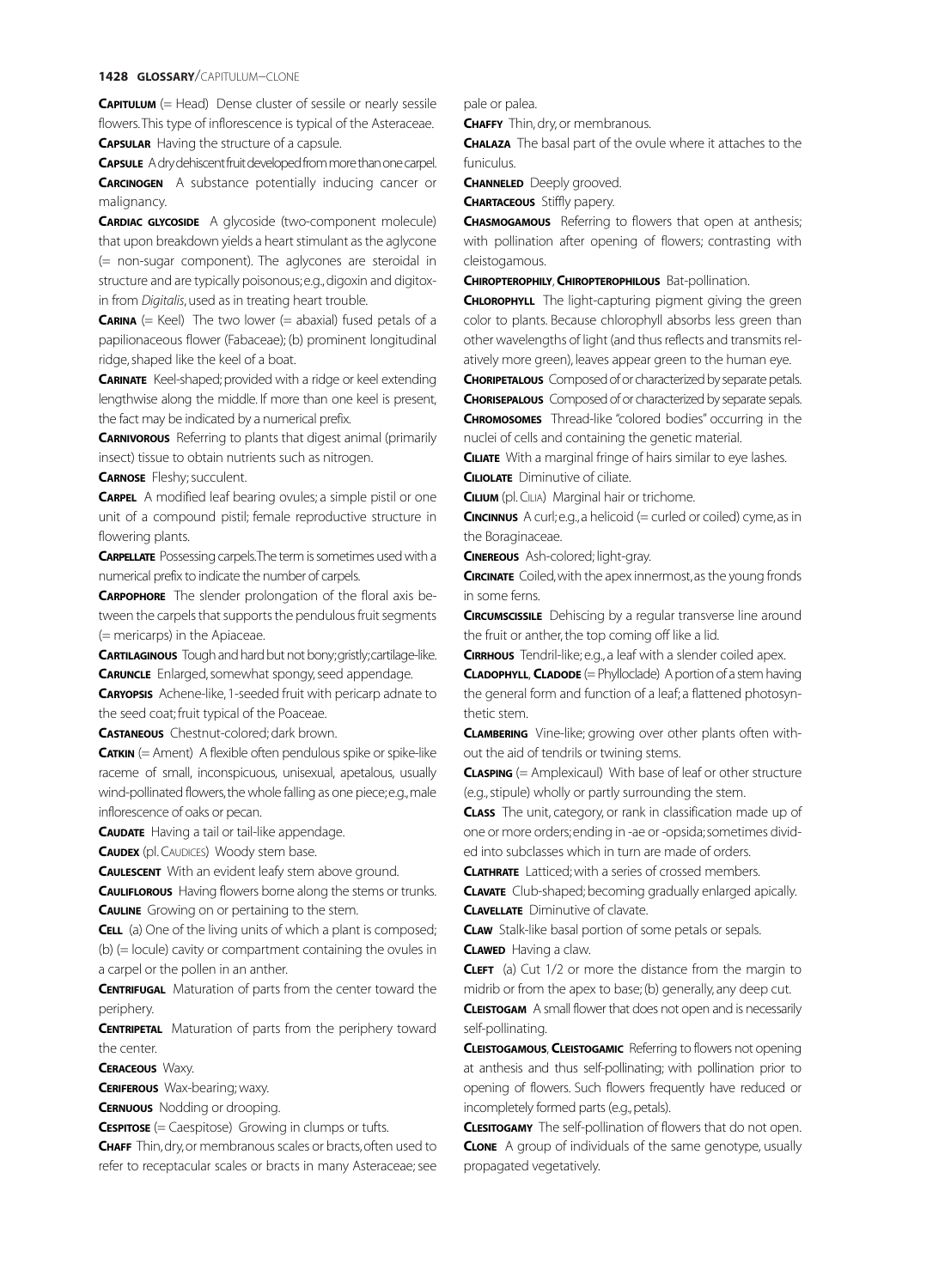## **TYPES OF FRUITS AND ROOT AND STEM VARIATIONS**



ADAPTED FROM MASON (1957); USED WITH PERMISSION OF UNIV. OF CALIFORNIA PRESS; ©1957.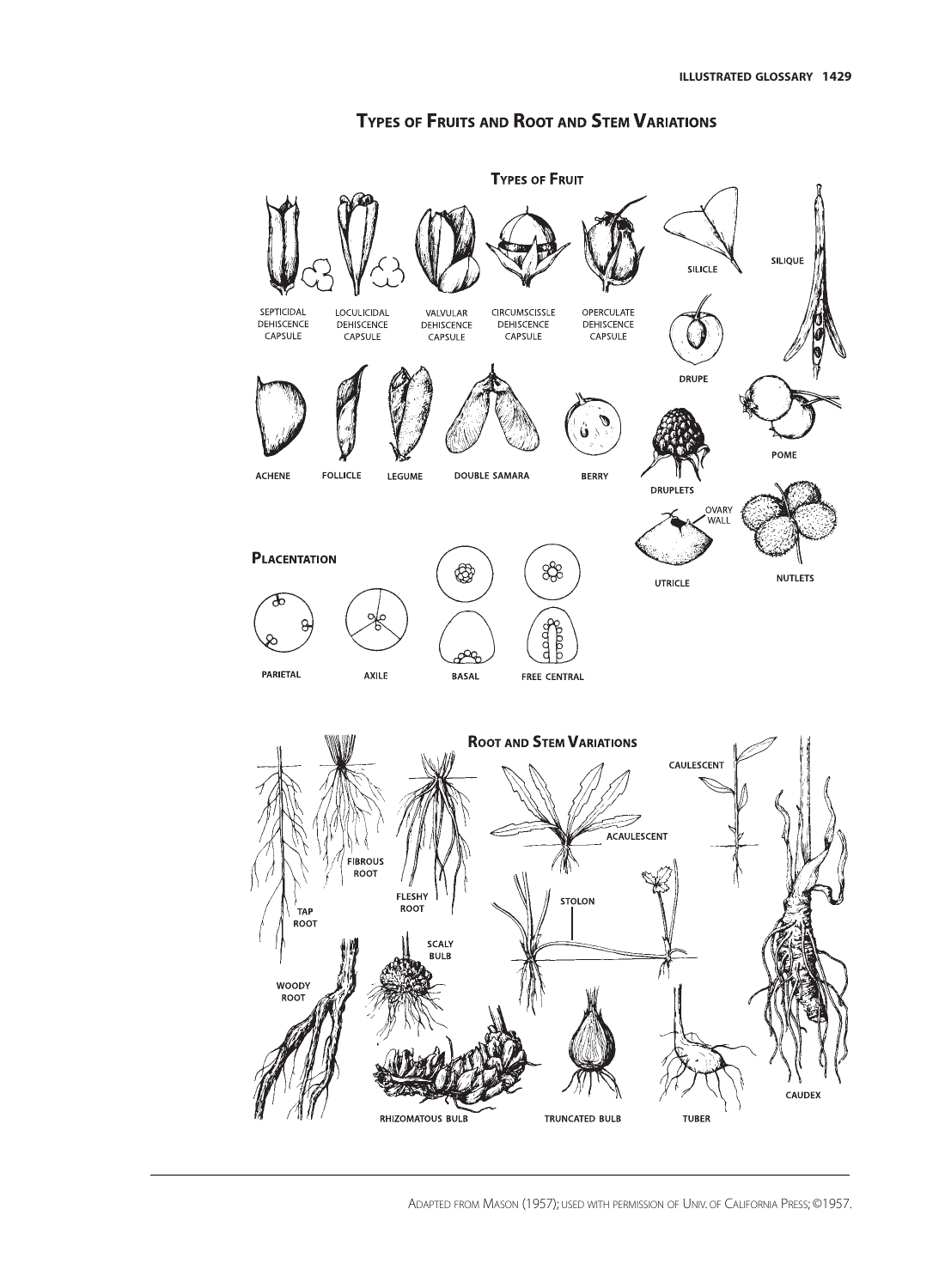**CLUMP** A single plant with two to many, more or less crowded stems arising from a branched rootstock or short rhizome.

**CM** Centimeter; 10 mm; 1/100 of a meter; ca. 2/5 of an inch. **COALESCENT** Referring to organs of one kind that have grown

together.

**COARCTATE** Crowded together.

**COB** Rachis or central stalk of the pistillate inflorescence of corn. **Coccus** (pl. Cocci) (a) a berry; (b) one of the parts of a lobed or deeply divided fruit with 1-seeded sections.

**COCHLEATE** Coiled like a snail shell: spiral.

**COETANEOUS** At the same time or of the same age; e.g., flowers and leaves appearing at the same time.

**COHERENT** Descriptive of the close association of two similar structures without fusion.

**COLLAR** The outer side of a grass leaf at the junction of the blade and sheath.

**COLLATERAL** Located side by side; e.g., ovules located side by side;e.g.,accessory buds located on either side of a lateral bud. **COLUMELLA** The persistent central axis around which the carpels of some fruits are arranged.

**COLONIAL** Forming colonies usually by means of underground rhizomes, stolons, etc.The term is commonly used to describe groups of plants with asexual reproduction.

**COLONY** A stand, group, or population of plants of one species, spreading vegetatively, or from seeds, or both.

-**COLPATE** A suffix referring to pollen grains having grooves  $(=\text{colpi}).$ 

-**COLPORATE** A suffix referring to pollen grains having grooves and pores.

**COLUMN** (a) United style and filaments in Orchidaceae;(b) united filaments in Malvaceae and Asclepiadaceae; (c) basal differentiated portion of the awn(s) in certain grasses.

**COLUMNAR** Column-shaped.

**COMA** (a) A tuft of soft hairs or trichomes, as at the apices or bases of some seeds; (b) tuft of structures projecting from something (e.g., tuft of bracts projecting from heads of some *Eryngium* species).

**COMATE**,**COMOSE** Resembling or provided with a coma. **COMMISURE** The surface where organs are joined; e.g., the face by which one carpel joins another.

**COMPLANATE** Flattened.

**COMPLETE** With all of the usual parts; e.g., a flower with all four flower parts: sepals, petals, stamens, and pistils.

**COMPLICATE** Folded together.

**COMPOSITE** (a) (= Compound) made up of several distinct parts; (b) common name for species of the Asteraceae.

**COMPOUND** (= Composite) Made up of several distinct parts. **COMPOUND INFLORESCENCE** One having two or more degrees of branching; e.g., a compound umbel is one whose branches bear branchlets rather than ending directly in flowers.

**COMPOUND LEAF** A leaf that is cut completely to the base or midrib into segments (= leaflets) resembling miniature leaves; a leaf with two or more leaflets.

**COMPOUND OVARY** Ovary developed from two or more united carpels, as evidenced by the presence of two or more locules, valves, placentae, styles, or stigmas.

**COMPOUND PISTIL** Pistil composed of two or more united carpels. **COMPRESSED** Flattened.

**CONCAVE** Hollow; with a depression on the surface.

**CONCOLOR, CONCOLOROUS** Of a uniform color.

**CONDUPLICATE** Folded together lengthwise.

**CONE** (= Strobilus) A usually globose or cylindrical structure involved in reproduction and composed of an axis with a spiral, usually dense aggregation of sporophylls,bracts,or scales (these bearing spores, pollen, or seeds).

**CONFLUENT** Blending of one part into another.

**CONGESTED** Crowded together.

**CONGLOMERATE** Densely clustered.

**CONICAL, CONIC** Cone-shaped.

**CONIFEROUS** Cone-bearing.

**CONJUGATE** Jointed in pairs.

**CONNATE** United or fused, when the fusion involves two or more similar structures;e.g.,as in fusion of stamens into a tube. **CONNATE-PERFOLIATE** Both connate and perfoliate; e.g., two leaves grown together and completely encircling a stem; e.g., in *Eupatorium perfoliatum.*

**CONNECTIVE** The tissue connecting the pollen-sacs of an anther. In certain plants the connective is prolonged at its base or apex. **CONNIVENT** Converging or nearly or quite in contact, but not fused; e.g., connivent stamens in *Solanum*.

**CONSERVED** Term applied to a scientific name whose use, even though illegitimate according to nomenclatural rules, is allowed by the International Code of Botanical Nomenclature; e.g., many family names long in use, such as Cactaceae and Caryophyllaceae, have been conserved to prevent confusion. **CONSPECIFIC** Of the same species.

**CONSTRICTED** Tightened or drawn together or narrowed. **CONTACT DERMATITIS** Inflammation of the skin due to contact with poisons, irritants, or sensitizers. In some individuals it can be caused by even the slightest contact;caused by a variety of plants including poison-ivy (*Toxicodendron radicans*). **CONTIGUOUS** Touching, but not fused.

**CONTINUOUS** Not interrupted; not articulated; not jointed. **CONTORTED** Twisted or distorted.

**CONTRACTED** Narrowed or shortened; reduced in size.

**CONTRARY** In an opposite direction or at right angles to.

**CONVERGENT** Coming together or approaching.

**CONVEX** Rounded or bulged on the surface.

**CONVOLUTE** Rolled or twisted together when in an undeveloped stage.

**CoraLLOID** Coral-like.

**CORDATE**, **CORDIFORM** (a) Heart-shaped; with a notch at the base and ovate in outline (the words apply specifically to flat surfaces and to solid shapes, respectively); (b) often referring only to the notched base of a structure; e.g., leaf base.

**CORIACEOUS** With texture like leather; tough; leathery.

**CORM** Bulb-like usually subterranean stem base, solid instead of with layers of modified leaves as in a true bulb.

**Cormous** Having a corm.

**CORNEOUS** Horny in texture.

**CORNICULATE** Bearing a small horn or horns. **CORNUTE** Horned or spurred.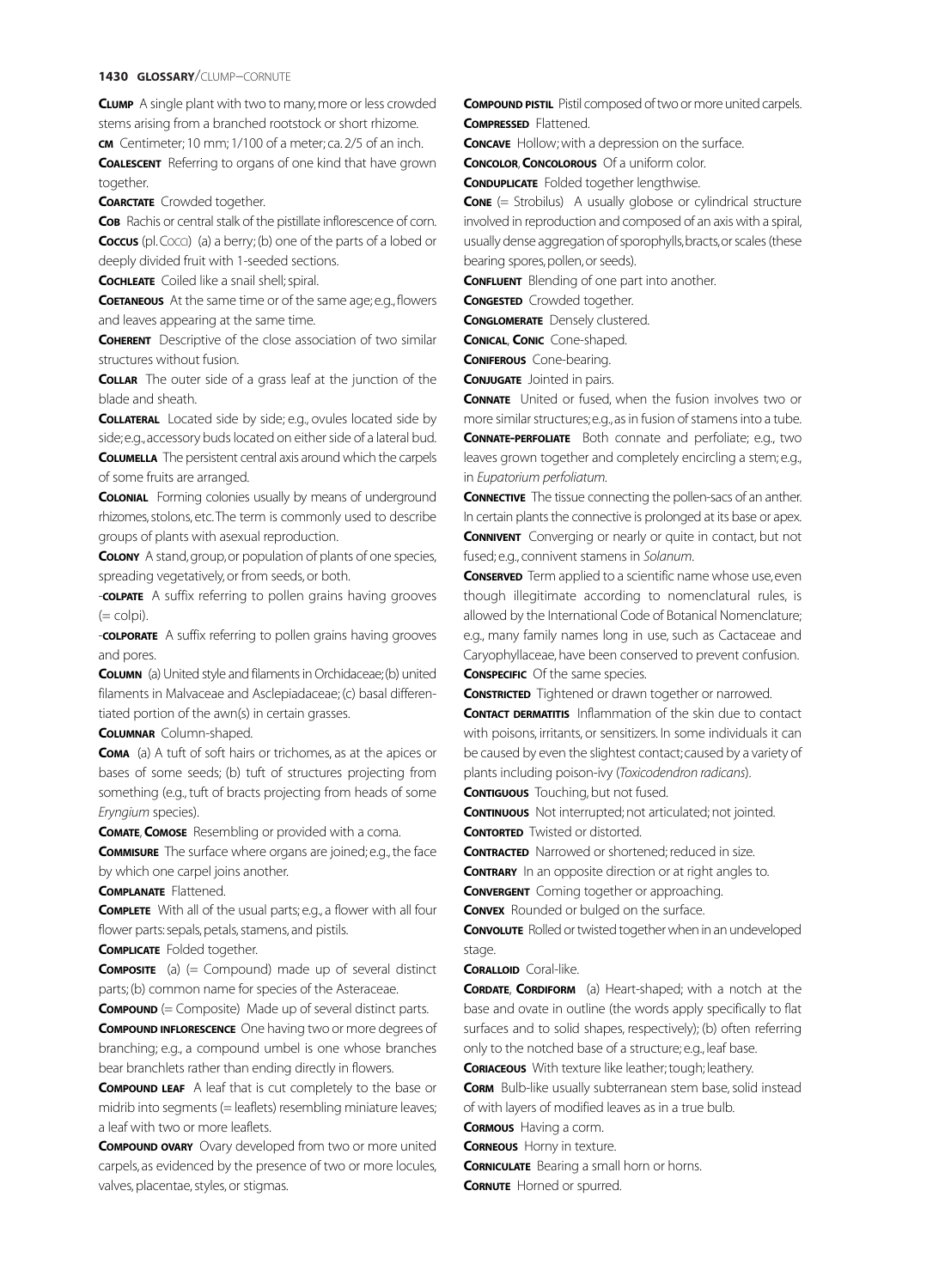## **TYPES OF PUBESCENCE**

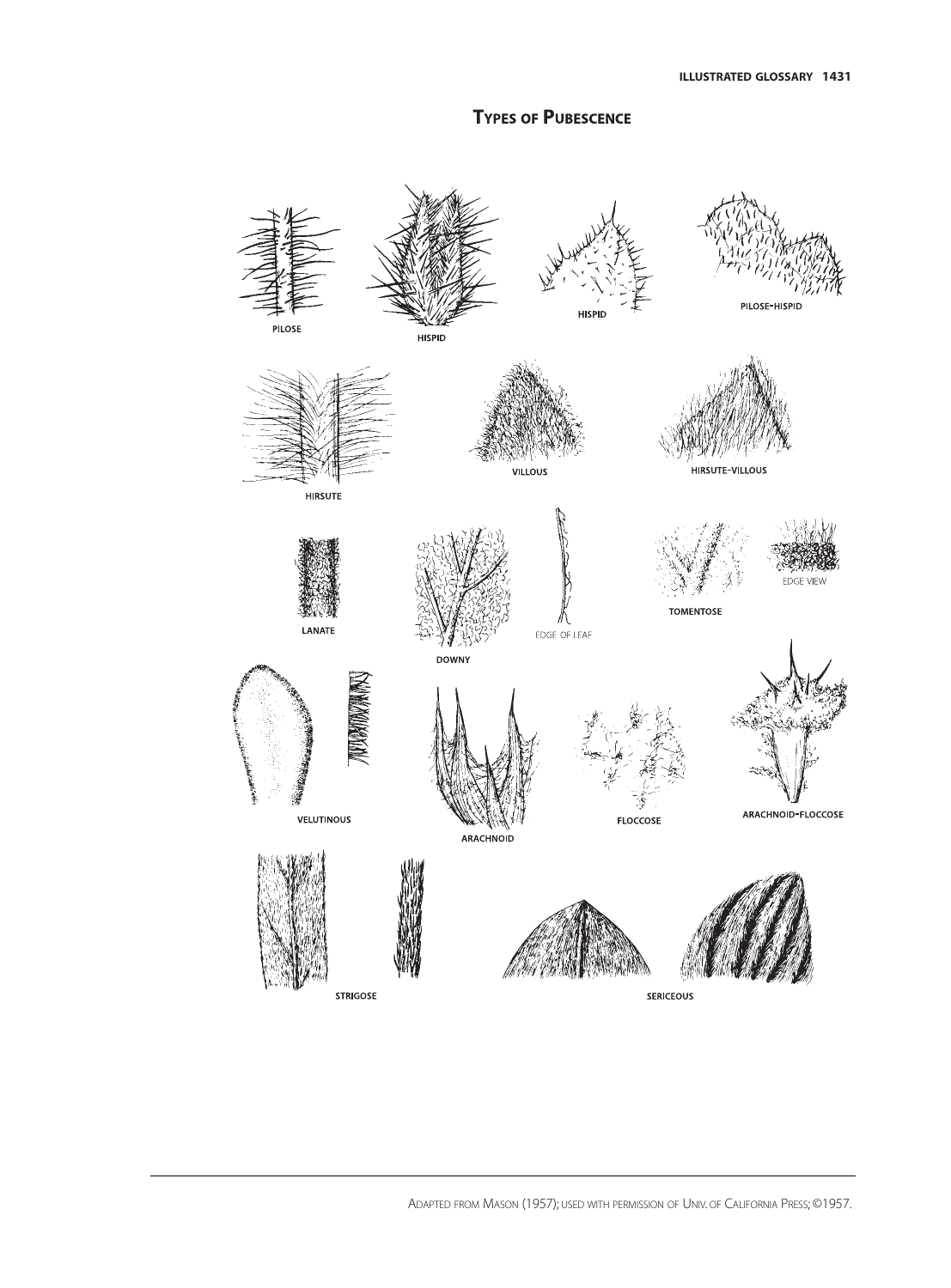#### **1432 GLOSSARY**/COROLLA–DECOMPOUND

**COROLLA** Collective term for the petals; the inner series of floral "leaves".Corollas are typically but not always colorful and showy. **COROLLA LOBE** A free projecting part of a synsepalous corolla; also referred to as a corolla tooth.

**COROLLA TUBE** The basal or tubular portion of a synsepalous corolla, as opposed to the free, distal, corolla lobes.

**CORONA**(= Crown) Projection or outgrowth of a corolla, perianth, or anthers, in the form of a fringe, cup, or tube, sometimes greatly resembling an extra corolla or perianth.

**CORONIFORM SCALES** Membranous scales broader than long. **CORPUSCULUM** In Asclepiadaceae, the gland-like clip connecting the two bands (= filament-like retinacula) attached to the pollinia; part of the translator.

**CORRUGATE** Having wrinkles or folds.

**CORTEX** (a) The tissue between the stele and epidermis of a stem; (b) bark or rind.

**CORYMB** A more or less flat-topped inflorescence (resulting from lower branches being longer than upper) that is indeterminate (i.e., with the outer flowers opening first); inflorescence superficially similar to an umbel but with the branches arising at different points rather than one.

**CORYMBIFORM** Shaped like a corymb.

**CORYMBOSE** In corymbs or corymb-like inflorescences (i.e., flattopped).

**COSTA** (pl. COSTAE) A rib; the midvein of a leaf.

**COSTATE** Longitudinally ribbed.

**COSTULES** Midveins of the pinnules.

**COTYLEDON** Seed leaf;main leaf or leaves of the embryonic plant. **COUMARIN GLYCOSIDE** A glycoside (two-component molecule) that upon breakdown yields coumarin as the aglycone (= nonsugar component). Coumarin can be converted to dicoumarin, a toxic compound which prevents blood-clotting;e.g.,in *Melilotus*.

**CRATERIFORM** In the shape of a saucer;shallow and hemispherical. **CREEPING** Growing along the surface of the ground and emitting roots at intervals, usually from the nodes.

**CRENATE** Scalloped with rounded teeth;shallowly round-toothed or with teeth obtuse.

**CRENULATE** Diminutive of crenate; with small rounded teeth. **CREST** An elevated ridge, process, or appendage on the surface of an organ or structure.

**CRESTED** Having a crest.

**CRISPATE**, **CRISPED** Irregularly curled or twisted.

**CROSS-SECTION** A slice cut across an object;e.g.,a slice of bread. **CROWN** (a) An irregular perennial or over-wintering stem or stemroot structure from which new growth arises;(b) (= Corona) projection or outgrowth of a corolla, perianth, or anthers, in the form of a fringe, cup, or tube, sometimes greatly resembling an extra corolla or perianth.

**CROZIER** A young coiled leaf of some ferns.

**CRUCIATE**,**CRUCIFORM** Cross-shaped.

**CRUCIFEROUS** (a) Cross-bearing; (b) specifically descriptive of cross-like arrangement of petals of members of the Brassicaceae (Cruciferae).

**CRUSTACEOUS**, **CRUSTOSE** With a brittle, hard texture.

**CRYPTOGAMS** An old term for plants that reproduce without flowers or seeds. Cryptogams typically reproduce by spores.

#### **CRYSTALLINE** Crystal-like.

**CUCULLATE** Hood-like.

**CULM** Stem of Poaceae and Cyperaceae.

**CULTIGEN** A plant known only in cultivation.

**CULTIVAR** A variety or race of a cultivated plant; abbreviated cv. **CUNEATE**, **CUNEIFORM** Wedge-shaped; triangular with tapering, straight-sided, narrow base.

**CUP**, **CUPULE** The cup-like structure at the base of a fruit; e.g., acorn.

**CUPULIFORM**, **CUPULATE** Cup-shaped.

**CURVI-** A prefix to denote curved or bent.

**CUSP** A sharp, abrupt, and often rigid point.

**CUSPIDATE** Bearing a cusp or strong sharp point.

**CUT** A general term for any dissection of a leaf or petal deeper than a lobe.

**CUTICLE** The waxy, more or less waterproof coating secreted by the cells of the epidermis.The cuticle prevents water loss.

**CYANOGENIC GLYCOSIDE** A glycoside (two-component molecule) that upon breakdown yields hydrocyanic (prussic) acid (HCN) as the aglycone (= non-sugar component). Hydrocyanic acid is extremely dangerous,causing cyanide poisoning;e.g.,amygdalin in cherry and peach leaves or apple seeds (Rosaceae).

#### **CYATHIFORM** Cup-shaped.

**CYATHIUM** (pl.CYATHIA) (a) Cup-shaped structure producing unisexual flowers; (b) specifically, the units of the inflorescence in *Euphorbia*. In this case the cup contains a single pistillate flower and a number of staminate flowers, each consisting of a single stamen; on the rim of the cup there are glands and these often have a petal-like appendage; the whole structure superficially resembles a single flower.

-**CYCLIC** A suffix referring to the circles of different parts in a flower, commonly used with a numerical prefix; e.g., a *Verbascum* flower with sepals, a corolla, stamens, and an ovary is four-cyclic; compare with -merous.

**CYLINDRICAL**,**CYLINDRIC** Elongate,circular in cross-section;having the form of a cylinder.

**CYMBIFORM** Boat-like or boat-shaped.

**CYME** A broad, flattish or convex, determinate inflorescence with the central flowers maturing first.

**CYMOSE** With the flowers in cymes; having an inflorescence type with the oldest flowers in the center.

**CYMULE** A small or few-flowered cyme.

**CYPSELA** Achene derived from an inferior ovary and adnate to the enclosing floral tube; e.g., in Asteraceae.

**CYSTOLITH** A stone-like mineral concretion, usually of calcium carbonate.

# D A

**DC.** De Candolle, name of a distinguished family of Swiss botanists; specifically Augustin Pyramus, who sponsored early botanical exploration in Texas by Berlandier, and named many Texas species; A. DC.: Alphonse, son of the preceding. **DECIDUOUS** Falling away; not persistent over a long period of time. **DECLINATE, DECLINED** Bent forward or downward. **DECOMPOUND** More than once compound.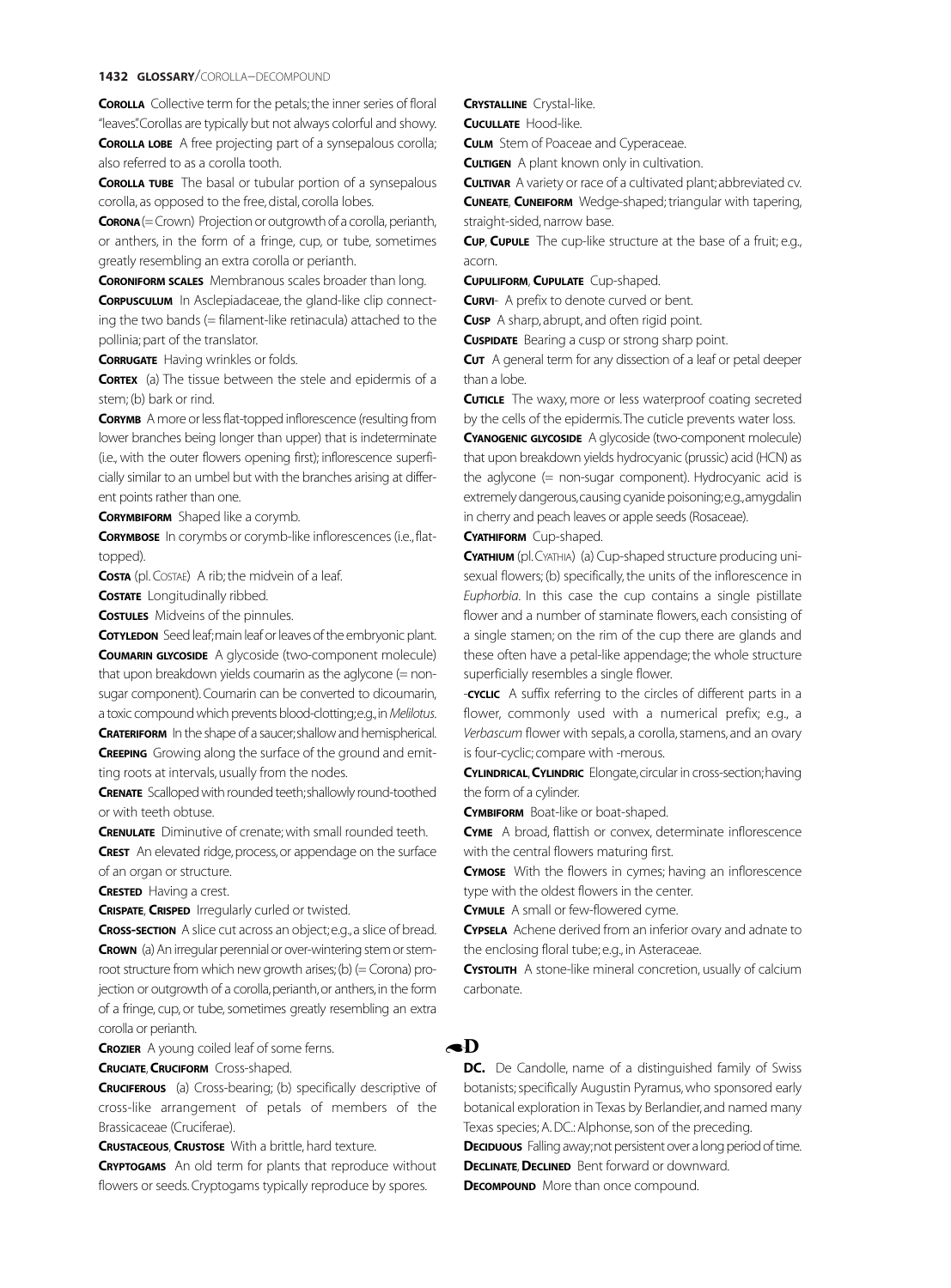## **TYPES OF HAIRS AND PROCESSES**



PECTINATE

MONILIFORM

**FIMBRIATE**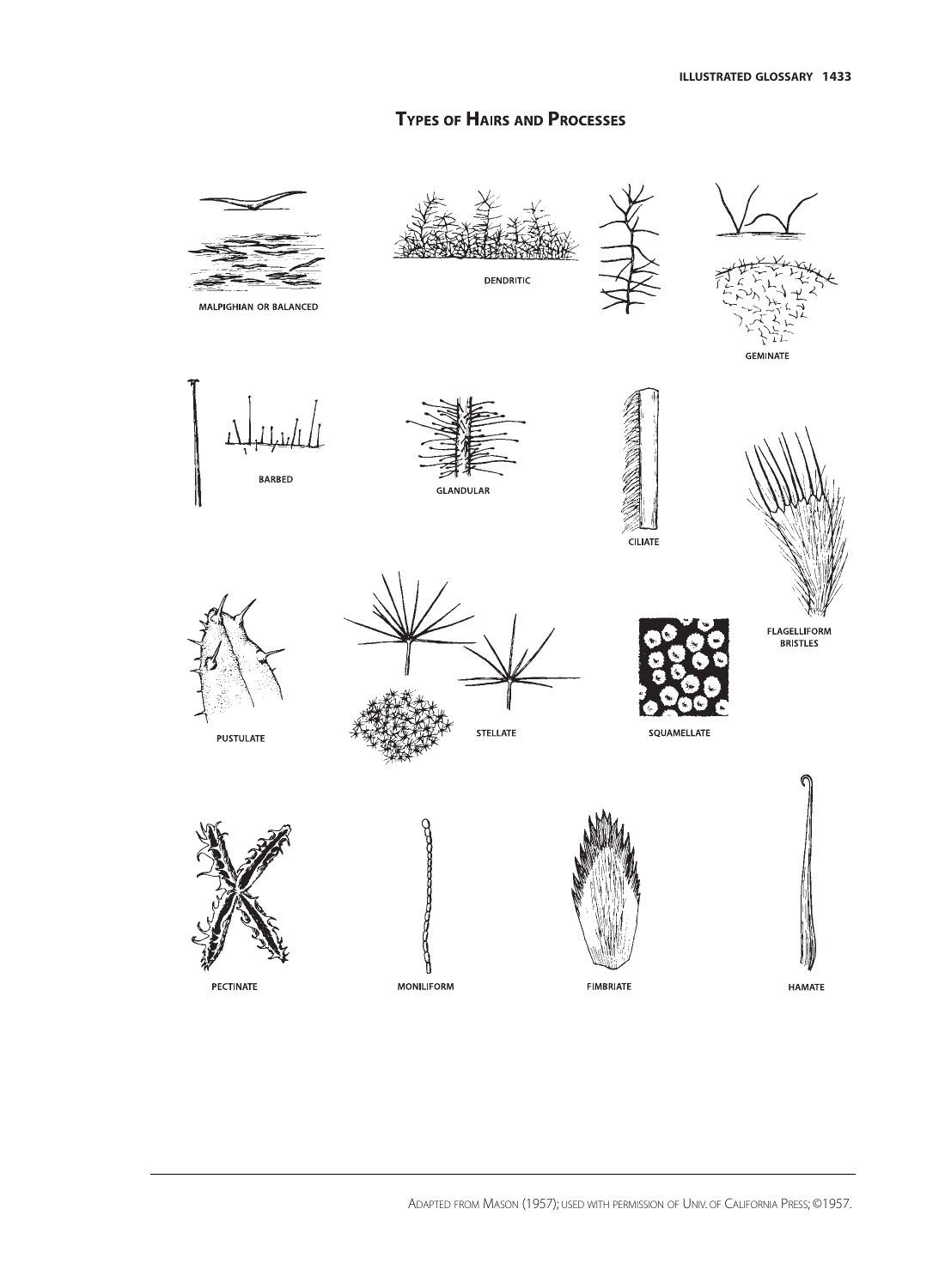**DECUMBENT** Lying flat or reclining with terminal shoots or stem tips ascending.

**DECURRENT** Extending down the stem and united with it, as in the continuation of leaf bases down the stem as wings.

**DECURVED** Curved downward.

**DECUSSATE** Arranged oppositely in pairs, each successive pair at right angles to the preceding one (resulting in the appearance of four rows), typically referring to arrangement of leaves.

**DEFLEXED** Bent downward.

**DEFOLIATE** To shed or remove leaves.

**DEHISCE, DEHISCENT** To open at maturity to discharge the contents; e.g.; fruit releasing seeds or anther releasing pollen.

**DEHISCENCE** The process or act of opening.

**DELIQUESCENT** Softening, dissolving, melting away, or wasting away; e.g., ephemeral petals of *Tradescantia*.

**DELTATE, DELTOID** Shaped like an equilateral triangle, like the Greek letter delta (∆).

**DENDRITIC** Tree-like, as in branching.

**DENTATE** With sharp teeth not directed forward.

**DENTICULATE** Minutely dentate.

**DEPAUPERATE** Smaller than the usual natural size; short of the usual development; stunted; impoverished.

**DEPRESSED** Low as if flattened.

**DERMATITIS** Inflammation of the skin due to exposure to poisons, irritants, or sensitizers. It can be caused by a number of plants including poison ivy.

**DESCENDING** With a gradual downward tendency.

**DETERMINATE** Descriptive of an inflorescence whose flowers begin to open first at the top or center, progressing downward or outward; with the number of flowers fixed or limited in number; contrasting with indeterminate.

**DI**-,**DIS**- Greek prefix meaning two or double.

**DIADELPHOUS** With filaments united so as to form two groups of stamens.The most common situation is nine in a group and a tenth separate; e.g., numerous Fabaceae.

**DIANDROUS** Having two stamens.

**DIAPHANOUS** Transparent.

**DIAPHRAGM** Dividing membrane or partition.

**DICHASIAL** With or in the form of a dichasium.

**DICHASIUM** A cyme with lateral branches on both sides of the main axis.

**DICHOTOMOUS** Forking regularly into two equal or nearly equal branches.

**DICOTYLEDONS** (abbreviated DICOTS) Flowering plants having two cotyledons, mostly net venation, and flower parts usually in 4s or 5s; one of the two classes of flowering plants which, depending on the system of classification, is known as Dicotyledonae or Magnoliopsida. The dicots are now considered to be a paraphyletic group.

**DIDYMOUS** Developed in or occurring in pairs; twin.

**DIDYNAMOUS** Having four stamens, two longer and two shorter. **DIFFUSE** Loosely branching or spreading; of open growth; widely spread.

**DIGITATE** Fingered; with a number of structures attached at one point, like fingers on a hand.

**DILATED** Widened, flattened, broadened, or enlarged.

**DIMIDIATE** Halved, as if one half is missing.

**DIMORPHIC, DIMORPHISM** Occurring in two forms.

**DIOECIOUS** With staminate flowers on one plant (staminate plant) and pistillate flowers on a different plant (pistillate plant); literally, "two houses."

**DIPLOID** Possessing two sets of chromosomes in each nucleus; twice the haploid number typical for gametes.

**DIPLOSTEMONOUS** The stamens in two series, those of the outer series alternating with the petals.

**DIPTEROPHILY**,**DIPTEROPHILOUS** Pollination by dipterans (members of the insect order Diptera—flies, gnats, mosquitoes, and their relatives).

**DISARTICULATING** Separating; coming apart or falling apart.

**DISC, DISK** (a) A more or less fleshy or elevated development of the receptacle or of coalesced nectaries or staminodes about the pistil; (b) the central part of an Asteraceae head.

**DISC FLORET** (= Disk flower) In Asteraceae, small flower with tubular corolla, in disk (disc) portion of head; contrasting with ray (= ligulate) floret.

**DISCIFORM** (a) Shaped like a disc; (b) in Asteraceae, in reference to a head with disk florets in center and marginal florets with ligule reduced or lacking.

**DISCLIMAX** The condition where succession is indefinitely arrested or altered due to factors such as persistent disturbance (e.g., overgrazing).

**DISCOID** (a) Shaped like a disc; (b) in reference to disc (disk) florets of an Asteraceae head; (c) in reference to the head of some Asteraceae with disk florets in center and marginal florets with ligule reduced or lacking; (d) without ligulate flowers.

**DISCOID HEAD** In Asteraceae, a head with only disk (disc) florets. **DISCOLOROUS** Having the two surfaces of a structure dissimilar in color.

**DISCRETE** Separate.

**DISJUNCT** (a) Outside the main range of a species; (b) being divided into separate groups; disconnected.

**DISK FLOWER** (= Disc floret) In Asteraceae, small flower with tubular corolla, in disk (disc) portion of head; contrasting with ray (= ligulate) florets.

**DISPARATE** Dissimilar; unequal.

**DISSECTED** Divided into numerous narrow or slender segments, the divisions usually deeper than lobes.

**DISTAL** Located at or toward the apex of a plant or organ; the terminal portion; the end opposite the attachment; contrasting with proximal.

**DISTANT** In reference to similar parts remote from one another; contrasting with approximate.

**DISTICHOUS** In two vertical rows or ranks, not spirally arranged; e.g., leaves occurring in two rows on opposite sides of a stem. **DISTINCT** (= Free) Separate, not united or fused.

**DISTURBED** Referring to a habitat that has been altered or modified but not completely destroyed.

**DIURNAL** Occurring during the daytime.

**DIVARICATE** Very widely spreading.

**DIVERGENT** Spreading, but less broadly than divaricate.

**DIVIDED** (a) Cut 3/4-completely the distance from margin to midrib or from apex to base; (b) generally, cut deeply.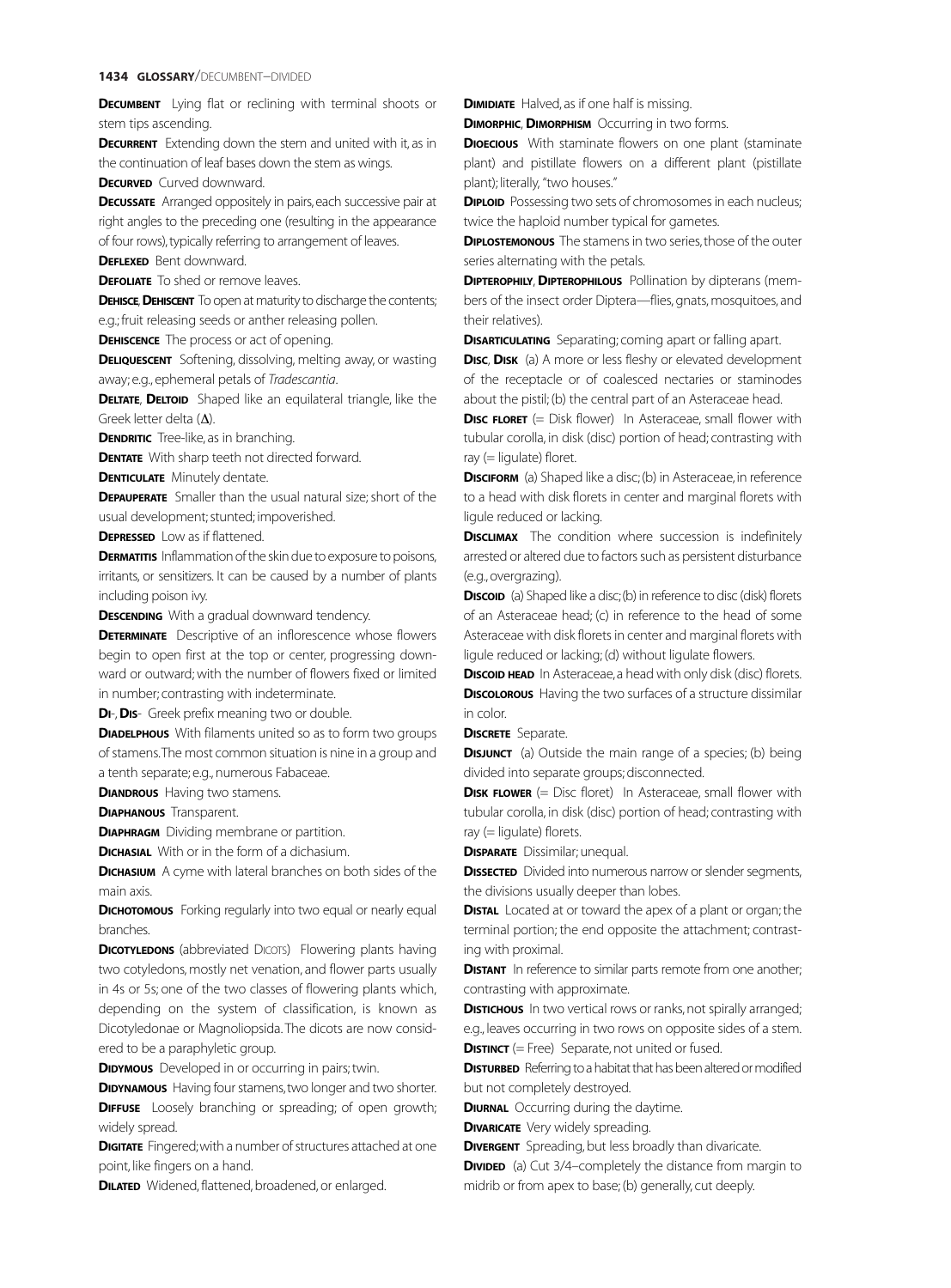**DIVISION** The highest rank, category, or taxon in the plant kingdom; made up of classes; ending in -phyta; equivalent to the rank of phylum in the animal kingdom.

**DM** Decimeter; 10 cm.

**DOCTRINE OF SIGNATURES** Ancient belief that a plant structure that resembles a portion of the human body (a sign or signature) gives clues to its use.Some people believed that a creator had placed such signs to indicate the plant's value as a remedy for ailments of those body portions; e.g.,*Hepatica*, named for its lobed, liver-shaped leaves, possibly useful for liver problems.

**DOLABRIFORM** (a) Referring to pubescence where the hairs are attached near the middle or towards (but not at) one end and are thus 2-forked; (b) having the form of an ax or hatchet.

#### **DORMANT** Not active.

**DORSAL** Referring to the back or outer surface of an organ; the side away from the axis; the lower or abaxial surface; contrasting with ventral.

**DORSIFIXED** Attached by the back or dorsal edge, often in reference to the attachment of an anther to a filament; contrasting with either basifixed or versatile.

**DORSIVENTRAL** Differentiated into upper and lower surfaces distinct in appearance or structure.

**DOUBLE FERTILIZATION** Process essentially unique to the angiosperms in which an egg unites with a sperm, forming a zygote,and a second sperm often unites with two nuclei resulting in a triploid endosperm.Double fertilization is also known in the small gymnosperm group the Gnetophyta.

**DOUBLE FLOWER** (a) One with more than the normal number of petals (anywhere from a few more to many times the usual number); (b) in Asteraceae, double can refer to a head with more than the normal number of ray (= ligulate) florets.

**DOUBLY SERRATE** With coarse serrations bearing minute teeth on their margins, the teeth angled toward the apex of the structure. **Downy** Closely covered with short, weak, soft hairs.

**DROOPING** More or less erect at base but with upper part bending downward.

**DRUPACEOUS** Pertaining to, or of the nature of a drupe.

**DRUPE** One-seeded indehiscent fruit with a stony endocarp, the middle part fleshy or juicy,and an outer skin;e.g.,plum or cherry. **DRUPELET** A small drupe; one drupe from an aggregate fruit composed of many drupes; e.g., a blackberry is an aggregate fruit composed of drupelets.

**DUPLEX** Double,as in pubescence composed of two kinds of hairs.

# $\triangleleft E$

**E** East.

**E**-,**EX**- Latin prefixes denoting without, that parts are missing. **EBENEOUS** Black, ebony-like.

**EBRACTEATE** Without bracts.

**ECHINATE** Prickly.

**ECILIATE** Without cilia.

**ECOLOGICAL INDICATOR** An organism that is sensitive to pollution or some other environmental problem and can therefore be used as an indicator or gauge of the condition of an ecosystem. **ECOTONE** Transition zone between two biological communities; e.g., much of nc TX is an ecotone between the eastern deciduous forest and the central North American grassland.

**ECOTYPE** Those individuals adapted to only one of the kinds of environment occupied by a widespread species.

**EDAPHIC** Pertaining to soil conditions.

**EDENTATE** Without teeth.

**EGG** A female gamete or sex cell, in flowering plants contained in an ovule.

**EGLANDULAR** Without glands.

**ELAIOSOME** An oily appendage on the seeds of some plants. These structures have apparently evolved to attract ants that act as dispersal agents.

**ELIMBATE** Referring to a corolla without a limb.

**ELLIPSOID** A solid that is elliptic in outline.

**ELLIPTIC** Shaped like an ellipse, with widest part at the middle; in the form of a flattened circle usually more than twice as long as wide. **ELONGATE** Lengthened; stretched out.

**EMARGINATE** With a notch in the usually rounded apex. **EMBRYO** The new plant in a seed.

**EMERSED. EMERGENT** Raised above and out of the water. **EMETIC** A substance that causes vomiting.

**ENATION** Outgrowth on the surface; epidermal outgrowth.

**ENDEMIC** Confined geographically to or native to a single area.

**ENDOCARP** Innermost layer of pericarp or fruit wall.

**ENDOGENOUS** Produced deep within another body.

**ENDOSPERM** The food reserve of many angiosperm seeds.

**ENSIFORM** Sword-shaped; e.g., leaves of an *Iris*.

**ENTIRE** With smooth margins; without teeth.

**ENTOMOPHILOUS, ENTOMOPHILY** Pollinated by insects.

**EPAPPOSE** Without pappus.

**EPHEMERAL** Lasting for a brief period; e.g., for only one day. **EPI**- Greek prefix meaning upon or on.

**EPICALYX** A whorl or involucel of sepal-like bracts just below the true sepals; e.g., Malvaceae.

**EPICARP** (= Exocarp) The outermost layer of the pericarp or fruit wall.

**EPICOTYL** The portion of the embryo just above the cotyledon(s); the young stem.

**EPIDERMAL** Relating to the epidermis.

**EPIDERMIS** The cellular covering of plant tissue below the cuticle. **EPIGEOUS** Growing upon or above the ground.

**EPIGYNOUS** Borne on the ovary; indicating a flower in which the hypanthium or the basal parts of the perianth are adnate to the ovary, the perianth and stamens thus appearing to rise from the summit of an inferior ovary.

**EPIGYNY** The state of being epigynous.

**EPIPETALOUS** Descriptive of stamens in which the filaments are adnate to the corolla for all or part of their length; borne upon or arising from the petals or corolla.

**EPIPHYTE** A plant growing on another plant for physical support only and not parasitic; e.g., many Bromeliaceae including *Tillandsia* species.

**EPIPHYTIC** Having the character of an epiphyte.

**EQUIDISTANT** Of equal distance.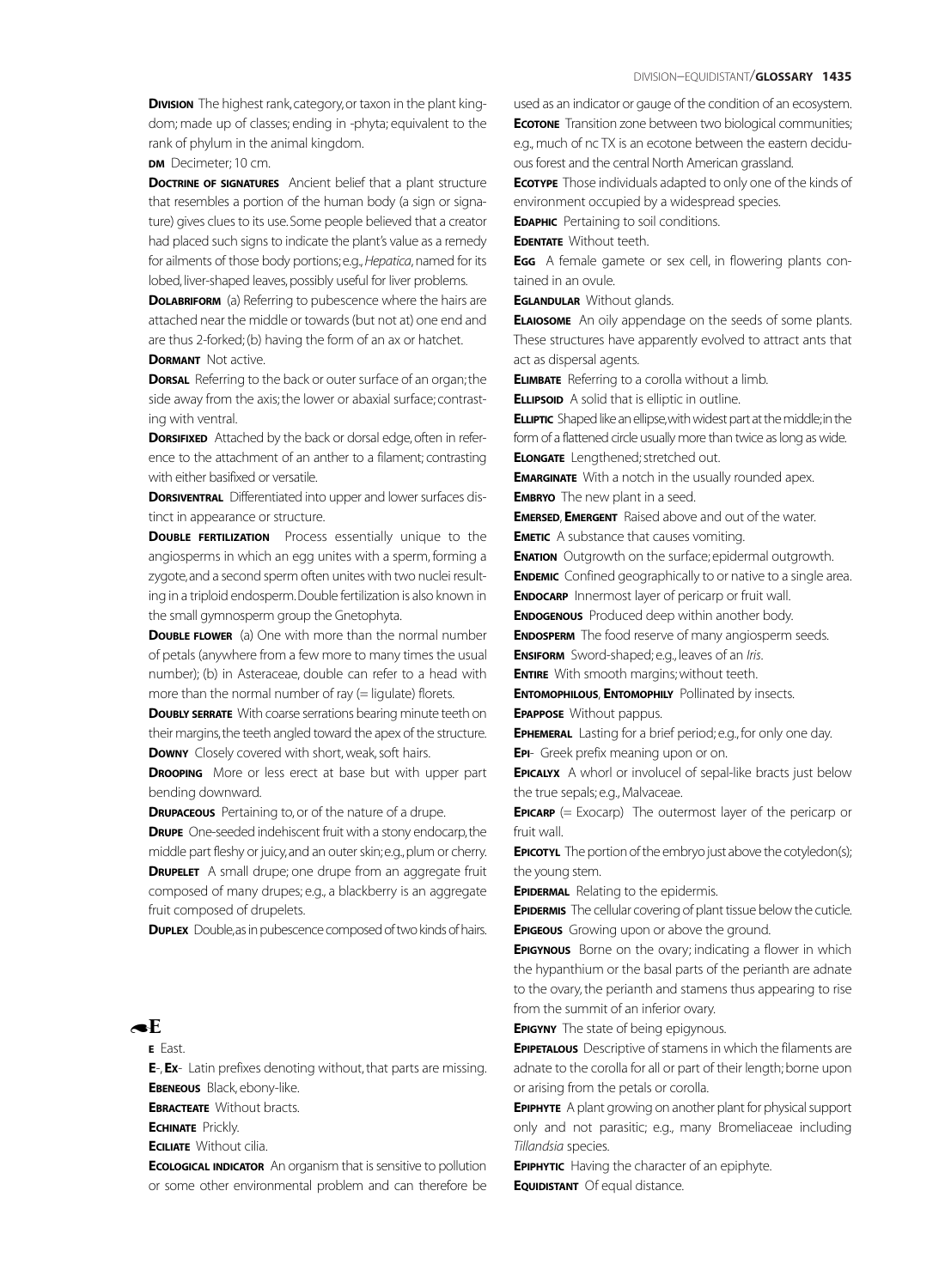#### **1436 GLOSSARY**/EQUITANT–FIBROUS

**EQUITANT** Overlapping in two ranks; folded lengthwise and distichous; e.g., leaves folded around a stem in the manner of the legs of a rider around a horse.

**ERADIATE** Lacking ray (= ligulate) florets; e.g., discoid heads in Asteraceae.

**ERECT** (a) Growing essentially in a vertical position (e.g., whole plant); (b) a structure perpendicular to the object to which it is attached.

**ERGOT** An alkaloid producing fungus, *Claviceps purpurea* (and related species).

**ERGOTISM** A sometimes lethal poisoning due to a number of alkaloids (e.g., lysergic acid hydroxyethylamide—LSD-like, egrotamine—vasoconstrictive) produced by ergot fungi, *Claviceps purpurea* (Fr.) Tul.,*C.paspali* Stev.& Hall,and related species,which sometimes infect the inflorescences of members of the grass family (e.g.,*Secale*—rye).Symptoms resulting from eating ergotcontaminated grain can include hallucinations, psychosis, convulsions, and gangrene of the extremities (due to vasoconstriction); referred to in ages past as Saint Anthony's Fire. The reference to fire resulted from the assumption that the burning sensations and blackened (gangrenous) limbs were retribution for sins. Saint Anthony, supposedly with special powers to protect against fire, infection, and epilepsy, was often prayed to for help  $\ll F$ by those with the condition. Large scale epidemics of ergotism in Europe prior to1800, from eating bread made with contaminated grain, resulted in 1,000s of deaths; isolated instances still occur where grain purity is not controlled;ergotism is blamed by some for the hysteria that resulted in the Salem witch trials in 17th century Massachusetts. See treatment of *Secale* (Poaceae) for references.

**EROSE** With ragged margin, as if nibbled or chewed.

**ESCAPE** A cultivated plant not purposely planted but found growing as though wild.

**EscarPMENT** A steep slope.

**ESSENTIAL OILS** Fragrant (often pleasantly so) substances that are typically rather simple terpenoid compounds (monoterpenes, sesquiterpenes).They are responsible for the fragrance of many flowers and other plant tissues and are currently used in aromatherapy;e.g.,in mint family and citrus family.

**ESTIPELLATE** Without stipels.

**Estipulate** Without stipules.

**ETIOLATE** Lengthened and deprived of color by absence of light. **EVANESCENT** Of short duration; quickly lost.

**EVEN**-**PINNATE** Descriptive of a compound leaf with terminal leaflet absent; with an even number of leaflets.

**EVERGREEN** Remaining green through the winter.

**EXALATE** Without wings.

**Exalbuminous** In reference to seeds without endosperm.

**Excentric** Not having the axis placed centrally.

**Excurrent** Extending beyond the tip or margin.

**ExcurvED** Curved outward or away from a central part.

**EXFOLIATE** To peel off or come off in scales, flakes, plates, layers, or shreds; e.g., some types of bark.

**Exocarp** (= Epicarp) The outermost layer of the pericarp or fruit wall.

**EXOTIC** Foreign; not native; from another geographic area.

#### **EXPLANATE** Spread out flat.

**EXPLOSIVELY DEHISCENT** Descriptive of a fruit that suddenly and forcibly dehisces its seeds, with the seeds being thrown away from the plant; e.g., *Impatiens*.

**EXSERTED** Projecting out or beyond (e.g., stamens projecting beyond the corolla); contrasting with included.

**Exstipulate** Lacking stipules.

**EXTANT** Still existing; contrast with extinct.

**EXTINCT** No longer in existence; descriptive of a species for which living representatives no longer exist. Locally extinct refers to extinction in a given geographic region.

**EXTRAFLORAL** Outside the flower; e.g., extrafloral nectaries.

**EXTRORSE** Facing outward, away from the axis, typically used to refer to manner of anther dehiscence.

**EXUDATE** Material coming out slowly through small pores or openings.

**EYE** (a) The marked or contrastingly colored center of a flower; (b) a bud on a tuber; e.g., on potatoes.

**f.** (a) After an author's name: abbreviation of *filius*, the son, or "jr."; (b) abbreviation of forma or form (see next page).

**FACET** One of a set of small plane surfaces.

**FACULTATIVE** Not necessary or essential; optional; contrasting with obligate.

**FALCATE** Sickle-shaped, with the tip curved to one side.

**FALL** Outer, spreading, often recurved, and commonly bearded perianth segment in *Iris.*

**FAMILY** The unit, category, or rank in classification made up of one or more genera;ending in -aceae;sometimes divided into subfamilies, which in turn are made up of genera.

**FARINACEOUS** Mealy in texture.

**FARINOSE** Covered with a whitish mealy powder or mealiness. **FASCIATED** With an abnormal widening and flattening of the stem as if several stems had grown together.

**FASCICLE** A condensed or close bundle or cluster.

**FASCICULATE** Congested in bundles or clusters.

**FASTIGIATE** In reference to branches, close together and nearly parallel.

**FENESTRATE** Perforated with holes, openings (windows), or translucent areas.

**FERAL** Wild; not cultivated.

**FERRUGINEOUS** Rust-colored.

**FERTILE** Capable of normal reproductive functions, as a fertile stamen producing pollen, a fertile pistil producing ovules, or a fertile flower normally producing fruit (although it may lack stamens); e.g., used to describe Asteraceae flowers capable of maturing achenes, irrespective of ability to produce pollen.

**FERTILIZATION** Union of two gametes (e.g., egg and a sperm) to form a zygote.

**FETID** With a disagreeable odor.

**FIBRILLOSE** Having small fibers or appearing finely lined. **FIBROUS** Resembling or having fibers.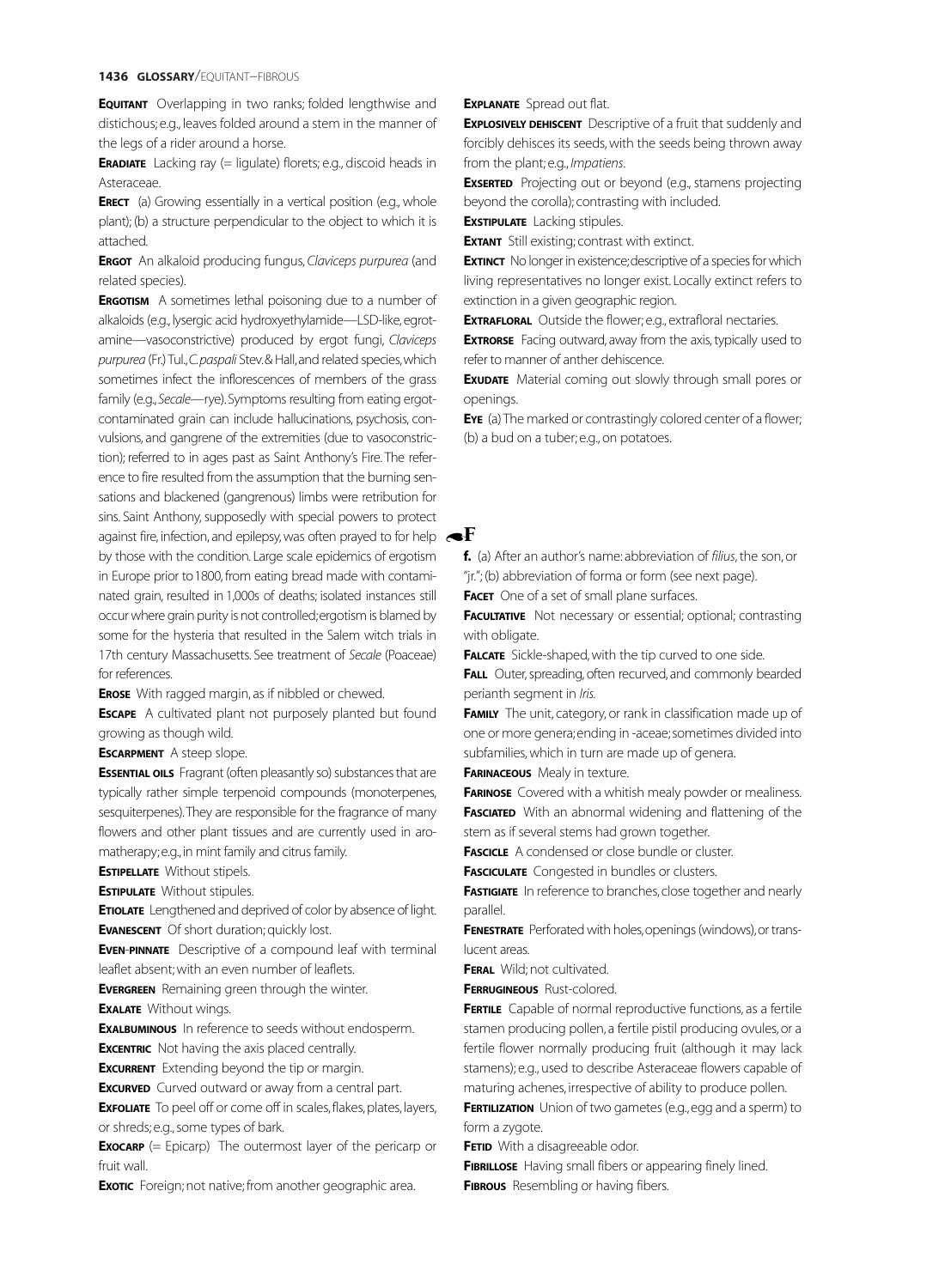**FIBROUS ROOT SYSTEM** One with several roots about equal in size and arising from about the same place; contrasting with taproot.

-**FID** A suffix meaning deeply cut.

**FILAMENT** (a) The thread-like stalk supporting an anther; (b) a thread or thread-like structure.

**FILAMENTOUS**, **FILAMENTOSE** Composed of filaments or threads; thread-like.

**FILIFEROUS** With coarse marginal threads.

**FILIFORM** Slender; having the form of a thread; filamentous. **FIMBRIATE** Fringed; with narrow or filiform appendages or segments along the margin.

**FIMBRILLATE** With a minute fringe.

**FIRST GLUME** Lowermost of the two glumes in a grass spikelet. **FISSURED** Cracked or fractured.

**FISTULOSE** Hollow; lacking pith.

**FLABELLATE**,**FLABELLIFORM** Fan-shaped;broadly wedge-shaped. **FLACCID** Lax, weak, floppy, not rigid.

**FLAGELLIFORM** Whip-like.

**FLANGE** A rim-like structure.

**FLAVESCENT** Yellowish or becoming yellow.

**FLESHY** Succulent, juicy, or pulpy.

**FLEXUOUS** Zigzag; bending or curving alternately in opposite directions.

**FLOCCOSE** Covered with tufts of soft woolly hairs.

**FLOCCULENT** Minutely floccose.

FLORA (a) Collective term for the plants of an area; (b) a taxonomic work on the plants of an area.

**FLORAL BRACT** Reduced leaf subtending a flower in the inflorescence.

**FLORAL ENVELOPE** The calyx or corolla; the floral "leaves."

**FLORAL TUBE**, **FLORAL CUP** Tube or cup formed by union of sepals,  $P_{\text{total}}$  and stamen bases. The structure can be either adnate  $\bigodot$ to or free from the ovary; in some cases it is synonymous with hypanthium.

**FLORET** (a) Small flower in a dense cluster; (b) in reference to individual flowers of Asteraceae and Poaceae; (c) in grasses referring to the lemma and palea together with the enclosed reproductive structures.

**FLORICANE** Flowering stem of the genus *Rubus* (dewberries and blackberries).

**FLORIFEROUS** Bearing or producing flowers.

**FLOWER** An axis bearing stamen(s), pistil(s), or both, and in addition, often floral envelopes (= calyx and corolla); the reproductive structure of an angiosperm.

**FLUTED** With alternating ridges and grooves.

**FOLIACEOUS** Leaf-like.

**FOLIAGE** Collective term for the leaves of a plant.

**FOLIATE** With leaves.

**FOLIOLATE** With leaflets.

**FOLIOSE** Leafy.

**FOLLICLE** Dry, one-carpellate fruit dehiscing along one suture only. **FORB** An herbaceous, non-grass-like plant.

**FORKED** Dichotomous; divided into two equal or nearly equal branches.

**FORMA**, **FORM** (abbreviated f.) A taxon below the rank of variety

used to refer to minor variations without distinctive geographic occurrence; e.g., occasional albinos or seasonal growth forms. This category is generally ignored in this book.

**FORNICES** Internal appendages in the upper throat of a corolla; e.g., in some Boraginaceae.

**FOVEA** (pl. FOVEAE). A pit or depression.

**FovEATE** Pitted.

**FovEOLATE** Minutely pitted.

**FREE** (= Distinct) Separate from one another.

**FREE**-**CENTRAL PLACENTATION** Placentation with the seeds attached toa central column and surrounded by a single continuous locule. **FROND** The leaf of a fern, often compound or decompound.

**FRUCTIFEROUS** Producing or bearing fruit. **FRUGIVORE** Animal that feeds on fruits.

**FRUIT** A mature, ripened pistil or ovary. In the case of accessory "fruits"other tissues may be involved.

**FRUTICOSE** Shrubby or bushy in sense of being woody.

**FUGACIOUS** Falling or disappearing early, usually in reference to parts of a flower.

**FULVOUS** Tawny, brownish yellow.

**FUNICLE**,**FUNICULUS** The stalk attaching an ovule or seed to the ovary wall or placenta.

**FUNNELFORM** (= Infundibuliform) Funnel-shaped; gradually widening upwards.

**FURROWED** With longitudinal channels or grooves.

**FUSCOUS** Grayish-brown.

**Fused** United by normal growth.

**FUSIFORM** Spindle-shaped; with broadest diameter at middle tapering to each end.

**GALEA** The helmet-like or hood-like upper lip of a bilabiate corolla or calyx, especially one that is strongly concave. **GALEATE** Hooded, hood-like, or helmet-like.

**GAMETE** A sex cell; an egg or sperm.

**GAMETOPHYTE** The gamete-producing, typically haploid generation alternating with the sporophyte (= spore-producing, typically diploid); the stage in the life-history of a plant that produces male or female cells  $(=$  gametes); the dominant generation in mosses and liverworts. In ferns and fern allies it is green and autotrophic, although small; in all flowering plants it is microscopic and develops within the tissues of the sporophyte.

**GAMO**- A prefix meaning united; e.g., gamopetalous or gamosepalous.

**GAMOPETALOUS** (= Sympetalous) With petals united, at least basally, forming a tube.

**GAMOSEPALOUS** (= Synsepalous) With sepals united, at least basally, forming a tube.

**GASTROENTERITIS** Inflammation of the stomach and intestines. It can be caused by a number of plant materials.

**GEMINATE** In pairs; twin.

**GEMMA** An asexual propagule sometimes appearing as, but not homologous with, a vegetative bud.

**GENICULATE** Bent abruptly, like a knee.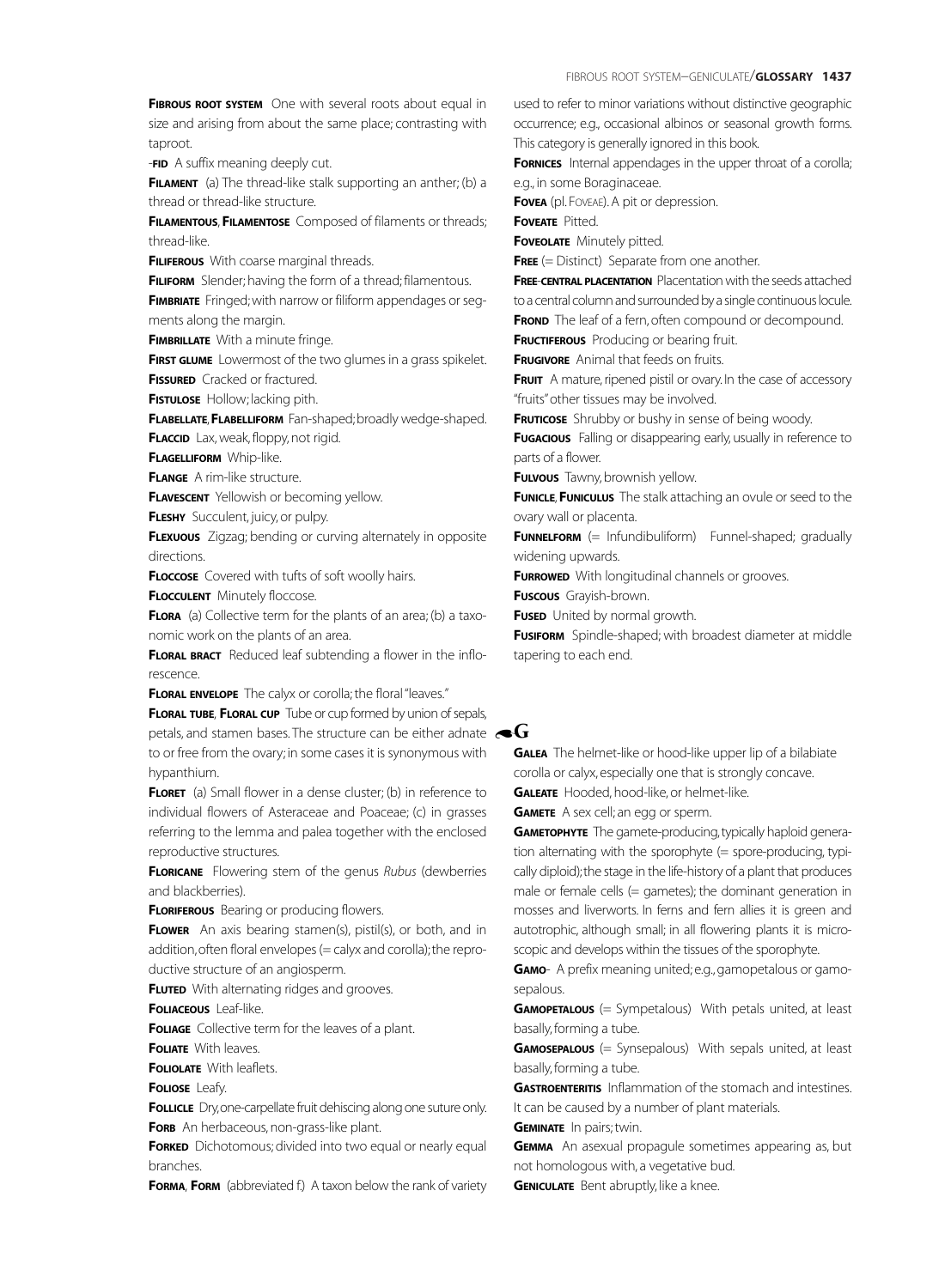**GENUS** (pl. GENERA) The unit, category, or rank in classification between family and species; composed of one or more closely related species;sometimes divided into subgenera,which in turn are made up of species.

**GIBBOUS** Swollen basally on one side.

**GLABRATE, GLABRESCENT** Becoming hairless with age.

**GLABROUS** Without hairs.

**GLADIATE** Sword-shaped.

**GLAND** A secreting part or appendage, often protruding or wart-like.

**GLANDULAR** Having or bearing secreting organs, glands, or trichomes.

**GLANDULAR**-**PUBESCENT** With gland-tipped, pinhead-like hairs. **GLANDULAR**-**PUNCTATE** With glands recessed in depressions.

**GLAUCESCENT** Becoming glaucous.

**GLAUCOUS** With waxy substances forming a whitish or graysilvery covering or bloom.

**GLOBOSE** Nearly spherical or rounded.

**GLOCHID** (pl. GLOCHIDIA) An apically barbed bristle or hair; e.g., in many Cactaceae.

**GLOMERATE** In a dense cluster or glomerule.

**GLOMERULATE** Arranged in small dense clusters.

**GLOMERULE** A dense cluster of two or more structures.

**GLUCOSIDE** A glycoside with glucose as the sugar.

**GLUMACEOUS** With greenish bracts or petals similar in appearance to the glumes in grass spikelets.

**GLUME** One of a pair of bracts at the base of a grass spikelet. **GLUTINOUS** Sticky, gluey, or resinous.

**GLYCOSIDE** Complex, two-component chemical compound that can break down or hydrolyze under certain conditions, yielding a sugar plus another compound (= aglycone) that can be physiologically active including poisonous. Types of glycosides include cardiac, coumarin, cyanogenic, mustard oil, steroidal, and saponic; the term glucoside refers to those in which the sugar molecule is glucose.

**GLYCOSINOLATE** (= Mustard oil glycoside) A complex molecule that upon breakdown yields a sugar, a sulfate fraction, and isothiocyanates (= mustard oils); e.g., in the Brassicaceae or mustard family.

-**GONOUS** A suffix meaning angled;e.g.,trigonous means threeangled.

**GRADUATED** Referring to a sequence in shape or size; e.g., leaves becoming narrowed up a stem.

**GRAIN** The 1-seeded fruit typical of cereal crops; often used synonymously with caryopsis.

**GRANULAR**,**GRANULOSE**,**GRANULATE** Covered with minute,grainlike particles.

**GRIT CELL** (= Stone cell) A sclerotic or hardened cell, as in the flesh of pears.

**GYMNOSPERMS** Literally, "naked seed"; a polyphyletic assemblage of plants without flowers,the seeds "naked,"(= not enclosed in a special structure),often on the surface of thick or thin,sometimes woody cone scales.

**GYNECANDROUS** The pistillate flowers above (= distal to) the staminate of the same spike; e.g., in some Cyperaceae.

**GYNOBASAL**, **GYNOBASIC** Referring to or having a gynobase.

**GYNOBASE** An enlargement of the receptacle at the base of the ovary.

**GYNODIOECIOUS** Basically dioecious, but with some flowers perfect and others pistillate.

**GYNOECIUM** The pistil or pistils of a flower considered collectively; collective term for the female parts of a flower.

**GYNOMONOECIOUS** Having female and bisexual flowers on the same plant.

**GYNOPHORE** Prolonged stipe (= stalk) of a pistil.

**GYNOSTEGIUM** (a) Sheath or covering of the gynoecium; (b) in Asclepiadaceae, the columnar or disk structure made up of the connate stamens, style, and stigma.

**GYPSIFEROUS, GYPSEOUS** Containing gypsum (= calcium sulfate).

## H A

**HABIT** Style or arrangement of growth; general appearance. **HABITAT** Type of locality in which a plant grows; e.g., prairie. **HAIR** An epidermal appendage that is usually slender, sometimes branched, not stiff enough to be called a spine, not flat-

tened as a scale; often used synonymously with trichome. **HALBERD**-**SHAPED** (= Hastate). Arrowhead-shaped but with the two basal lobes turned outward.

**HALLUCINOGEN** A material capable of causing the perception of imaginary sights, sounds, or objects through effects on the nervous systems. Various plant products, including certain alkaloids, are capable of such effects.

**HALOPHYTE** A plant tolerant of salty or alkaline soils. **HAMATE** Hooked.

**HAPLOID** Having the reduced number of chromosomes typical of gametes; usually with a single set of chromosomes in each nucleus.

**HASTATE** (= Halberd-shaped). Arrowhead-shaped but with the two basal lobes turned outward.

**HAUSTORIUM** (pl. HASTORIA) Sucker-like attachment organ of parasitic plants by which they draw their food supply from the host-plant.; e.g., in Cuscutaceae and some Scrophulariaceae.

**HAY FEVER** Respiratory allergy, frequently due to plant substances or microstructures such as pollen; e.g., *Ambrosia* (ragweed) pollen is a well-known cause of hay fever.

**HEAD** (= Capitulum) Dense cluster of sessile or nearly sessile flowers; the type of inflorescence typical of the Asteraceae.

**HEARTWOOD** The innermost and oldest wood, often with materials (e.g., toxins) giving it different characteristics from sapwood (e.g., more durability or resistance to rotting).

-**HEDRAL** A suffix signifying surface, usually preceded by a number and then indicating the number of sides, as a tetrahedral spore.

**HELICOID**, **HELICAL** Coiled or spiraled, usually in reference to inflorescences.

**HELIOPHYTE** A plant adapted to grow in or tolerate full sun. **HEMI**- Greek prefix meaning half.

**HEMIPARASITIC** (= Semiparasitic) Descriptive of a plant that carries out photosynthesis but obtains some of its food, mineral nutrition,or water needs from another living organism (the host).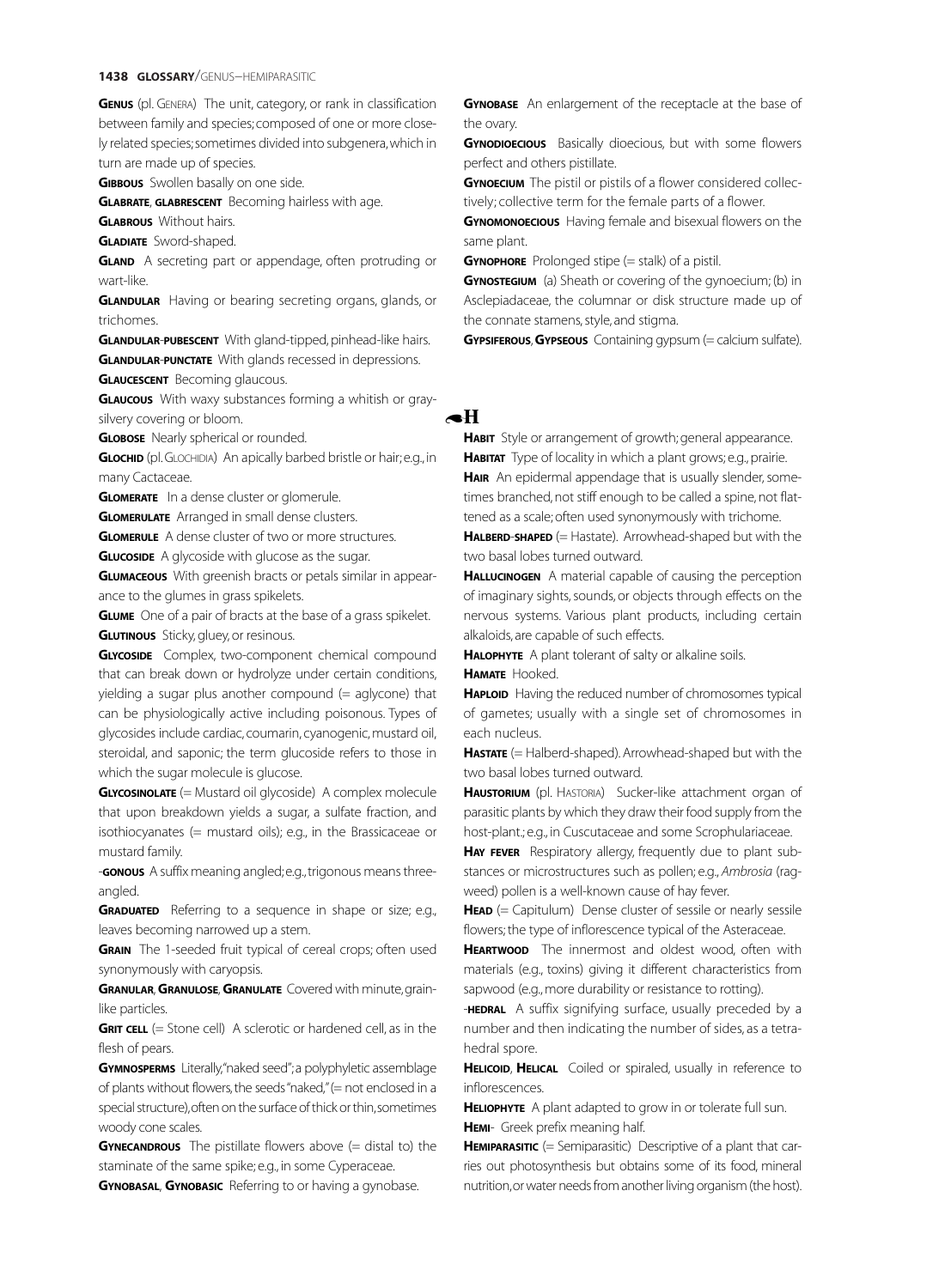**HERB** A vascular plant lacking a persistent woody stem and typically dying back to the ground each season.

**HERBACEOUS** (a) Referring to the aerial shoot of a plant that does not become woody; typically dying back to the ground each year; (b) of a soft texture, as green leaves.

**HERBAGE** Collective term for the green or vegetative parts of a plant.

**HERBARIUM** (pl. HERBARIA) A collection of dried pressed plants prepared for permanent preservation (see Appendix eight for further details).

**HERBICIDAL** Having the ability to kill plants.

**HERMAPHRODITIC** With stamens and pistils in the same flower; bisexual.

**HESPERIDIUM** A specific type of fruit usually associated with the citrus family; a berry developed from a pistil with numerous carpels, pulpy within, and externally covered with a hard rind; e.g., orange.

**HETERO**- Greek prefix meaning other, various, or having more than one kind.

**HETEROCARPOUS** With more than one kind of fruit.

**HETEROCHLAMYDEOUS** With the perianth differentiated into a calyx and a corolla.

**HETEROGAMOUS** (a) With more than one kind of flower; (b) in Asteraceae, with each head composed of more than one kind of flower.

**HETEROGENEOUS** Not uniform in kind.

**HETEROPHYLLOUS** Having more than one form of leaf.

**HETEROSPOROUS** Having two spore types; e.g., *Selaginella*.

**HETEROSTYLOUS** Having styles of different lengths. **HEXAGONAL** Six-angled.

**HEXAPLOID** Having six sets of chromosomes.

**HILUM** Scar or mark on a seed indicating where the seed was attached by a funiculus (= stalk) to the ovary wall or placenta. The hilum is the "eye" of a bean or other large seeds.

**HIP** The "fruit" of a rose; actually a fleshy hypanthium or floral cup with the true fruits (= achenes) inside.

**HIPPOCREPIFORM** Horseshoe-shaped.

**HIRSUTE** With straight moderately stiff hairs.

**HIRSUTULOUS** Diminutive of hirsute.

**HIRTELLOUS** Minutely hirsute.

**HISPID** Resembling hirsute but the hairs stiffer, ± bristly, feeling rough to the touch.

**HISPIDULOSE** Minutely hispid.

**HOARY** Covered with a fine, white, whitish, or grayish white pubescence.

**HOLOPHYLETIC** A term used to describe a group consisting of a common ancestor and all of its descendants. The term monophyletic is sometimes used in the same sense.

**HOLOTYPE** The one specimen used or designated by the author of a species or other taxon as the nomenclatural type in the original publication.The holotype is the specimen to which the scientific name is permanently attached; it is not necessarily the most typical or representative element of a taxon.

**HOMO**- Greek prefix meaning all alike, very similar, same, or of one sort.

**HOMOCHLAMYDEOUS** With a perianth of tepals undifferentiated

into calyx and corolla.

**Homogamous** (a) With only one kind of flower; (b) with anthers and stigmas maturing simultaneously.

**HOMOGENOUS** Of the same kind or nature;uniform;contrasting with heterogeneous.

**HOMOSPOROUS** With spores all of one type.

**Hoop** (a) A segment of the corona in Asclepiadaceae; (b) a hollow arched structure.

**Hooded** Descriptive of an organ with the lateral margins more or less inrolled and the apex more or less inflexed; helmet-like; shaped like a hood.

**HONEY-LEAF** Petal-like perianth part producing nectar; e.g., in some Ranunculaceae.

**Horn** An exserted tapering appendage resembling a cow's horn; e.g. appendage on the hood in some Asclepiadaceae. **HORNY** Hard or dense in texture.

**Host** Organism from which a parasite obtains nourishment. **HUMIC** Consisting of or derived from humus (= organic por-

tion of soil).

**HUMISTRATE** Laid flat on the soil.

**HUMUS** Decomposing organic matter in the soil.

**HUSK** The outer covering of some fruits, typically derived from the perianth or bracts.

**HYALINE** Thin, membranous, and transparent or translucent.

**HYBRID** (a) A cross between two unlike parents; (b) specifically, the offspring resulting from a cross between two species.

**HYDATHODE** An epidermal structure, usually marginal or terminal, that excretes water.

**HYDROPHILY**,**HYDROPHILOUS** Water-pollination;water-mediated pollination; using water as the mechanism of transferring pollen; e.g., in some Callitrichaceae; see Philbrick (1991).

**HYDROPHYTE** A plant typically growing partially or wholly immersed in water;contrasting with mesophyte and xerophyte. **HYGROSCOPIC** Susceptible of expanding, shrinking, twisting, or untwisting on the application or removal of water or water vapor. **HYMENOPTEROPHILY**,**HYMENOPTEROPHILOUS** Pollination by hymenopterans (= members of the insect order Hymenoptera—bees, wasps,and their relatives).

**HYPANTHIUM** (pl. HYPANTHIA) Cup-shaped or tubular structure formed by (a) fusion of the sepals, petals, and stamens; or (b) enlargement of the receptacle so that the perianth and androecium are attached above the gynoecium.A hypanthium may be adnate to ovary (resulting in epigyny) or free from ovary (perigyny); formerly referred to as calyx tube.

**HYPOCOTYL** Axis of an embryo below the cotyledons.

**HYPOGEOUS** Below the ground.

**HYPOGYNIUM** A structure below the ovary, as in *Scleria* (Cyperaceae).

**HYPOGYNOUS** Referring to a flower having floral organs attached below the ovary.Hypogynous flowers have superior ovaries.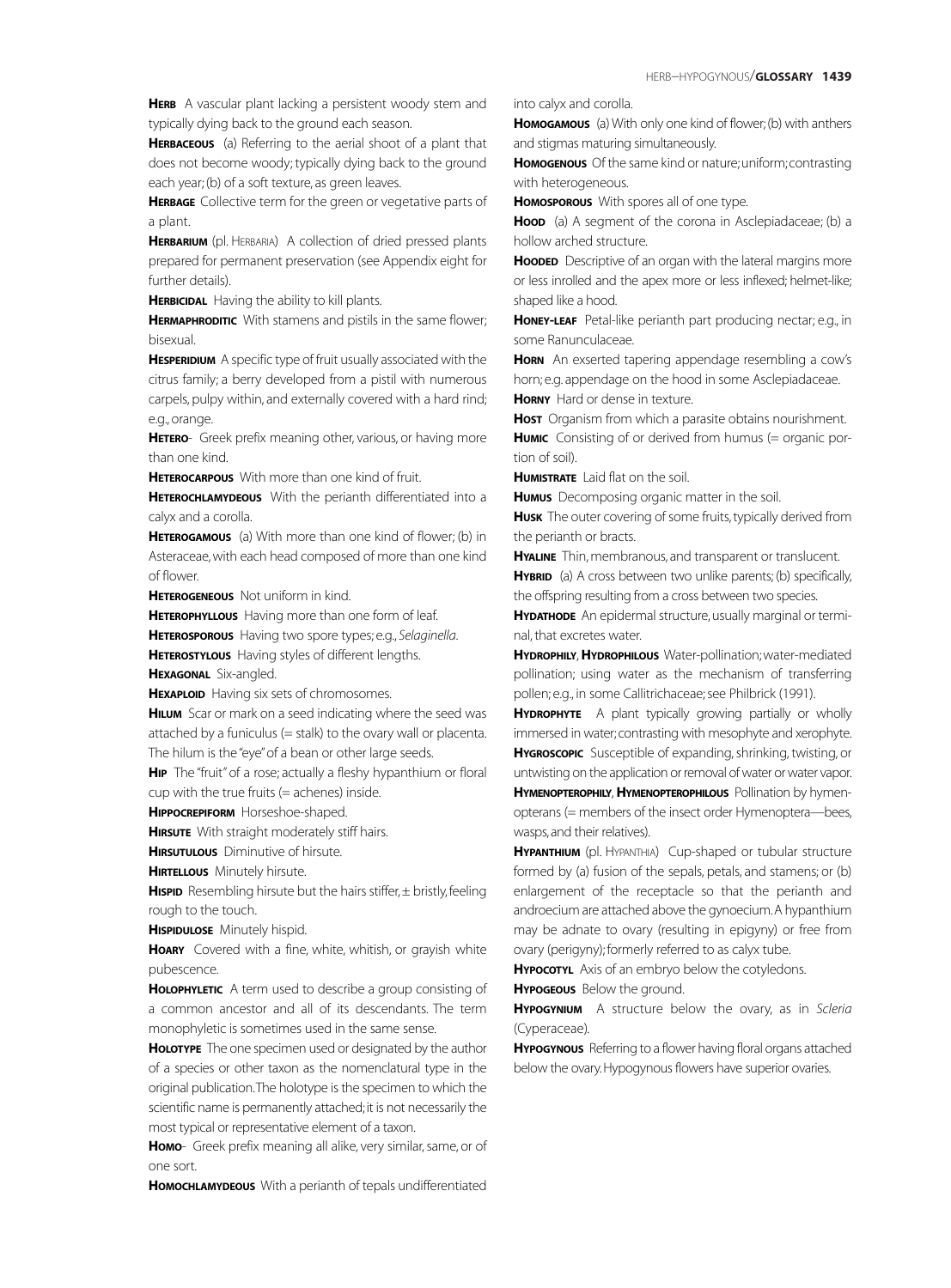# I A

**ILLEGITIMATE NAME** Name unacceptable as the accepted scientific name because it is not the earliest one given to the plant in question, or published without description, or violating some other specific requirement of the International Code of Botanical Nomenclature.

**IMBRICATE** Overlapping like shingles on a roof. **IMMACULATE** Not spotted.

**IMMERSED** (= Submerged, Submersed) Growing under water.

**IMPARIPINNATE** Unequally or odd-pinnate, with a single terminal leaflet.

**IMPERFECT** In reference to a flower having either functional stamens or functional pistils, but not both; unisexual.

**INCANOUS** Gray or hoary.

**INCIPIENT** Beginning to be; coming into being.

**INCISED** Cut rather deeply and sharply; intermediate between toothed and lobed.

**INCLUDED** Not exserted; within; not projecting beyond the surrounding organ.

**INCOMPLETE** Referring to a flower lacking one or more of the flower parts: sepals, petals, stamens, or pistils.

**INCOMPLETE VEINS** In *Carex*, referring to veins that do not extend the entire length of the perigynium body.

**INCURVED** Curved inward.

**INDEHISCENT** Referring to a fruit that does not open at maturity; contrasting with dehiscent.

**INDETERMINATE** Inflorescence whose flowers begin to open first at bottom or outside, progressing upward or inward with the number of flowers not pre-determined at the beginning of flowering;growth of inflorescence not stopped by opening of the first flowers; contrasting with determinate.

**INDIGENOUS** Native to an area; not introduced.

**INDUMENT, INDUMENTUM** Surface coating such as hairs, roughening, bloom, or glands.

**INDUPLICATE** Folded or rolled inward.

**INDURATE** Hardened.

**INDUSIUM** (pl. INDUSIA) Epidermal outgrowth covering the sori or sporangia on fern fronds.

**INFERIOR** Descriptive of an ovary fused to the hypanthium or to the lower parts of the perianth and therefore appearing to be located below the rest of the flower; an ovary positioned below the point of attachment of the floral organs. This type of ovary is found in epigynous flowers.

**INFERTILE** (a) Incapable of normal reproductive functions; (b) specifically used to describe Asteraceae flowers incapable of maturing achenes,irrespective of presence of functional stamens. **INFLATED** With an internal air space; bladdery.

**INFLEXED** Bent inward.

**INFLORESCENCE** (a) Term commonly used to refer to the flowering structure of a plant; (b) a flower cluster; (c) arrangement of flowers on the floral axis; (d) manner of bearing flowers.

**INFRA-** Latin prefix meaning below.

**INFRASPECIFIC** Within the species; referring to a unit of classification below the species; e.g., subspecies, variety, form.

**INFRUCTESCENCE** An inflorescence in the fruiting stage. **INFUNDIBULIFORM** (= Funnelform) Funnel-shaped; gradually

#### widening upwards.

**INNOCUOUS** Harmless, unarmed, spineless.

**INNOVATION** A basal shoot of a perennial grass.

**INROLLED** Rolled inward.

**INSECTIVOROUS** Consuming insects; referring to plants that digest insect tissue to obtain nutrients such as nitrogen.

**INSERTED** Attached to another part or organ.

**INSERTION** The place or mode of attachment of an organ.

**INTEGUMENT** The covering of an organ; e.g., of the ovule.

**INTER-** Latin prefix meaning between.

**INTERCALARY** Medial in position.

**INTERCOSTAL** Located between the ribs or costae.

**INTERLACUNAR** Between air spaces.

**INTERNODE** Area of stem or other structure between two nodes. **INTERRUPTED** Not continuous or regular.

**INTERSPECIFIC** Between different species.

**INTERSTITIAL** Referring to the space intervening between one thing and another.

**INTRA-** Prefix used to denote within.

**INTRODUCED** Brought from another geographic region; not native. **INTROGRESSION, INTROGRESSIVE HYBRIDIZATION** Successive crosses, first between plants of two species, then between the offspring of this cross and plants of one parent species,followed by further interbreeding between mongrels of varying percentage of impurity with purebreds of the parent line.This eventually leads to whole populations of one parent species being contaminated with genes derived from the other.

**INTRORSE** Facing inward, toward the axis, typically used to refer to manner of anther dehiscence.

**INTRUDED** Projecting inward or forward.

**INVAGINATE** To enclose in a sheath.

**INVOLUCEL** Diminutive of involucre; a secondary involucre; e.g., the bracts subtending the secondary umbels in Apiaceae or the whorl of bracts subtending a flower in Malvaceae.

**INVOLUCELLATE** With an involucel.

**INVOLUCRAL, INVOLUCRATE** Pertaining to or having an involucre. **INVOLUCRE** The whorl of bracts subtending a flower cluster or flower; e.g., involucre of bracts (= phyllaries) subtending a head in Asteraceae or small involucre (= involucel) subtending a flower in many Malvaceae (specifically called an epicalyx).

**INVOLUTE** With margins or edges rolled inward toward the upper side.

**IRREGULAR** (a) Structures not similar in size or shape;asymmetrical; (b) descriptive of a flower without any plane of symmetry; contrasting to regular and zygomorphic.

-**ISH** Suffix meaning "slightly,"often used with color terms. **ISODIAMETRIC** Of equal dimensions.

**ISOLATERAL** Equal-sided.

**ISOTHIOCYANATE** (= Mustard oil) Organic compound containing nitrogen and sulfur that has a pungent odor and taste and is irritating to the skin and mucous membranes. Isothiocyanates are toxic and can cause liver and kidney damage as well as other problems;e.g.,in the Brassicaceae or mustard family.

**ISOTYPE** A specimen of the type collection other than the holotype; an extra or duplicate specimen made at the same time and place as the holotype.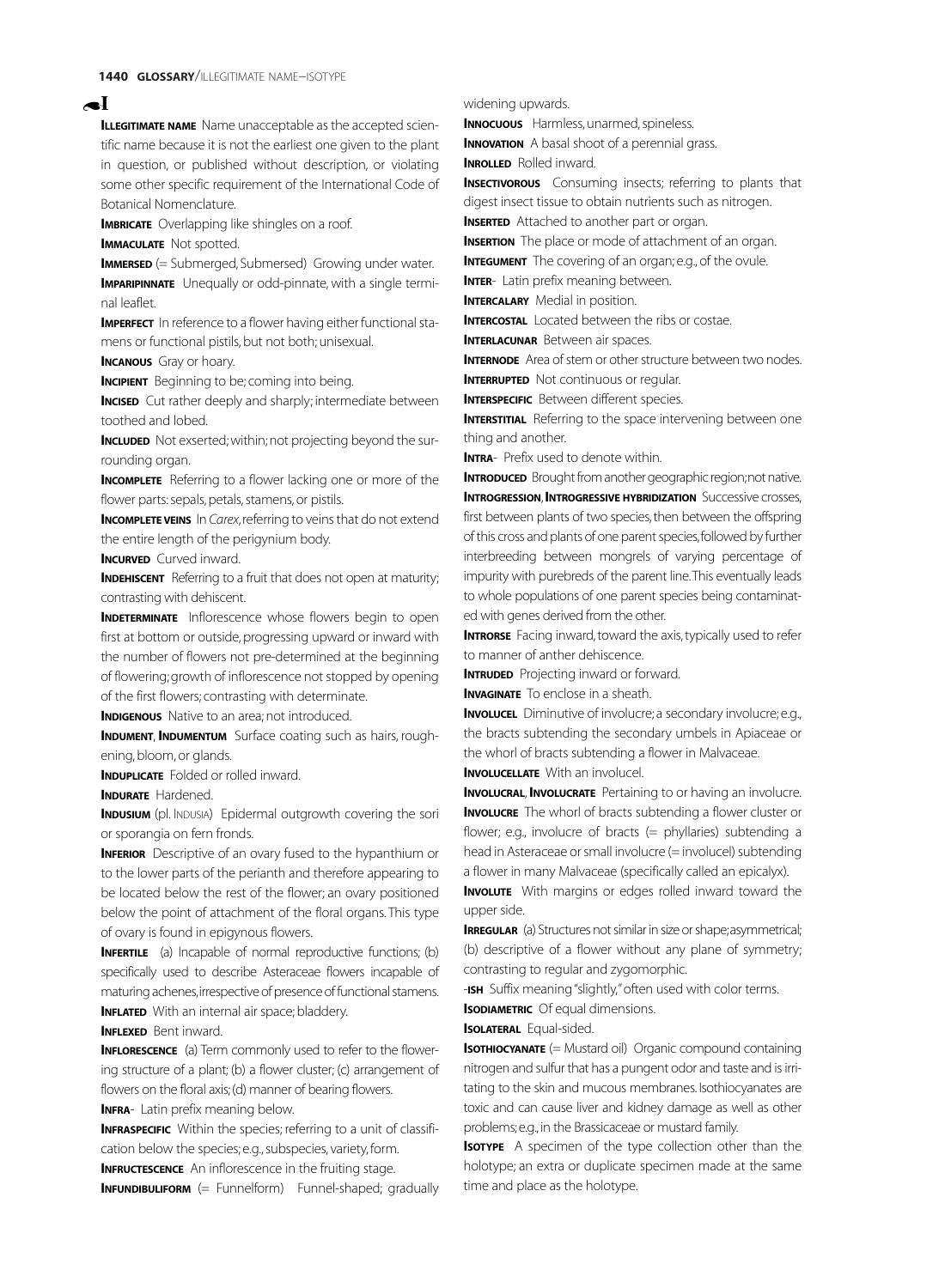# J A

**JOINTED** With or apparently with nodes or points of articulation; e.g., jointed hairs of *Physalis* (Solanaceae).

**JUVENILE LEAVES** In plants with more than one leaf type (e.g., leaf dimorphism), the leaves on new growth, often quite different in appearance from adult leaves;e.g.,found in *Juniperus*,*Hedera*.

# K A

**KEEL** (a) (= Carina) The two lower (= abaxial) fused petals of a papilionaceous flower (Fabaceae); (b) prominent longitudinal ridge, shaped like the keel of a boat.

**KEELED** With a ridge or keel.

**KNEES** Erect woody projections; e.g., found in *Taxodium* (bald-cypress).

# L A

**L.** Linnaeus, Swedish naturalist who established the binomial system of nomenclature; L.f., his son.

LABELLUM (= Lip) In Orchidaceae, the enlarged upper petal that appears to be the lowest petal because of twisting of the pedicel. **LABIATE** Lipped;differentiated into an upper and a lower portion. **LACERATE** Irregularly cleft as if torn.

LACINIATE Cut into long, narrow, ± equal divisions or segments. **LACTIFEROUS**, **LACTESCENT** With milky sap.

**LACUNA** (pl. LACUNAE) A space, hole, cavity, or areole.

**LACUNOSE** Perforated, with holes, cavities, or depressions.

**LAEVIGATE** Smooth as if polished.

**LAMELLA** A flat, thin plate.

**LAMELLATE** Made up of flat, thin plates.

**LAMINA** The blade or expanded part of an organ.

**LAMINATE** In plates or layers.

**LANATE**, **LANOSE** Woolly; covered with dense, long, entangled hairs resembling wool.

**LANCEOLATE** Lance-shaped; several times longer than wide, tapering at both ends, widest about a third above the base.

**LANUGINOSE** With a cottony or woolly appearance, the hairs shorter than in lanate.

**LATENT** Dormant.

**LATERAL** Belonging to or borne on the sides.

**LATERAL BUD** Bud in a leaf axil; contrasting with terminal or apical bud.

**LATEX** A water insoluble mixture of organic compounds, predominantly hydrocarbons, produced in specialized cells called laticifers and often milky in color.The latex of some species has elastic properties (e.g., *Hevea brasiliensis*, rubber) while that of others contain compounds such as alkaloids (e.g., *Papaver somniferum*, opium poppy).

**LATICIFEROUS** Latex-bearing.

**LATISEPT** With broad partitions in the fruits; e.g., Brassicaceae. **LATRORSE** Dehiscing laterally and longitudinally; e.g., some anthers.

Lax (a) Spread apart, loose, distant; (b) not rigid.

**LEAF** The primary photosynthetic organ of most plants, usually composed of a expanded blade and a stalk-like petiole.

**LEAFLET** A single, expanded segment or division of a compound leaf.

LEAF SCAR The mark or scar left on the stem by the fall of a leaf. **LEAF TRACE** A vascular bundle, one or more in number, extending from the stem into the leaf.

**LECTOTYPE** A specimen or other material selected by a later worker from the original material studied by the author of the species (or other taxon) to serve as the nomenclatural type when a holotype was not originally designated or was lost or destroyed.

**LEGUME** (a) Fruit type with a single carpel typically dehiscent along both sutures (= margins);(b) a member of the Fabaceae; (c) any fruit type within the Fabaceae.

**LEMMA** The outer (= lowermost) of the two bracts enclosing the reproductive structures in the grass floret.

**LENTICEL** A small corky pore or spot on the bark of young twigs found in many trees and shrubs and allowing gas exchange.

**LENTICULAR** Two-sided; lens-shaped.

**LEPIDOTE** Covered with small scales; scurfy.

**LEPIDOPTEROPHILY**, **LEPIDOPTEROPHILOUS** Pollination by lepidopterans (= members of the insect order Lepidoptera—butterflies and moths).

**LECTINS** Certain plant proteins that cause linking or agglutination between cells. They can be toxic or mitogenic (= capable of stimulating mitosis); they apparently function in the binding of symbiotic nitrogen-fixing bacteria to roots and in protecting against pathenogenic bacteria; often found in members of the Fabaceae.

**LIANA**, **LIANE** A woody climber (e.g., grape vine). Lianas are common in the tropics.

**LIGNEOUS** Woody.

**LIGNESCENT** Somewhat woody or becoming woody.

**LIGULATE** Tongue-shaped; strap-shaped.

**LIGULATE FLORET** (= Ray floret) Flower, with corolla expanded into a ligule, typical of many Asteraceae.

**LIGULATE HEAD** Head having only bisexual flowers with strapshaped corollas.

**LIGULE** (a) A strap-shaped limb or body; (b) strap-shaped part of ray (= ligulate) corolla in Asteraceae; (c) membranous or hairy appendage on adaxial surface of the leaf at junction of blade and sheath in Poaceae.

**LIGULIFORM** Strap-shaped.

LIMB (a) In a corolla of united petals, the main expanded portion, as distinguished from a basal tube;(b) expanded part of an organ. **LIMBATE** With limb present.

**LINEAR** Resembling a line, long and narrow, with margins parallel to one another.

**LINGULATE** Tongue-shaped.

**LIP** (a) Either of the principal lobes of a bilabiate or strongly zygomorphic corolla or calyx (e.g.,Lamiaceae);(b) (= Labellum) the enlarged upper petal in Orchidaceae that appears to be the lowest petal because of twisting of the pedicel.

**LITHOPHYTE** Plant that grows on rocks but derives its nourishment from the atmosphere and from accumulated humus.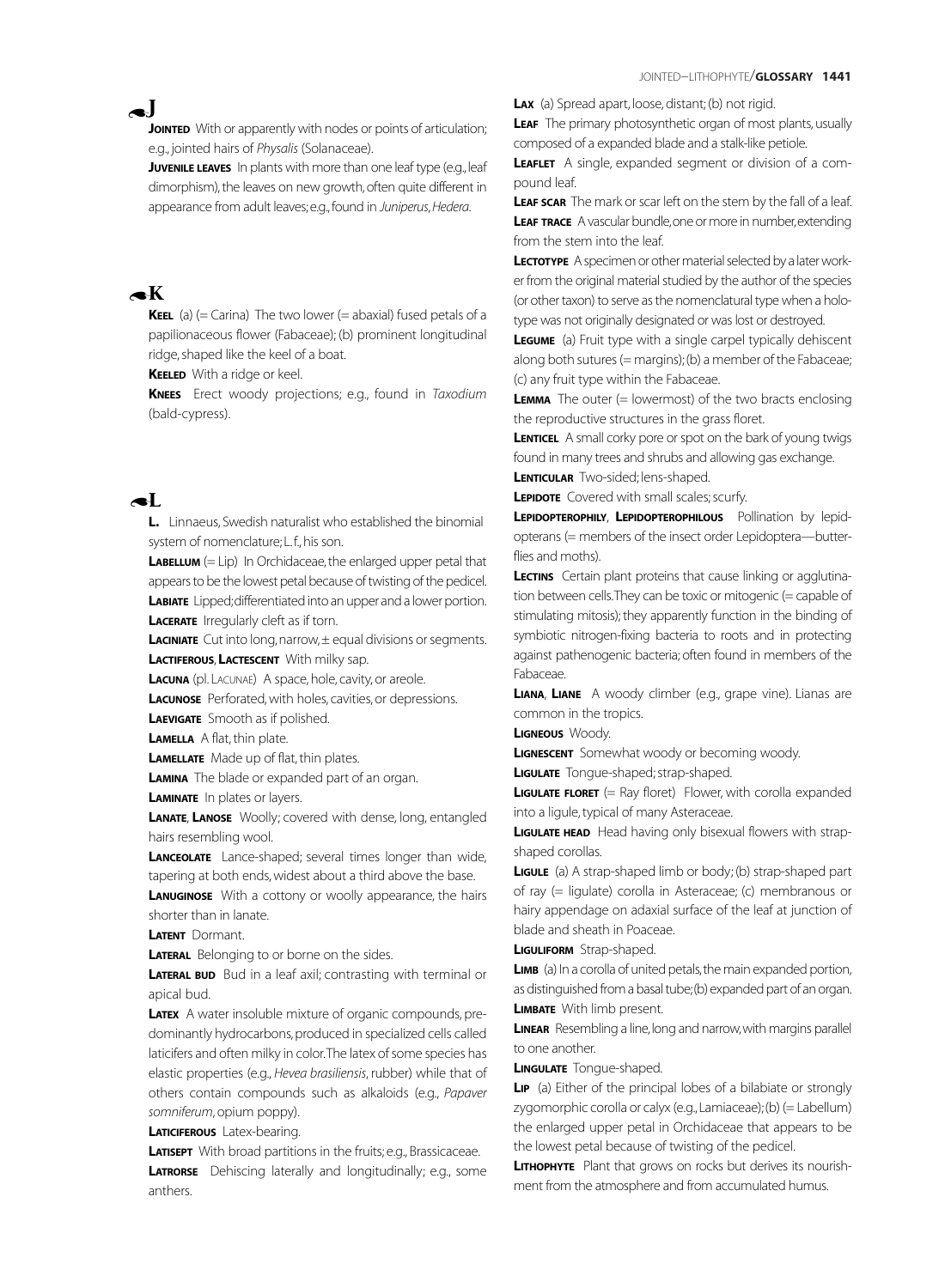### **1442 GLOSSARY**/LITTORAL–MONOCARPIC

**LITTORAL** Of a shore, particularly of the seashore.

**LOAM** Soil consisting of a mixture of sand, clay, silt, and organic matter.

**LOBATE** Having lobes.

**LOBE** A usually rounded segment or division of a leaf, petal, or other organ.

LOBED Having deep or coarse indentations of the margin, larger than mere teeth (However, there is no sharp distinction between large teeth and small lobes.)

**LOBULATE** Having small lobes.

**LocuLAR** Having one or more locules.

**LOCULE**, **LOCULUS** The cavity, compartment, or cell containing the ovules in a carpel or the pollen in an anther.

**LOCULICIDAL** Descriptive of a capsule dehiscing along the middle of the back of each locule or chamber (= along the midrib of each carpel).

**LODICULE** One of the two or three minute scales at the base of the ovary in most grasses,thought to be a rudiment of a perianth part. They swell and thus open the lemma and palea, allowing the reproductive parts to be exposed.

**LOMENT**, **LOMENTUM** An indehiscent fruit separating into oneseeded segments at maturity.

**Longitudinal** Lengthwise; along the long axis.

**LUMPER** A taxonomist who in general has the tendency to lump segregates into larger groups; contrasting with splitter.

**LUNATE** Crescent-shaped; half-moon-shaped.

**Lurid** Dirty, dingy.

**LUSTROUS** Shining.

**LUTESCENT** Becoming yellow.

**LYRATE** Lyre-shaped; pinnately lobed with the terminal lobe the largest.

## $\triangleleft$ M

**M** Meter; 10 decimeters; 39.37 inches.

**MACRO**- Greek prefix denoting large or long.

**MACROSPORE** (= Megaspore) A large spore giving rise to the female gametophyte; the larger of two kinds of spores produced by heterosporous plants; a female spore.

**MACULATE** With a spot or spots.

**MALODOROUS** Foul-smelling.

**MALPIGHIAN** Describing hairs lying parallel to a surface and attached by their middle;with two branches and almost no stalk; appearing to be an unbranched hair attached at the middle.

**MAMMIFORM** Breast-shaped; conical with rounded apex.

**MAMMILLATE** Having nipple-like structures.

**MARBLED** With irregular streaks or blotches of color.

**MARCESCENT** Withering, but the remains persistent; e.g., the corollas of most *Trifolium*.

**MARGIN** Edge; the outer portion of a blade or other structure. **MARGINAL** Attached to the edge or pertaining to the edge.

**MARGINATE** Distinctly margined;with a distinctly different margin. **MARSH** Wet or periodically wet, treeless area.

**MEDIAL**,**MEDIAN** Central, middle.

**MEDULLARY** Pertaining to the pith.

**MEGA**- Greek prefix meaning very large.

**MEGAPHYLL** Leaf with branched veins.

**MEGASPORANGIUM** Sporangium in which megaspores are formed. **MEGASPORE** (= Macrospore) A large spore giving rise to the female gametophyte;the larger of two kinds of spores produced by heterosporous plants; a female spore.

**MEGASPOROPHYLL** A sporophyll (= spore-bearing leaf) bearing one or more megaspores.

**MEMBRANACEOUS**, **MEMBRANOUS** Having the nature of a membrane, thin, somewhat flexible, translucent.

**MENTUM** A projection near the base of some flowers in the Orchidaceae.

**MEPHITIC** Having an offensive odor.

**MERICARP** The individual, separated carpels of a schizocarpic fruit; e.g., one of the fruit segments in the Apiaceae or one of the "nutlets"in the Boraginaceae.

**MERISTEM** Embryonic or undifferentiated tissue, capable of developing into various organs.

**MERISTEMATIC** Pertaining to or with the nature of a meristem.

-**MEROUS** Greek suffix used to refer to the number of parts (or multiples of such) in each circle of the floral organs, usually with a numerical prefix (e.g.,a 3-merous perianth would mean there are three petals and three sepals or some multiple of three).The term often refers to the perianth only.

**MESA** A flat-topped hill with abrupt or steeply sloping side or sides. **MESOCARP** The middle layer of the pericarp or fruit wall.

**MESOPHYTE** Plant that grows under medium moisture conditions; contrasting with hydrophyte and xerophyte.

**MICRO**- Greek prefix meaning small.

**MICROPHYLL** A relatively small leaf with a single unbranched vein, typical of the Lycopodiophyta and Equisetophyta.

**MICROPHYLLOUS** Having small leaves.

**MICROPYLE** A minute opening through the integuments into the ovule through which the pollen-tube usually enters and often distinguished in the mature seed as a slight depression.

**MICROSPORANGIUM** Sporangium in which microspores are produced. In angiosperms, the microsporangium is equal to the pollen sac and there are typically four microsporangia per anther. **MICROSPORE** A small spore giving rise to the male gametophyte; the smaller of two kinds of spores produced by heterosporous plants;a male spore.

**MICROSPOROPHYLL** The sporophyll (= spore-bearing leaf) upon which microspores are produced.

**MICROTUBERCULATE** Minutely tuberculate.

**MIDRIB** The central or main rib or vein of a leaf or other similar structure.

**MITRIFORM** Shaped like a miter or bishop's hat.

**MIXED INFLORESCENCE** One in which the parts are not consistent in being all determinate or all indeterminate.

**MM** Millimeter; 1000 microns or 1/1000 of a meter.

**MONADELPHOUS** With all filaments united into a single tube surrounding the pistil.

**Monandrous** Having a single stamen.

**MONILIFORM** Like a string of beads.

**MONO**- Greek prefix meaning one or of one.

**MONOCARPIC** (a) Descriptive of a plant that flowers only once before dying; (b) having a single carpel.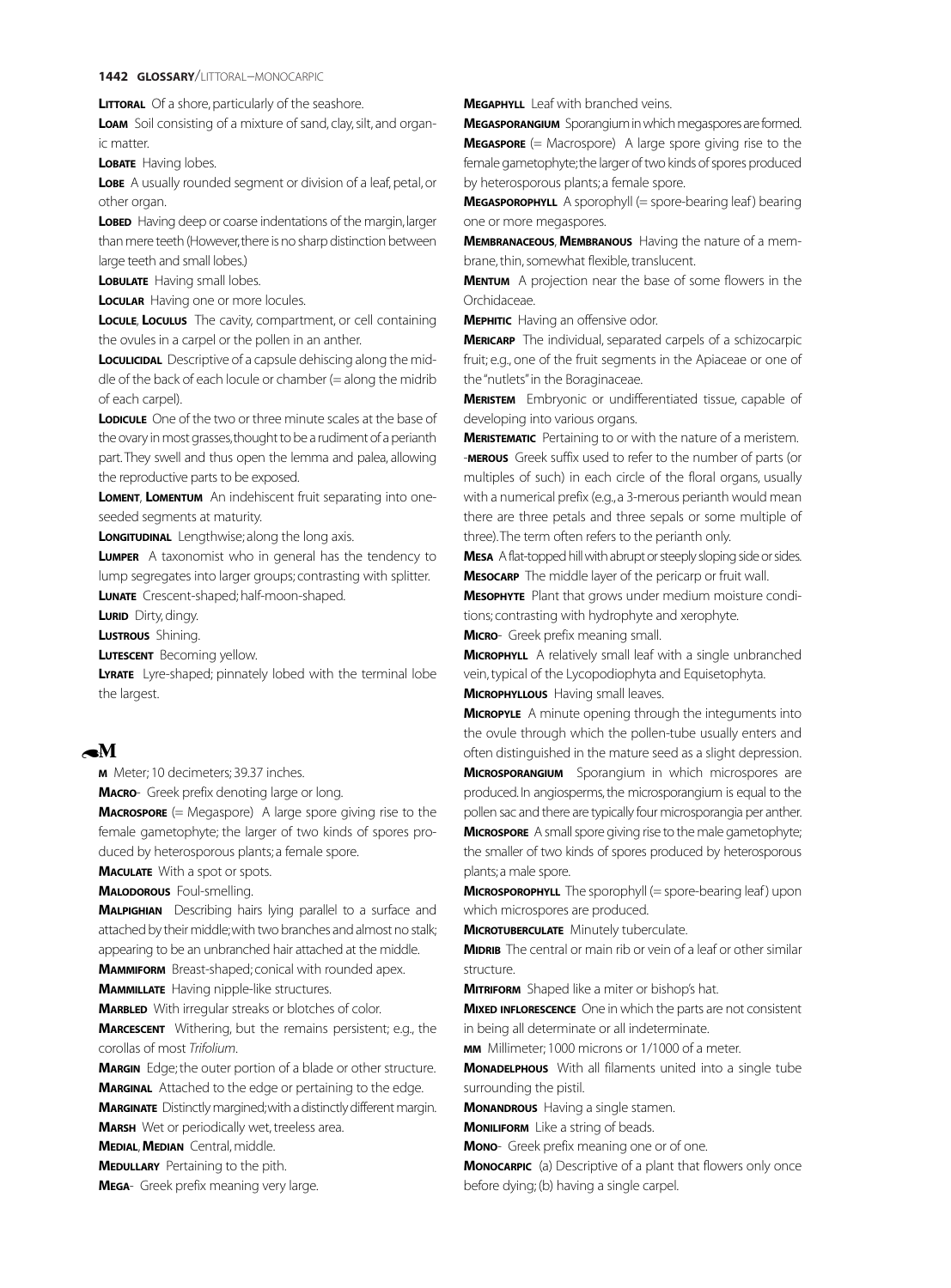**MONOCEPHALOUS**, **MONOCEPHALIC** Bearing only a single head. **MONOCHASIUM** A cyme with lateral branching on only one side of the main axis.

**MONOCHLAMYDEOUS** Having only one set of floral envelopes; having perianth of a single series.

**MONOCOLPATE** With a single furrow; e.g., on a pollen grain.

**MONOCOTYLEDONS** (abbreviated MONOCOTS) Flowering plants having one cotyledon (= seed leaf), mostly parallel venation, and flower parts usually in threes; one of the two classes of flowering plants which, depending on the system of classification, is known as Monocotyledonae or Liliopsida.

**MONOECIOUS** Plants with staminate flowers and pistillate flowers on the same plant, but lacking perfect flowers.

**MONOMORPHIC** One form; contrasting with polymorphic.

**MONOPHYLETIC** A term previously used to describe a group of organisms with a common ancestor; more recently it has been used to describe a group consisting of a common ancestor and all of its descendants. Some authorities believe that a different term, holophyletic, should be used for a group consisting of a common ancestor and all of its descendants.

**MONOPODIAL** With an evident single and continuous axis.

**MONOTYPIC** Having a single type or representative; e.g., a genus with only one species.

**MONTANE** Pertaining to or living in mountains.

**MOSTLY** A quantitative term meaning "most of them."

**Mucilaginous** Slimy; with mucilage.

**MUCRO** A short and small abrupt tip,as with the midrib extending as a short point.

**MUCRONATE** With a mucro.

**MUCRONULATE** Diminutive of mucronate.

**MULTI**- Latin prefix for many.

**MULTICIPITAL** Literally,"many-headed";descriptive of a crown of roots or a caudex from which several stems arise.

**MULTIFID** Divided into many narrow segments or lobes. **MULTIFLOROUS** Many-flowered.

**MULTIPLE FRUIT** (= Syncarp) A single "fruit" formed by the coalescence of several fruits from separate flowers; e.g., *Morus* (mulberry),*Maclura* (bois d'arc), *Ananas* (pineapple).

**MURICATE** With numerous minute short points; roughened. **MURICULATE** Diminutive of muricate.

**MUSTARD OIL** (= Isothiocyanate) Organic compound containing nitrogen and sulfur that has a pungent odor and taste and is irritating to the skin and mucous membranes. Mustard oils are toxic and can cause liver and kidney damage as well as other problems;e.g.,in the Brassicaceae or mustard family.

**MUSTARD OIL GLYCOSIDE** (= Glycosinolate) A complex molecule that upon breakdown yields a sugar, a sulfate fraction, and an irritating mustard oil or isothiocyanate; e.g., in the mustard family. **MUTICOUS** Blunt, lacking a point.

**MYCORRHIZA** (pl. MYCHORRHIZAE) A mutually beneficial, symbiotic association of a fungus and the root of a plant. Mychorrhizal relationships are characteristic of most vascular plants. **MYCORRHIZAL** Pertaining to mycorrhiza.

#### **N** North.

N A

**NAKED** Lacking various coverings, organs, or appendages, almost always referring to organs or appendages present in other similar plants; e.g., a naked flower lacks perianth.

**NAPIFORM**.Turnip-shaped; e.g., roots.

**NASCENT** In the act of being formed.

**NATANT** Floating underwater; immersed.

**NATURALIZED** Referring to an introduced foreign plant that has become part of the spontaneous, self-perpetuating flora of a region.

**NAVICULATE**, **NAVICULAR** Boat-shaped.

**NECTAR** A sugar-rich solution secreted by plants, typically produced in nectaries.Nectar production has apparently evolved to attract insects or other animals for pollination or other purposes. **NECTAR-GUIDE** A line or other marking leading insects to the nectary; e.g., contrastingly colored lines on many corollas.

**NECTARIFEROUS** Having or producing nectar.

**NECTARY** A specialized nectar-secreting structure or area;there can be floral nectaries (in the flowers) or extra-floral nectaries (not associated with the flowers).

**NEEDLE** Linear, often stiff leaf as in *Pinus* (Pinaceae).

**NEOTYPE** A specimen selected by a later worker to serve as the nomenclatural type of a taxon when all material studied by the original author has been lost or destroyed.

**NERVE** A simple vein or slender rib of a leaf,bract,or other structure. **NERVED** Having nerves.

**NET**-**VEINED** With veinlets branching irregularly and not uniformly angular, forming a net-like pattern.

**NEUTER** Sexless, as a flower that has neither functional stamens nor pistils.

**NEUTRAL FLOWER** A sterile flower; flower with a perianth but without functional sexual organs.

**NIGRESCENT** Turning black.

**NITID** Smooth and clear, lustrous, glittering.

**NITRATES** Nitrogen containing compounds that can be accumulated in plant tissues and cause toxicity in animals if ingested. During digestion, nitrates are converted to nitrites that are toxic due to their ability to render hemoglobin incapable of transporting oxygen.

**NOCTURNAL** Occurring at night or lasting for only one night. **NODAL** Located at or pertaining to a node.

**NODE** Area of stem or axis at which branches, leaves, bracts, or flower stalks are attached; joint of a stem.

**NODDING** Hanging down.

**NODOSE** Nodular, knotty, with semispheroid protuberances. **NODULOSE** Diminutive of nodose; having small, knobby nodes or knots.

**NUT** Hard-shelled and indehiscent fruit with a single seed. **NUTANT** Nodding.

**NUTLET** (a) Diminutive of nut; (b) used to refer to any small, dry, nut-like fruit or seed, thicker-walled than an achene; (c) seedlike sections into which the mature ovary breaks in Boraginaceae, Labiatae, and most Verbenaceae, each section consisting of one seed with extra coat formed from ovary wall or partitions, making it technically a fruit.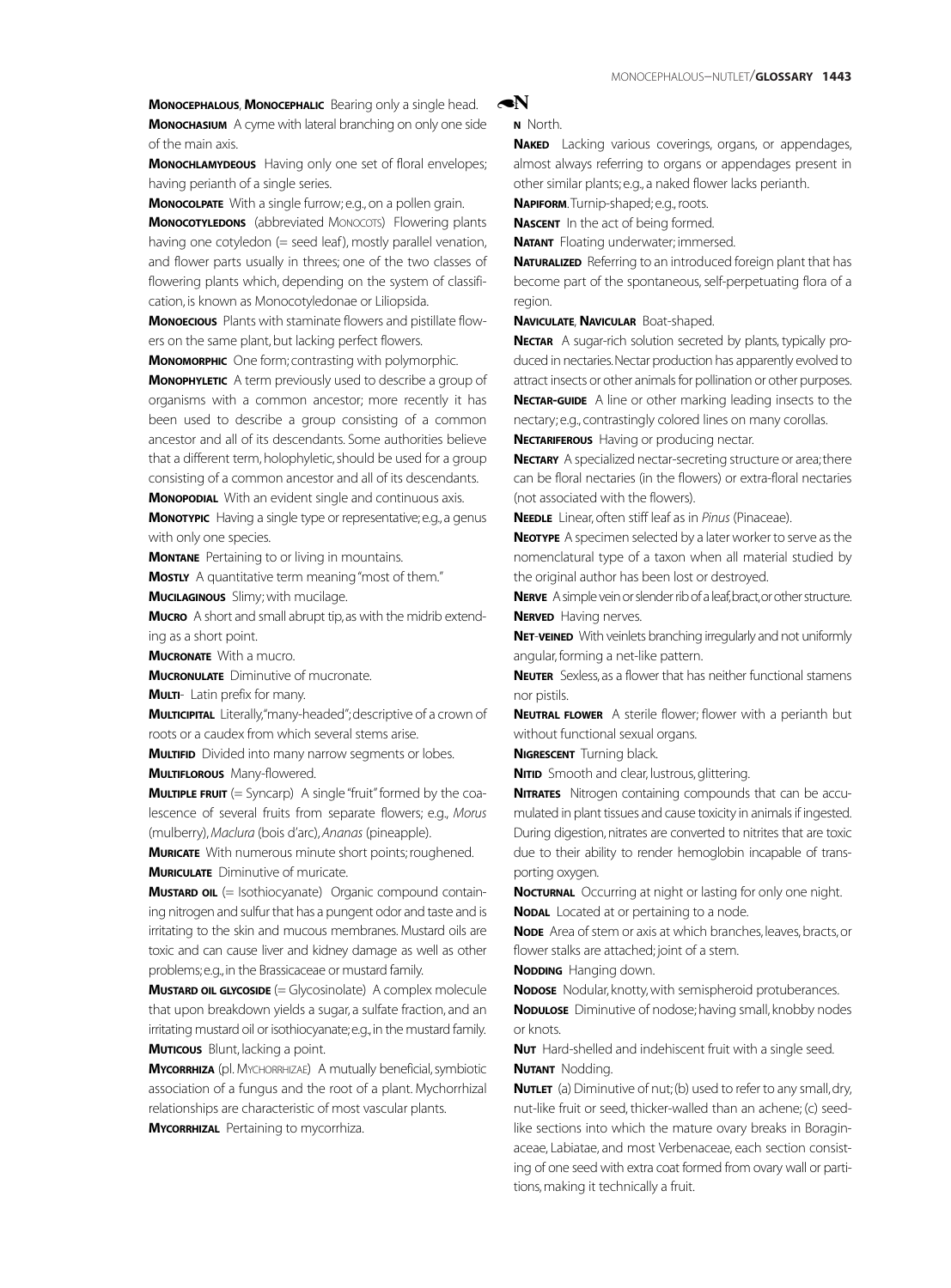# $\bullet$ <sup>0</sup>

**OB**- Latin prefix indicating the reverse or upside-down, as obcordate,meaning cordate or ovate with wider end at top or away from point of attachment.

**OBCONIC, OBCONICAL** Inversely cone-shaped, with attachment at the small end.

**OBDELTOID** Inversely deltoid; triangle-shaped with base pointed. **OBDIPLOSTEMONOUS** Describing a flower with two circles of stamens, in which those of the outer circle are borne in front of (= on the same radius as) the petals.

**OBLANCEOLATE** Lanceolate with broadest part above the middle and tapering toward the base.

**OBLATE** Nearly spherical but flattened at the poles.

**OBLIGATE** Necessary or essential; contrasting with facultative.

**OBLIQUE** Slanting; unequal-sided.

**OBLONG** Longer than wide with sides nearly parallel.

**OBOVATE** Egg-shaped with attachment at narrow end;inversely ovate.

**OBOVOID** Inversely ovoid; a solid that is obovate in outline. **OBPYRIFORM** Pear-shaped with attachment at narrow end.

**OBSOLESCENT** Nearly or becoming obsolete; rudimentary; referring to structures that are not or are only slightly evident.

**OBSOLETE** Not apparent or evident; rudimentary; vestigial; extinct. **OBTUSE** Forming a blunt or rounded angle of more than 90 degrees; not pointed.

**OCHRACEOUS** Ochre-colored, yellow with a tinge of red. **OCHROLEUCOUS** Yellowish-white, buff.

**OCREA** (pl. OCREAE) Tube formed by fused, sheathing stipules; e.g., in Polygonaceae.

**OCREATE** With an ocrea.

**OCREOLA** (pl. OCREOLAE) Secondary sheath; sheath surrounding a fascicle of flowers; e.g., in the Polygonaceae.

**ODD-PINNATE** Compound leaf with terminal leaflet present; with an odd number of leaflets.

**OFFSET** A short lateral shoot, arising near the base of a plant, primarily propagative in function and thus can give rise to a new plant.

**OLIGO**- Greek prefix signifying few.

**OLIVACEOUS** Olive-green.

**ONTOGENY** The developmental cycle of an individual organism. **OPAQUE** Impervious to light.

**OPERCULATE** Having an operculum.

**OPERCULUM** Literally,"a small lid"; term applied to the terminal portion (= lid or cap) of a circumscissile fruit or other organ.

**OPPOSITE** Arranged two at each node, on opposite sides of the axis.

**ORBICULAR, ORBICULATE** With round, approximately circular outline. **ORDER** The unit, category, or rank in classification made up of one or more families; ending in -ales; sometimes divided into suborders or superfamilies,which in turn are made up of families. **ORIFICE** An opening.

**ORNITHOPHILY, ORNITHOPHILOUS** Pollination by birds.

**ORTHO-** Greek prefix signifying straight.

**ORTHOTROPOUS OVULE** An erect ovule, with the micropylar end at the summit.

**Oval** Broadly elliptic.

**OVARY** Basal, ovule-containing portion of the pistil in angiosperms, developing into the fruit.

**OVATE** Egg-shaped with widest part at the base.

**Ovoid** Solid oval or solid ovate.

**OVULATE** Bearing ovules.

**OVULE** An immature or unfertilized seed; the megasporangium of a seed plant; the egg-containing unit of the ovary.

**OXALATES** Salts of oxalic acid, a carboxylic acid that can occur in plant tissue either as the free acid (e.g., rhubarb leaves) or as salts in the form of calcium oxalate, potassium oxalate, or sodium oxalate.Ingestion of the soluble oxalates by animals results in the formation of calcium oxalate crystals, which when deposited in the kidneys and other organs can cause serious mechanical damage;calcium deficiencies can also result;calcium oxalate also occurs in some plant tissues in the form of raphides or needlelike crystals; e.g., in Araceae.

 $\triangle$  P

**PALATE** The raised portion within the throat of a bilaterally symmetrical corolla.

**PALE** (= Palea) A chaffy scale or bract on the receptacle of many Asteraceae, often subtending the fruit; see chaff.

PALEA (a) In Poaceae, the inner (= uppermost) bract of a floret, often partly enclosed by the lemma;  $(b)$  (= pale) the receptacular scale or bract in Asteraceae; see chaff.

**PALEACEOUS** Chaffy; with small membranaceous scales. **PALLID** Pale in color.

**PALMATE** Attached or radiating from one point, as leaflets in a palmately compound leaf, veins in some leaf blades, or fingers of a hand.

**PALMATELY COMPOUND** With the leaflets attached at one point at the apex of the petiole, like the fingers all attached to the palm of a hand.

**PALMATELY TRIFOLIOLATE** Having three leaflets with the terminal leaflet unstalked, sessile.

**PALMATIFID** Cut so as to appear nearly palmately compound. **PALUDAL** Growing in marshes.

**PANDURATE**, **PANDURIFORM** Fiddle-shaped; obovate with a contraction on each side.

**PANICLE** A branched usually elongate (not flat-topped) inflorescence with flowers on the branches of the primary axis; a compound racemose inflorescence.Panicles are indeterminate.

**PANICULATE** Resembling a panicle.

**PANICULIFORM** Having the form and appearance but not necessarily the structure of a panicle.

**PANNOSE** Having the texture or appearance of woolen cloth or felt. **PAPILIONACEOUS, PAPILIONOID** Descriptive of a flower having a bilaterally symmetrical corolla composed of a banner (= standard), two lateral wing petals, and a keel of two fused petals; descriptive of flowers characteristic of many Fabaceae in the subfamily Papilionoideae.

**PAPILLA** (pl. PAPILLAE) Small pimple-like or nipple-like projection.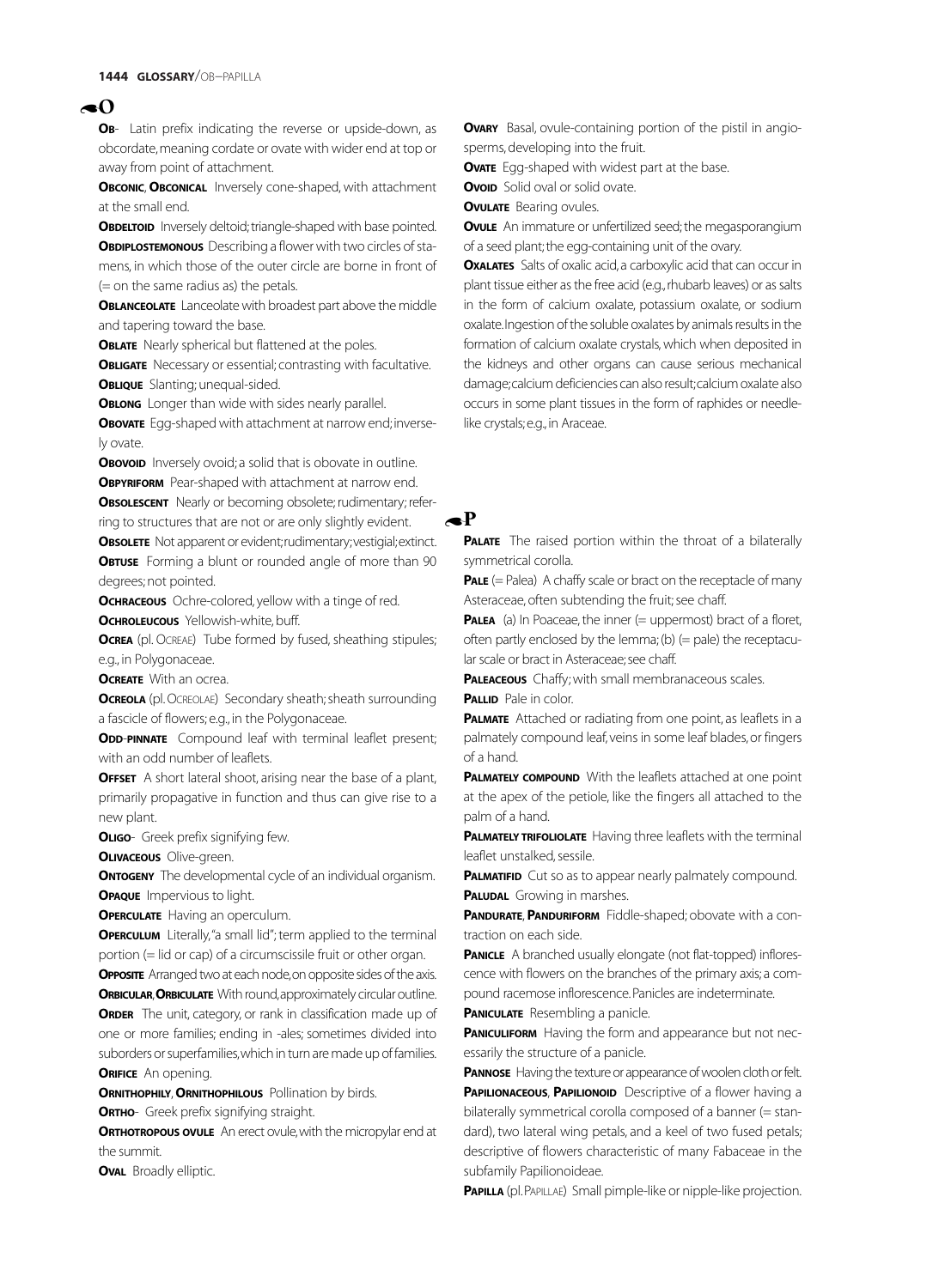**PAPILLATE**,**PAPILLIFORM**,**PAPILLOSE** Shaped like or bearing papillae. **PAPPUS** The crown of bristles, awns, scales, etc. at the apex of the achene of most Asteraceae, thought to be the modified calyx.

**PAPYRACEOUS** Papery.

**PARALLEL-VEINED** With main veins parallel to each other. Such leaves are typical of many monocots.

**PARAPHYLETIC** A term used to describe a taxonomic group consisting of an ancestral species and some but not all of its descendants.Paraphyletic groups can give an inaccurate view of phylogeny but are often useful in classification; see Appendix 6 for discussion.

**PARASITE** A plant that derives its food, mineral nutrition, and/or water wholly or chiefly from another plant (the host) to which it is attached; contrasting with epiphyte, saprophyte, or autophyte. **PARASITIC** Deriving food, mineral nutrition, water, or any combination from another living organism (the host).

**PARIETAL** Located on the inner side of the exterior wall of the ovary.

**PARIETAL PLACENTATION** Placentation with ovules attached to the ovary wall instead of the axis.

**PARIPINNATE** Referring to a pinnately compound leaf with an even number of leaflets or pinnae.

**PARTED** (a) Cut nearly but not quite the distance from the margin to midrib or from the apex to base; (b) more generally, any deep cut;(c) as a suffix can be combined with a numerical prefix to indicate the number of segments.

**PARTHENOGENETIC** Developing without fertilization.

**-PARTITE** A suffix synonymous with -parted.

**PATELLIFORM** Disk-shaped; circular with narrow rim. **PATENT** Spreading.

**PAUCI-** Latin prefix denoting few.

**PECTINATE** With narrow closely set segments or units similar to the teeth of a comb.

**PEDATE** Palmately divided with the lateral segments again divided. **PEDICEL** (a) Stalk supporting a single flower of an inflorescence;

(b) in grasses the stalk supporting a single spikelet.

**PEDICELLATE**, **PEDICELED**, **PEDICELLED** Borne on a pedicel; contrasting with sessile.

**PEDUNCLE** Stem or stalk of an inflorescence, flower cluster, or of the only flower in an inflorescence.

**PEDUNCULAR** Pertaining to or on a peduncle.

**PEDUNCULATE** With a peduncle.

**PELLICLE** A thin skin or filmy covering.

**PELLUCID** Clear, almost transparent.

**PELTATE** Shield-shaped,with stalk attached on the undersurface away from the margin or base (sometimes attached at the middle like the axis of an umbrella).

**PENDENT**,**PENDULOUS** Hanging down or suspended.

**PENICILLATE** Like a brush, usually referring to a tuft of hairs. **PENTAGONAL** Shaped like a pentagon; five-sided or -angled. **PENTAMEROUS** Having the parts in fives.

**PEPO** A specific type of fruit usually associated with the Cucurbitaceae; a many-seeded fruit with a hard rind; e.g., gourd.

**PERENNATING** Surviving from growing season to growing season. **PERENNIAL** Root system or plant living at least three growing seasons (years); lasting from year to year.

**PERFECT FLOWER** One with both functional stamens and pistils: a bisexual flower.

**PERFOLIATE** Referring to a sessile leaf or bract whose base completely surrounds the stem, the latter seemingly passing through the leaf or with two leaves basally united around the stem.

**PERFORATE** Having translucent dots that look like small holes, or pierced through.

**PERI-** Greek prefix denoting around, enclosing.

**PERIANTH** Collective term for the corolla and calyx, often used when corolla and calyx are not well differentiated.

**PERICARP** Fruit wall; structure enclosing the seeds in angiosperms. The pericarp can be subdivided into endocarp, mesocarp, and exocarp.

**PERIGYNIUM** Urn-shaped, sac-like or pouch-like structure surrounding the pistil in *Carex* (Cyperaceae).

**PERIGYNOUS** Having floral organs united forming a tube (= floral tube) surrounding but not adnate to the pistil, the floral organs thus borne around (versus above or below) the ovary. **PERIPHERAL** On or near the margin.

**PERISPERM** The nutritional material of a seed surrounding the embryo and formed outside the embryo sac.

**PERISPORIUM**,**PERISPORE** A thin envelope enclosing a spore.

**PERNICIOUS** Highly hurtful or harmful.

**PERSISTENT** Remaining attached; not falling off; contrasting with deciduous.

**PERSONATE** Referring to a strongly two-lipped corolla with the throat closed by a palate.

**PETAL** One of the next-to-outermost whorl of parts in a complete flower; a segment of the corolla; the inner series of floral "leaves".The petals are collectively referred to as the corolla.

**PETAL-LIKE** (= Petaloid) Having the character or appearance of a petal, usually showy.

**PETALOID** (= Petal-like) Having the character or appearance of a petal, usually showy.

**PETALIFEROUS** Bearing petals.

**PETIOLAR** Pertaining to or located on the petiole.

**PETIOLATE** With a petiole.

**PETIOLE** Stalk of a leaf supporting the blade.

**PETIOLULATE** Having a petiolule.

**PETIOLULE** Stalk supporting a leaflet.

**PHANEROGAM** A seed plant or spermatophyte; contrasting with cryptogam.

**PHENOLIC, PHENOL** An aromatic alcohol; more technically, a substance with an alcohol (= hydroxyl) group attached to an aromatic (= benzene or phenyl) ring structure. Plant phenolics are sometimes toxic; a number of plant resins or resinoids are phenolic in nature; e.g., urushiol from poison ivy, tetrahydrocannabinol (THC) from marijuana;other phenolic compounds include vitamin E and anthocyanins.

**PHENOLOGY** Study of the times at which various events occur in the life of a plant or a flower.

**PHLOEM** The food-conducting tissue in a plant.

**PHOTODERMATITIS** Skin inflammation resulting from increased sensitivity to sunlight, often caused by exposure to certain plants or plant-derived materials.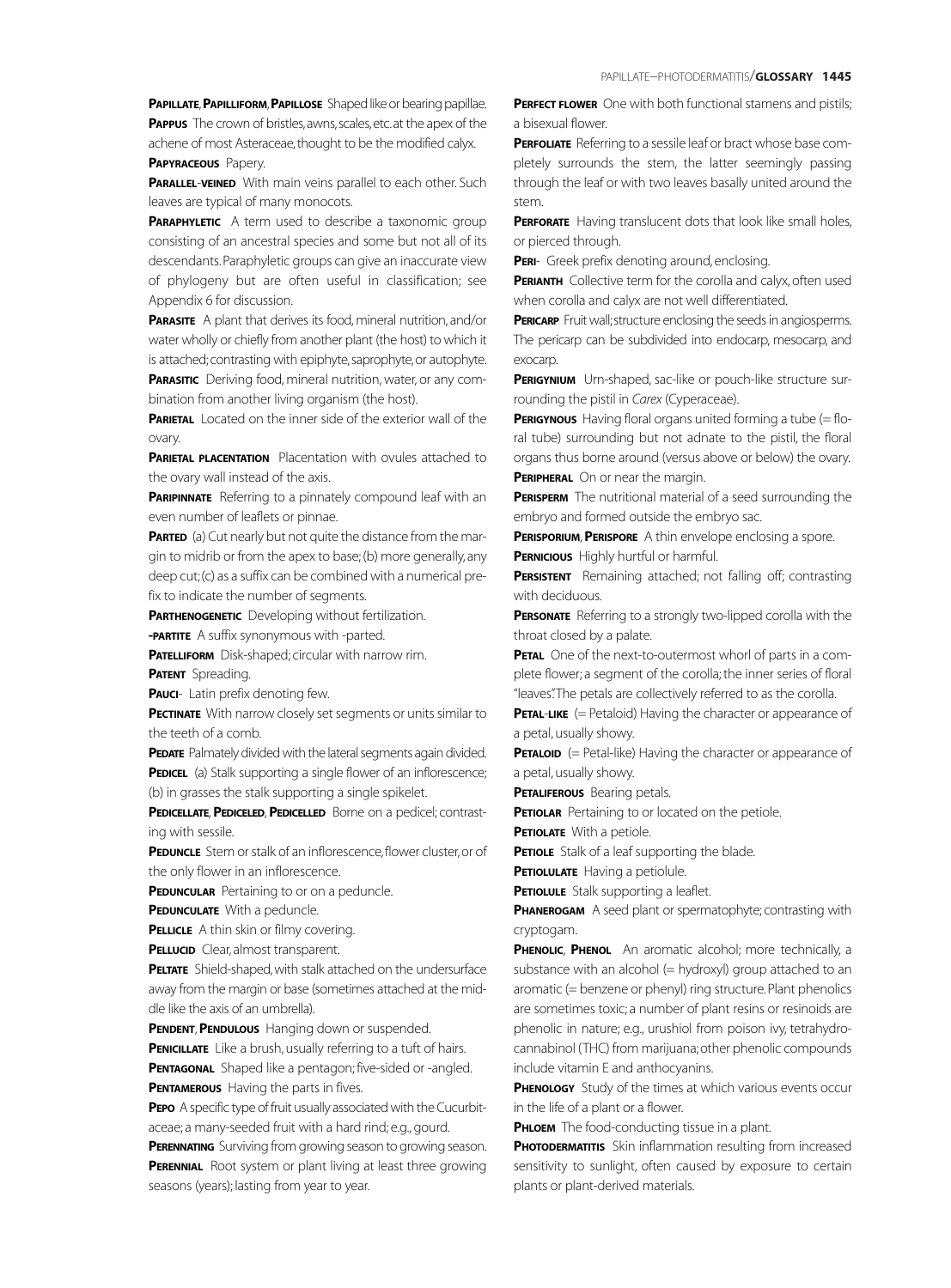#### **1446 GLOSSARY**/PHOTOSYNTHESIS–PORICIDAL

**PHOTOSYNTHESIS** The process by which plants convert carbon dioxide and water into carbohydrates in the presence of light. **PHYLLARY** (= Involucral bract) One of the bracts subtending a head in the Asteraceae.

**PHYLLOCLADE** (= Cladophyll, Cladode) A portion of stem having the general form and function of a leaf.

**PHYLLODE**, **PHYLLODIUM** An expanded bladeless petiole; a leaf reduced to a flattened petiole.These structures typically serve the photosynthetic function of a blade.

**PHYLLODIAL** Having the character of a phyllode.

**PHYLLOTAXY** Arrangement of the leaves on their axis.

**PHYLOGENY** The evolutionary history of a group.

**PHYTOPHOTODERMATITIS** Plant-induced skin inflammation resulting from increased sensitivity to sunlight.

**PHYTOTOXIC** Term used to describe materials that are toxic to plants. **PHYTOTOXIN** (a) General term for a plant-derived toxin; (b) more typically used to refer to toxic plant proteins or toxalbumins;e.g., ricin from *Ricinus*.

**PILOSE** With long, soft,  $\pm$  straight hairs; softer than hirsute, not flexuous or curved as in villous.

**PILOSULOUS** Diminutive of pilose.

PINNA (pl. PINNAE) A primary division of a compound leaf. A pinna can be simple (and thus equivalent to a leaflet) or compound and divided into leaflets.The term is frequently used in describing fern leaves—here the term is used for any primary division of a leaf (e.g., a leaflet or a leaf division divided into leaflets). In flowering plants the term is generally used to describe a primary division of a decompound leaf (a pinna is thus divided into leaflets).

**PINNATE, PINNATLEY COMPOUND** Descriptive of a compound leaf with leaflets distributed along both sides of an elongate axis; feather-like.Bipinnate or 2-pinnate leaves have the leaflets distributed along a secondary axis; tripinnate or 3-pinnate leaves have the leaflets along a tertiary axis, etc.

**PINNATELY TRIFOLIATE** Referring to trifoliate leaves in which the terminal leaflet is extended beyond the other two by having a distinct petiolule.

**PINNATIFID** Pinnately divided into stalkless segments, but the segments not distinct leaflets (i.e., not divided all the way to the midrib).

**PINNATISECT** Pinnately divided to the midrib.

**PINNIPALMATE** Descriptive of a leaf exhibiting a combination of pinnate and palmate arrangements of the leaflets.

**PINNULE** A secondary pinna; division of a pinna or a leaflet. **PISIFORM** Pea-shaped.

**PISTIL** The female reproductive organ of a flower consisting of the ovary, stigma, and style. Pistils can be either simple (of one carpel) or compound (with > one carpel); the pistils are collectively referred to as the gynoecium.

**PISTILLATE** With only the female reproductive structures being functional or with female reproductive structures only.

**PISTILLODE, PISTILLODIUM** A rudimentary or vestigial pistil. **PITH** The soft spongy center of a stem.

**PITTED** Having little depressions or cavities.

**PLACENTA** (pl. PLACENTAE) Place of attachment of the ovule(s) within an ovary.

**PLACENTATION** Arrangement of placentae and thus ovules in an ovary.

**PLAIT** A lengthwise fold or pleat.

**PLAITED** (= Plicate) Folded like a fan.

**PLANE** With a flat even surface.

**PLANO-** A suffix denoting flat.

**PLEATED** Folded.

**PLICATE** (= Plaited) Folded like a fan.

-**PLOID** A suffix used in genetics, prefixed by a term indicating number,to denote the number of sets of chromosomes in the nucleus.

**PLUMOSE** Feathery; descriptive of a long hair with long, slender, lateral hairs.

**Pop** A legume, or more generally, a dry dehiscent fruit; sometimes loosely synonymous with capsule.

**POLLEN**, **POLLEN GRAIN** The microscopic spheroidal structures that produce the male cells and borne within the anther of a flowering plant or on the microsporophyll of a gymnosperm; technically microgametophytes develop from microspores.

**POLLEN SAC** A microsporangium containing pollen. In angiosperms there are typically four pollen sacs per anther.

**POLLEN TUBE** The slender tube that develops from a pollen grain, penetrates the tissue of the ovary, and enters the ovule. **POLLINATE** To transfer pollen from a stamen to a stigma.

**POLLINATION** The act or process of pollinating.

**POLLINIUM** (pl. POLLINIA) A mass of coherent pollen, as developed in Asclepiadaceae and Orchidaceae.

**POLY**- Greek prefix meaning many.

**POLYADELPHOUS** With several groups of stamens.

**POLYGAMO**-**DIOECIOUS** Descriptive of dioecious plants having some perfect flowers; bearing on one plant flowers partly perfect and partly pistillate, on another plant flowers partly perfect and partly staminate.

**POLYGAMO**-**MONOECIOUS** Descriptive of monoecious plants having some perfect flowers; bearing partly perfect, partly unisexual flowers.

**POLYGAMOUS** Bearing unisexual and bisexual flowers on the same plant.

**POLYMORPHIC** Of various forms; with three or more forms.

**POLYPETALOUS** (= Apopetalous) With corolla of separate petals; contrasting with gamopetalous.

**POLYPHYLETIC** A taxonomic group having species derived from more than one common ancestor, the species having been placed in the same group because of similarities due to convergent or parallel evolution. Polyphyletic taxa give an inaccurate view of phylogeny.

**POLYPLOID** A plant with three or more basic sets of chromosomes. **POLYSEPALOUS** (= Aposepalous) Composed of or possessing separate sepals.

**POLYSTICHOUS** Arranged in several longitudinal rows.

**POME** A fleshy indehiscent fruit developing from a compound inferior ovary embedded in receptacular or floral cup tissue; e.g., apples or pears.

**PORE** A small aperature or opening; e.g., opening at end of anther in *Solanum* species.

**PORICIDAL** Opening by pores.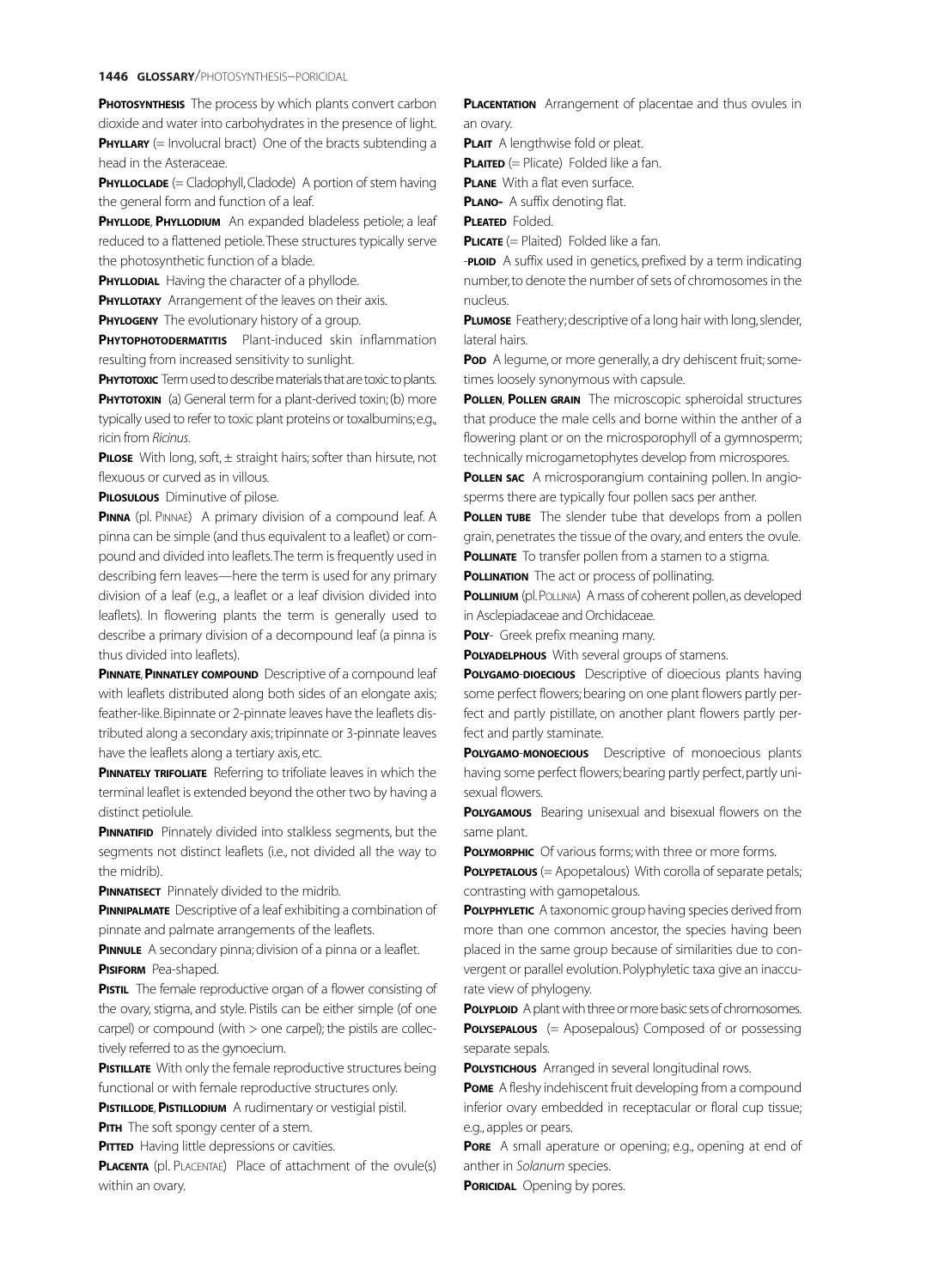**Porulus** Somewhat porous (= pierced with small round holes). **POSTERIOR** Describing the position of an organ located on the side adjacent to the axis. In flowers, the upper lip is posterior, the lower anterior.

**PRAEMORSE** Short and truncate at the base, as if eaten or chewed off; descriptive of the rhizomes in some species of *Viola* and *Hieracium.*

**PRECOCIOUS** Developing or appearing very early; denoting flowers that appear in advance of the leaves.

**PREHENSILE** Clasping or grasping; e.g., tendrils.

**PRICKLE** A slender, sharp, epidermal outgrowth without vasculature; e.g., the armature of roses.

**PRIMOCANE** The first year's shoot of woody biennials, typically non-flowering; e.g., *Rubus*.

**PRISMATIC** Angulate with flat sides; shaped like a prism.

**PROCUMBENT** Trailing or prostrate, not rooting.

**PROLIFEROUS** Bearing or developing offshoots or redundant parts;producing numerous new individuals,or parts,of the same kind; bearing offsets, bulbils, or other vegetative progeny.

**PROPHYLL, PROPHYLLUM** (a) In the Poaceae, the first leaf of a lateral shoot or vegetative culm branch, consisting of a sheath without a blade;(b) bracteole subtending an individual flower;e.g., in some species of *Juncus*.

**PROPHYLLATE** Furnished with prophylls.

**PROSTRATE** Lying flat.

**PROTANDROUS**,**PROTERANDROUS** Having the anthers mature before the pistils in the same flower.

**PROTHALLUS, PROTHALLIUM** Gametophyte stage or generation in ferns and fern-allies, bearing the sexual organs.

**PROTOGYNOUS** Having the stigma receptive to pollen before pollen is shed from the anthers of the same flower.

**PROTUBERANCE** A protrusion, swelling, bump, or bulge.

**PROXIMAL** Located nearest to the base or attachment point of a structure; contrasting with distal.

**PRUINOSE** Having a bloom on the surface; with a waxy or powdery secretion; with a surface coating more pronounced than glaucous.

**Pseupo**- Greek prefix meaning false, not genuine.

**PSEUDOANTAGONISM** Pollination system (e.g., in some Orchidaceae) in which a flower mimics a male insect, thereby attracting a male insect that "fights" with the flower in an effort to protect his territory. In the process of repeating this activity, pollen can be transferred from one plant to another.

**PSEUDOBULB** The thickened or bulb-like, above ground stems of certain orchids.

**PSEUDOCARP** A structure made up of the mature ovary combined with some other organ; e.g., the hip of a rose.

**PSEUDOCOPULATION** Pollination system (e.g., in some Orchidaceae) in which a flower mimics a female insect (e.g., wasp or fly), thereby attracting male insects who copulate with the flowers and in the process of repeating this activity transfer pollen from one plant to another.

**PSYCHOACTIVE** Mind altering. A number of psychoactive materials are produced by plants.

**PTERIDOLOGY** The study of ferns and similar plants.

**PTERIDOPHYTE** A fern or similar plant;any member of the Lycopod-

iophyta,Psilophyta,Polypodiophyta (formerly Pteridophyta),or Equisetophyta (formerly Sphenophyta).

**PUBERULENT** Minutely pubescent.

**PUBESCENCE** The covering or indumentum of hairs on a plant without reference to specific type (e.g., pilose, hirsute).

**PUBESCENT** (a) General term for covering or indumentum of hairs; (b) sometimes used in a more restricted sense to refer to fine short hairs; downy.

**PULP** The juicy or fleshy tissue of a fruit.

**PULVINATE** With a pulvinus; cushion-shaped.

**PULVINUS** The swollen base of a petiole, as in many Fabaceae. The structure is often involved in leaf movements.

**PUNCTAE** Dots, depressions, or pits, commonly glandular in nature. **PUNCTATE** With translucent or colored dots, depressions, or pits. **PUNCTICULATE** Minutely punctate.

**PUNGENT** (a) Ending in a rigid sharp point or prickle; (b) acrid to the taste or smell.

**PURPURASCENT** Becoming or turning purple.

**PUSTULATE** With pustules, blisters, or blister-like swellings.

**PUTAMEN** The bony endocarp or "pit" of some fruits.

**PYRENE** The "nutlet", "pit", or stone in a drupe or drupelet; a seed together with the bony endocarp.

**PYRIFORM** Pear-shaped.

PYXIS (pl.PYXIDES) A capsule with circumscissile dehiscence, the top coming off as a lid; e.g., in *Plantago*.



**QUADR**- Latin prefix meaning four. **QUADRANGULAR** Four-cornered; square. **QUADRATE** Nearly square. **QUASI**- Prefix meaning "as if."

# R A

**RACEME** An unbranched (= simple) inflorescence with pedicelled flowers from an elongate main axis. Racemes are indeterminate. **RACEMIFORM** Having the form, but not necessarily the technical character of a raceme.

**RACEMOSE** In racemes or resembling a raceme.

**RACHILLA** (a) A small rachis; (b) specifically the axis of a spikelet in the Poaceae.

**RACHIS** (a) Leaflet-bearing central axis of a pinnately compound leaf; (b) axis of an inflorescence.

**RADIALLY SYMMETRICAL** Descriptive of a structure that can be cut into halves from any marginal point through the center. When used in reference to flowers, the term is synonymous with actinomorphic or regular.

**RADIATE** (a) Spreading from a common center; (b) in Asteraceae, describing a head with disk florets in center and a whorl of ray (= ligulate) florets around the periphery.

**RADIATE HEAD** In Asteraceae, a head with both peripheral ray (= ligulate) florets and central disk florets.

**RADICAL LEAVES** Leaves arising from a root crown; basal leaves. **RADICLE** Embryonic root of a germinating seed.

**RAMEAL** Pertaining to or located on a branch.

**RAMIFICATION** The arrangement of branching parts.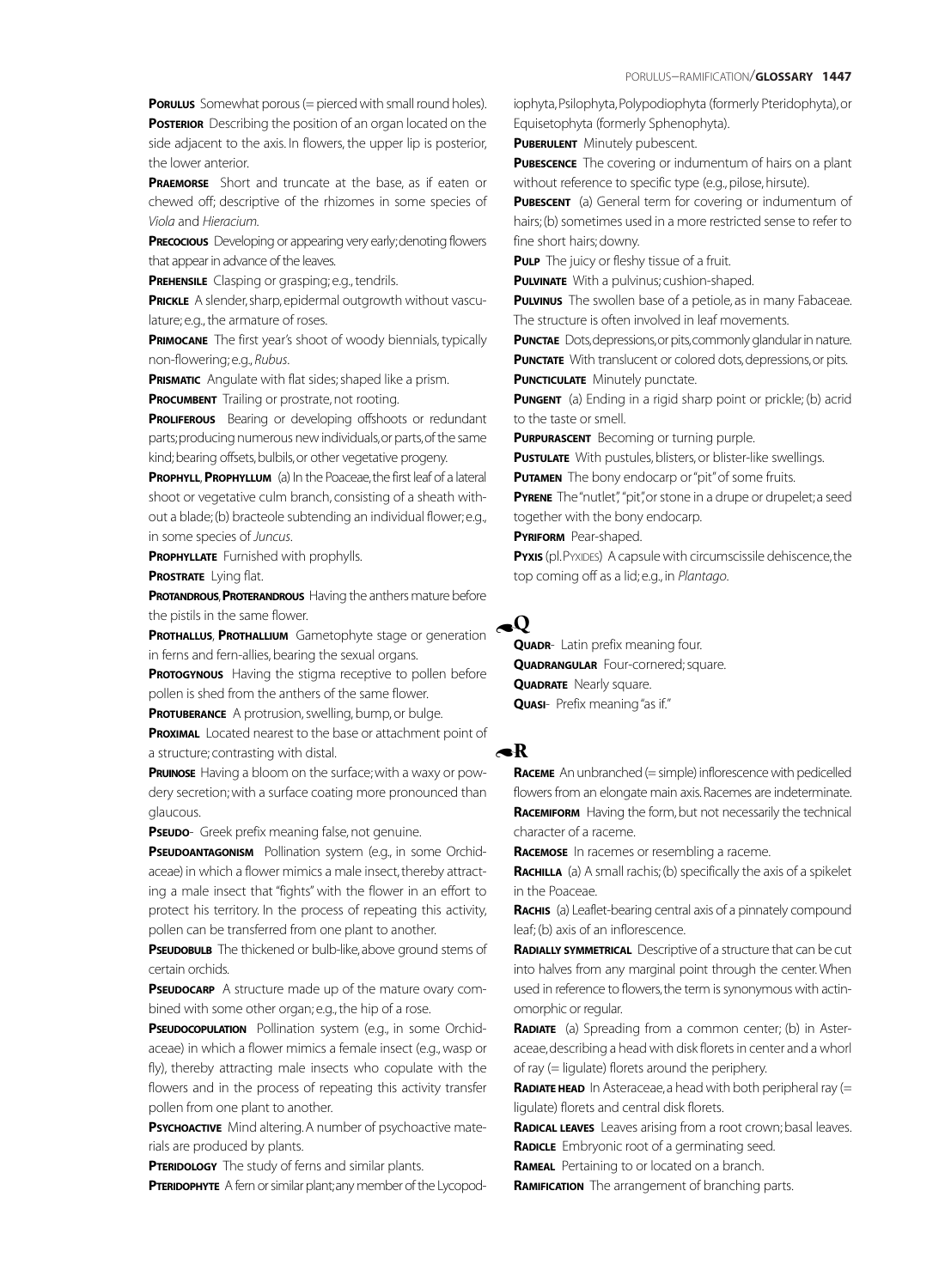-**RANKED** Suffix, when combined with a numerical prefix, indicating the number of longitudinal rows in which leaves or other structures are arranged along an axis or rachis.

**RAPHIDE** Needle-shaped crystal in a plant cell, typically of calcium oxalate.

**RAPHIDULOUS** Resembling or having raphides.

**RAY** (a) Flat or strap-shaped type of corolla found in many Asteraceae; (b) primary branch of a compound umbel.

**RAY FLORET** (= Ligulate floret) Flower, with corolla expanded into a ligule, typical of many Asteraceae.

**RECEPTACLE** (a) (= Torus) Tip of a stem or pedicel, usually more or less enlarged, on which flower parts are attached; (b) in Asteraceae,the structure on which the florets of a head are attached.

**RECEPTACULAR** Referring to the receptacle.

**RECLINED**,**RECLINATE** Bent or turned downward.

**RECUMBENT** Leaning or reclining.

**RECURVED** Curved downward or backward.

**REDUCED** Small but probably derived from larger forerunners. **REFLEXED** Abruptly bent downward.

**REGULAR** (= Actinomorphic or Radially symmetrical) Referring to a structure that can be cut into halves from any marginal point through the center; with the parts in each series alike or uniform.The term usually refers to flowers.

**RELIC** (a) A long-surviving species whose relatives have become extinct; (b) a plant persisting in a relatively small portion or portions of its former range.

**REMOTE** Widely or distantly spaced.

**RENIFORM** Kidney-shaped.

**REPAND** With a shallowly sinuate, undulating, or slightly wavy margin; less strongly wavy than sinuate.

**REPENT** Creeping and rooting at the nodes.

**REPLICATE** Folded backward.

**REPLUM** The partition between the halves of a fruit; e.g., Brassicaceae.

**RESIN, RESINOID** A miscellaneous or catchall term for a variety of amorphous, sometimes semisolid, perhaps gummy substances from plants. A number are toxic, sometimes extremely so; some are terpene derivatives while others are phenolic compounds; examples of phenolic resins are tetrahydrocannabinol (THC) from marijuana, urushiol from poison ivy, and hypericin from *Hypericum perforatum*.

**RESINOUS**,**RESINIFEROUS** Producing or bearing resin.

**RESUPINATE** Upside down; inverted; turned 180 degrees; e.g., some members of the Fabaceae and Orchidaceae have resupinate flowers.

**RETICULATE** Net-veined or with a net-like pattern.

**RETINACULUM** (pl. RETINACULA) (a) In Asclepiadaceae, the filamentlike band connecting a pollinium to the gland-like corpusculum; (b) in Acanthaceae, the curved, hook-like, modified funiculus which retains the seed until maturity.

**RETRORSE** Bent or turned backward or downward; e.g., hairs pointing down a stem, the free end of the hair below or proximal to the attached end; contrasting with antrorse.

**RETRORSELY BARBED** With barbs (= points) pointing downward toward base.

**RETUSE** Shallowly notched at a rounded apex.

**REVOLUTE** With margins rolled down and inward; e.g., revolute leaves.

**RHIZOID** A filamentous root-like structure (without the anatomy of a root) on the gametophyte of ferns or other non-seed-producing plants.

**RHIZOMATOUS** Possessing a rhizome.

**RHIZOME** Underground stem with nodes and scale leaves.

**RHIZOPHORE** In certain Pteridophytes, a specialized leafless stem emitting roots.

**RHOMBIC** Somewhat diamond-shaped;shaped like two adjacent equilateral triangles.

**RHOMBOID**, **RHOMBOIDAL** A three-dimensional rhombic figure. **RIB** (a) One of the principal longitudinal veins of a leaf or other organ; (b) ridge on a fruit.

**RIBBED** With prominent ribs or veins.

**RINGENT** Gaping; open.

**Root** The portion of the main axis (or one of its subdivisions) of a plant usually found below ground and lacking nodes, internodes, or leaves.

**ROOTLET** (a) A little root; (b) term often applied to the holdfast roots of certain climbing plants.

**ROOTSTOCK** According to Shinners (1958), a "weasel-word" indicating an elongate crown, rhizome, or rhizome-like structure; an old inaccurate term for rhizome.

**ROSEATE** Rosy or pinkish.

**ROSETTE** A cluster or whorl of leaves or other organs closely arranged in a radial pattern.

**ROSTELLATE** Diminutive of rostrate.

**ROSTELLUM** (a) A small beak; (b) in Orchidaceae, an extension from the upper edge of the stigma.

**ROSTRATE** Beaked.

**ROSTRUM** A beak or any beak-like extension.

**ROSULATE** In rosettes.

**ROSY** The rich pink characteristic of the petals of some roses.

**ROTATE** Wheel-shaped or saucer-shaped as in a sympetalous corolla with an obsolete or very short tube and a flat circular limb. **ROTUND** Essentially circular in outline.

**RUDERAL** Weedy or growing in waste places.

**RUDIMENT** A structure very imperfectly developed, non-functional, or represented only by a vestige; e.g., rudimentary nonfunctional florets in some grass spikelets.

**RUDIMENTARY** Having the character of a rudiment.

**RUFESCENT** Becoming reddish brown.

**RUFOUS** Reddish brown.

**RUGOSE** Wrinkled.

**RUGULOSE** Diminutive of rugose.

**RUMINATE** Appearing as through chewed or wadded; roughly wrinkled.

**RUNCINATE** With margins that are coarsely serrate to sharply incised with the segments pointing toward the base, as in *Taraxacum.*

**RUNNER** An elongate, slender, prostrate stem taking root at the nodes or tip.

**RUPTURING** Bursting open along irregular lines.

**RUSSET** Reddish brown.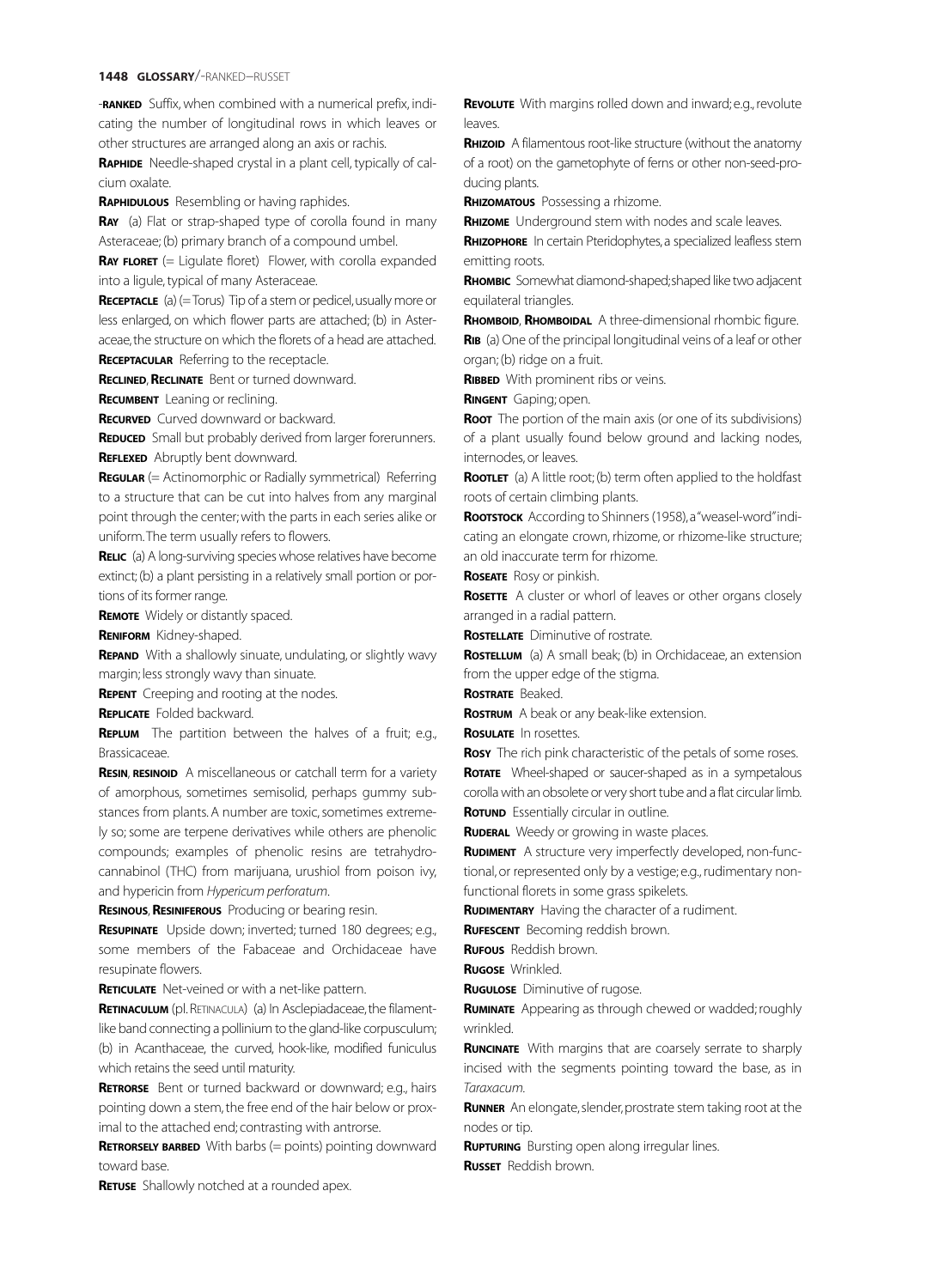## $\blacktriangle$ S

**S** South.

**SAC** A pouch or bag.

**SACCATE** Sac-like; pouch-like.

**SAGITTATE** With the form of an arrowhead; triangular with the basal lobes pointing downward or inward toward the petiole. **SALIENT** Projecting forward.

**SALINE** Of or pertaining to salt.

**SALVERFORM** Descriptive of a corolla having a narrow, nearly straight basal tube, abruptly expanded at top into a flattened or saucer-shaped limb.

**SAMARA** A dry, indehiscent, winged fruit; a fruit that is achenelike but with a flat wing; e.g., in maple, *Acer* (Aceraceae). **SAP** The juice of a plant.

**SAPONACEOUS** Soapy, slippery to the touch.

**SAPONIC** or **SAPONIN GLYCOSIDE** A glycoside (two-component molecule) that upon breakdown yields a saponin.

**SAPONIN** A soap-like molecule that lowers the surface tension of aqueous solutions.Saponins usually have a bitter acrid taste and are commonly irritating to mucous membranes; chemically saponins are either triterpenes or steroids; they can alter the permeability of cell membranes and may react with proteins and are thus potentially toxic; they are highly toxic to cold-blooded animals and have long been used to stun fish.

**SAPROPHYTE** A non-photosynthetic plant without chlorophyll, deriving its food from dead organic material in the soil by mycorrhizal relationships or otherwise;e.g.,*Monotropa* (Ericaceae).

**SAPROPHYTIC** Subsisting on dead organic matter.

**SAXICOLOUS** Growing on rocks.

**SCABERULOUS** Minutely scabrous.

**SCABRIDULOUS** Slightly rough.

**SCABROUS** Rough to the touch due to short stiff hairs or the structure of the epidermis.

**SCALARIFORM** Ladder-like.

**SCALE** Any small, thin, usually dry, appressed leaf or bract, often only vestigial.

**SCALLOPED** Crenate.

**SCANDENT** Climbing without aid of tendrils.

**SCAPE** A naked (leafless but scales or bracts may be present) flowering stem or stalk arising from the ground.

**SCAPIFORM** Resembling a scape.

**Scapose** Bearing or resembling a scape.

**SCARIOUS** Membranous, dry, papery, translucent or transparent, not green.

**SCATTERED** Distributed in an irregular manner; not clustered together.

**SCHIZO-** Greek suffix meaning split or divided.

**SCHIZOCARP** A fruit that splits between carpels into one-seeded portions (= mericarps); e.g., in the Apiaceae or Boraginaceae. **SCIOPHYTE** A plant adapted to grow in or tolerate shade.

**SCIMITAR**-**SHAPED** With the shape of a curved sword or scimitar. **SCLERENCHYMA** An internal tissue composed of hard, thickwalled cells.

**SCLERENCHYMATOUS** Having sclerenchyma.

**SCLEROTIC** Hardened; stony in texture.

**ScorpiolD** Uncurling, like a scorpion's tail.

**SCROBICULATE** Marked by minute or shallow depressions.

#### **SCROTIFORM** Pouch-like.

**SCRUB** Vegetation of stunted or densely crowded bushes.

**SCURFY** With whitish, scaly, blister-like structures or scales on the surface.

**SCUTELLUM** A shield-like protrusion on the calyx; e.g., in some Lamiaceae.

**SECONDARY COMPOUNDS** Naturally occurring plant materials not essential to the primary (= life-sustaining) metabolism of the plant; examples of categories include alkaloids and glycosides. Many are significant because of their physiological activity when given to animals; they are probably important to plants in defense against herbivores or microbes.

**SECOND GLUME** The uppermost of the two glumes of a spikelet. **SECUND** Directed to one side; arranged on one side only; unilateral; one-sided.

**SEED** A fertilized ripened ovule, covered by a seed coat (developed from the integument(s)) and containing the embryo and in flowering plants the endosperm.The seed also contains the remnants of the nucellus (= sporangium) and megagametophyte.

**SEED COAT** (= Testa) Outer covering of a seed, developed from the integument(s).

**SEEP** A moist spot where underground water comes to or near the surface.

**SEGMENT** One of the parts of a leaf, petal, or calyx that is divided but not truly compound.

**SEGREGATE** Term used as a noun or adjective to refer to or describe a taxon that is sometimes recognized separately from a more inclusive group; e.g., depending on authority, the segregate, *Tovara* (or the segregate genus, *Tovara*), is either included in, or recognized separately from, the more inclusive genus *Polygonum*.

**SELENIFEROUS** Containing selenium.

**SELENIUM** An element that is concentrated in the tissues of some plants (e.g.,poison-vetches in genus *Astragalus*) and can cause a toxic, sometimes fatal response in livestock.

**SELF-FERTILE** Capable of self-fertilization (= union of gametes from same plant).

**SELF**-**INCOMPATIBLE** Incapable of self-fertilization.

**SEMI-** Latin prefix meaning half.

**SEMIPARASITIC** (= Hemiparasitic) Descriptive of a plant that carries out photosynthesis but obtains some of its food, mineral nutrition, or water needs from another living organism (the host).

**SENESCENT** Aging or aged.

**SENSU LATO** "In a broad sense": used to refer to the broad treatment of taxa; e.g., a genus sensu lato is one that has not been split into a number of segregates.

**SENSU STRICTO** "In a narrow sense"; used to refer to a restricted or narrow treatment of a taxonomic group; e.g., a genus sensu stricto is viewed in a more restricted sense than previously as the result of segregating or splitting out various taxa.

**SEPAL** A single unit of the calyx; one of the outermost whorl of parts in a complete flower. Sepals typically cover the other flower parts during the bud stage; they are collectively referred to as the calyx.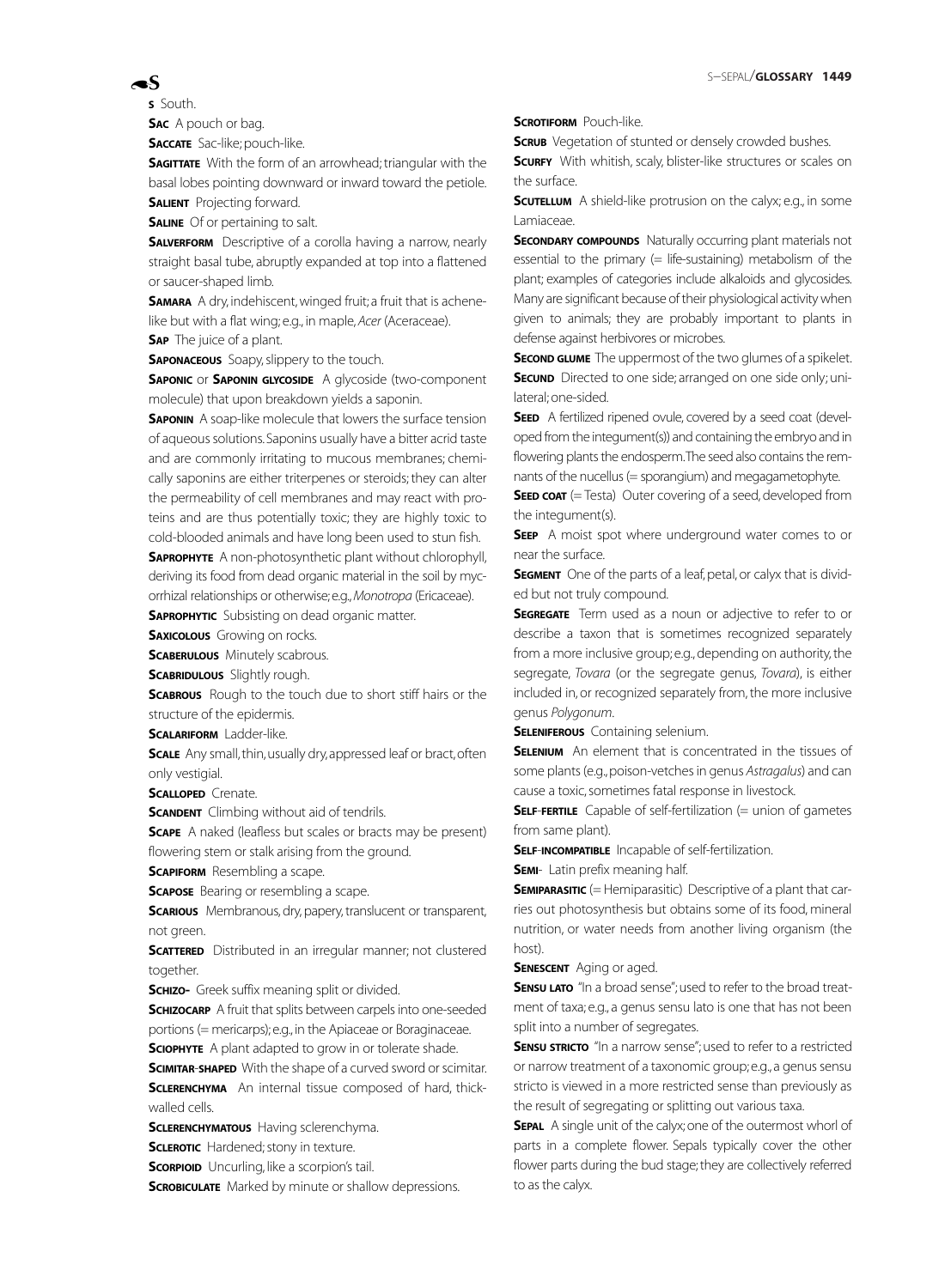**SEPALOID** Sepal-like, usually green and thicker in texture than a petal.

**SEPARATE** Not joined; of individual units.

**SEPTATE** With partitions or divisions.

**SEPTICIDAL** Descriptive of a capsule that dehisces along or through the septa or partitions separating its locules or seed chambers; contrasting with loculicidal.

**SEPTIFRAGAL** Breaking away at the partitions, as the valves of a capsule.

**SEPTUM** A partition or cross wall within an organ; e.g., the septa of an ovary or of the leaf of a rush (*Juncus*).

**SERIATE**, **SERIAL** With series or distinct rows.

**SERICEOUS** Silky; with appressed, fine, and straight hairs.

**SEROTINOUS** Literally,"late"; in *Salix* indicating those species in which the catkins develop later than the leaves; produced or occurring late in the season.

**SERRATE** With pointed teeth sloping forward; saw-toothed. **SERRULATE** Finely serrate.

**SESSILE** Without a pedicel, petiole, or stalk; inserted directly.

**SETA** (pl. SETAE) A bristle.

**SETACEOUS** Bristle-like.

**SETIFEROUS** Bearing bristles.

**SETIFORM** Resembling a bristle.

**SETOSE** Bearing bristles.

**SETULOSE** Diminutive of setose.

**SHEATH** (a)  $\pm$  tubular structure surrounding an organ; portion that clasps or encloses; (b) specifically, the basal tubular portion of the leaf in grasses and grass-like plants between the node and the blade.

**SHOOT** (a) A young stem or branch; (b) the ascending axis of a plant.

**SHOULDER** That part of an organ that rather abruptly curves inward.

**SHRUB** A woody perennial usually branching from the base with several main stems.

**SIGMOID** S-shaped; doubly curved.

**SILICA** Silicon dioxide; a white or colorless, very hard, crystalline mineral substance.

**SILICEOUS** Containing or composed of silica (the principal component of glass and sand);e.g.,descriptive of certain hairs, with high silica content, that easily break off in the flesh.

**SILICLE, SILICULA** A short silique; short and broad capsular fruit of the mustard family. A silicle is not much longer than broad; sometimes defined as < 3 times as long as broad.

**SILIQUE**,**SILIQUA** Dry,dehiscent,variously shaped,many-seeded,2 valved capsule with valves splitting from the bottom and leaving a false partition known as a replum; the fruit type typical of the mustard family.The term is sometimes restricted to long and narrowly cylindrical fruits 3 times as long as broad or longer; shorter fruits with the same structure are then referred to as silicles.

**SILKY** Sericeous; with appressed, fine, and straight hairs.

**SILVERY** With a whitish, metallic, more or less shining luster. **SIMPLE** (a) Single, of one piece, not compound, as a pistil of one carpel.(b) descriptive of an unbranched stem, inflorescence, or other structure; (c) descriptive of a leaf that is not compound. **SIMPLE LEAF** Single-bladed leaf,not divided into individual leaflets. **SIMPLE PISTIL** Pistil composed of only one carpel (and with a single style branch).

**SINUATE**,**SINUOUS** Having the margin wavy with regular strong indentations.

**SINUS** The space or recess between two lobes, segments, or divisions of a leaf or other expanded organ.

**SLOUGH** A wet place or deep mud or mire; a sluggish channel. **SMOOTH** Not rough to the touch; without vestiture or other special covering.

**SOBOL** A basal shoot.

**SOBOLIFEROUS** Producing basal shoots, clump-forming.

**SOLITARY** Borne singly.

**SordID** Dirty white.

**Sorus** (pl. Sori) A cluster or heap of sporangia. The term is used mainly to refer to the sporangial clusters of ferns.

**SPADIX** (pl. SPADICES) Fleshy spike with inconspicuous flowers, usually surrounded or partially enclosed by a spathe;e.g.,characteristic of Araceae.

**SPATHACEOUS**, **SPATHIFORM** Resembling a spathe.

**SPATHE** Enlarged leafy bract surrounding or partially enclosing an inflorescence.

**SPATULATE** Spatula-shaped; rounded above and gradually narrowed to base.

**SPECIES** Unit of classification below the rank of genus; a group of individuals that are actually or potentially capable of interbreeding in natural populations and are reproductively isolated from other such groups. Generally there are morphological characteristics that distinguish and can thus be used to separate such groups; the definition is complicated by instances of asexual reproduction.

**SPECIFIC EPITHET** The second half of the scientific name of a species, the scientific name being composed of the genus name and the specific epithet.

**SPERMATOPHYTE** A plant that produces seeds; all gymnosperms and angiosperms.

**SPHERICAL** Globular; orbicular.

**SPICATE** In spikes or resembling a spike.

**SPICIFORM** Having the form of a spike but not necessarily the technical structure.

**SPIKE** Indeterminate inflorescence with sessile flowers on a ± elongate floral axis.

**SPIKELET** The basic unit of the grass inflorescence, usually consisting of a short axis  $(=$  rachilla) bearing two empty bracts (= glumes) at the basal nodes and one or more florets above. Each floret usually consists of two bracts (the lemma = lower bract and the palea = upper bract) and a flower. The flower usually includes two lodicules (= vestigial perianth segments that become turgid and open the bracts at flowering time), three stamens, and a pistil. The term spikelet is also used to refer to the basic unit of the inflorescence in the Cyperaceae. **SPINE** A sharp-pointed structure, usually vascularized and thus ± stout or woody, generally modified from part or all of a leaf

or stipule.A spine is sometimes distinguished from a thorn,which is a modified branch.

**SPINESCENT** Becoming spine-like; ending in a spine; having spines. **SPINIFEROUS, SPINOSE** Having spines.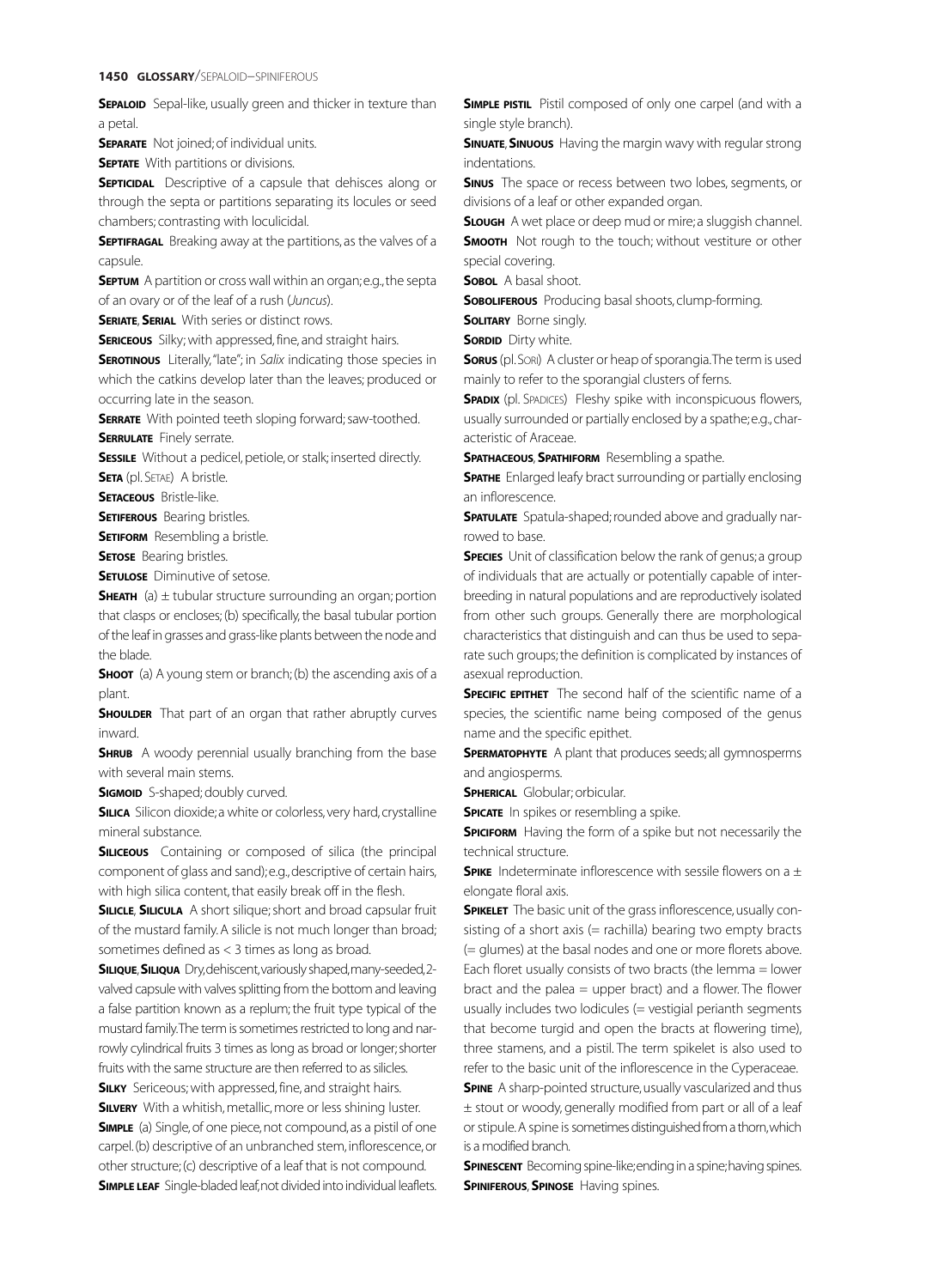**SPINULOSE** With small spines over the surface, margin, or edge. **SPIRAL** Describing the arrangement of like organs, such as leaves, at regular angular intervals along an axis.

**SPIRAL THICKENING** Thickening of the walls of a xylem cell laid down in the form of a spiral.

**SPLITTER** A taxonomist who in general has the tendency to split or divide larger taxa into a number of segregates; contrasting with lumper.

**SPONGIOSE** Soft, spongy.

**SPORADIC** Of irregular occurrence.

**SPORANGIOPHORE** An appendage holding a sporangium. **SPORANGIUM** (pl. SPORANGIA) A spore case or spore sac.

**SPORE** An asexual, usually one-celled reproductive body; a cell resulting from meiotic cell division in a sporangium representing the first cell of the gametophyte generation.

**SPOROCARP** A specialized structure containing sporangia. **SPOROPHYLL** Spore-bearing leaf.

**SPOROPHYTE** The spore-producing, typically diploid generation that alternates with the gamatophyte (= gamete-producing, typically haploid); the dominant generation in most plants except mosses and liverworts.

**SPREADING** Diverging to the side, almost to the horizontal. **SPREADING HAIRS** Hairs that are  $\pm$  erect, not at all appressed.

**SPUR** (a) Basal, sac-like, hollow projection, short or long and narrow, from a corolla or calyx, and often containing nectar; (b) a short lateral branch with little internode development resulting in closely clustered leaves or flowers.

**SQUAMA** (pl. SQUAMAE) A scale, usually reduced from and homologous to a leaf.

**SQUAMELLA** (pl. SQUAMELLAE) A tiny or secondary scale.

**SQUAMOSE, SQUAMATE** Covered with scales; scaly.

**SQUAMULOSE** With small scales.

**SQUARROSE** Spreading rigidly at right angles or more; e.g., with leaves or bracts spreading and bending backward abruptly in the upper part.

**STALK** The supporting structure of an organ; e.g., petiole, pedicel, peduncle.

**STAMEN** The male reproductive organ of a flower consisting of a filament (= stalk) and anther (= pollen-bearing structure).The stamens of a flower are collectively referred to as the androecium. **STAMINAL** Pertaining to a stamen.

**STAMINATE** Referring to a flower with only the stamens being functional or with stamens only.

**STAMINODE, STAMINODIUM** (pl. STAMIDODIA) An abortive, sterile, or nonfunctional stamen with reduced anther or usually none. A staminode can be enlarged or widened, sometimes so much so as to be petal-like.

**STANDARD** (a) (= Banner) The usually large, upper (= adaxial) petal of a papilionaceous flower (Fabaceae);(b) the inner erect tepals or perianth segments in *Iris* (Iridaceae).

**STELE** The central vascular cylinder of a plant.

**STELLATE** Star-shaped or star-like; when used in reference to hairs it means those branched hairs with a central stalk and branch hairs arising at the top of the stalk (like points of light coming out of a star).

**STEM** A major division of the plant-body in contrast to root

and leaf, distinguished from both by certain anatomical features and commonly also by general aspect; the main axis or axes of a plant; the portion of the plant axis bearing nodes, leaves, and buds and usually found above ground.

**STERILE** Unproductive; nonfruiting; without functional sex organs; without spores.

**STERIGMA** (pl. STERIGMATA) A very short persistent stipe or stalk. **STERNOTRIBAL** Descriptive of flowers in which anthers are positioned to dust pollen on underside of thorax of insects.

**STEROID** Any of a large group of lipid soluble organic compounds based on a complex framework of four interconnected rings of carbon atoms. A number of plant glycosides have steroids as the aglycone; these aglycones are often toxic.

**STEROID GLYCOSIDE** A glycoside (two-component molecule) that upon breakdown yields a steroid as the aglycone (= non-sugar component). Cardiac glycosides and some saponic glycosides have steroidal aglycones; these are often poisonous.

**STIGMA** Portion of pistil (usually terminal and small) modified (roughened, sticky, or branched) to catch or receive pollen; the receptive surface of the pistil.

**STIGMATIC** Like or pertaining to a stigma.

**STIPE** (a) In general, a stalk; (b) specifically, the leaf stalk of a fern; (c) specifically, the narrow, stalk-like, basal portion of an ovary or fruit; e.g., in *Cleome*.

**STIPEL** Appendage at the base of a leaflet, analogous to a stipule at base of a leaf.

**STIPELLATE** With stipels.

**STIPITATE** With a stalk or stipe.

**STIPULAR** Pertaining to or located on a stipule.

**STIPULATE** With stipules.

**STIPULE** Paired appendages subtending the petiole of a leaf. Stipules can be conspicuous and persistent, small and rapidly lost, or totally lacking; the evolutionary origin and original function of stipules is unclear.They have become variously modified to serve as spines, additional photosynthetic area, etc.

**STOLON** A creeping horizontal stem that loops or runs along the surface of the ground and roots at the nodes.

**STOLONIFEROUS** Producing stolons.

**STOMA, STOMATE** (pl. STOMATA). A minute opening (= "breathing" pore) between the epidermal cells of a leaf or stem through which gases and water-vapor enter and leave the plant.

**STOMATIFEROUS** Bearing stomata.

**STONE** Bony endocarp of a drupe.

**STONE CELLS** (= Grit cells) Individual cells that have become hardened or sclerotic; e.g., in flesh of a pear.

**STRAMINEOUS** Straw-colored.

**STRIATE** With fine longitudinal lines, channels, or ridges. **STRICT** Very straight, unbranched, upright.

**STRIGILLOSE, STRIGULOSE** Diminutive of strigose.

**STRIGOSE** With sharply bent (at base) but otherwise straight, appressed hairs.

**STROBILUS** (pl. STROBILI) (= Cone) A usually cone-like, globose or cylindrical structure involved in reproduction and composed of an axis with a spiral, usually dense aggregation of sporophylls, bracts, or scales (these bearing spores, pollen, or seeds).

**STROPHIOLATE** Having a strophiole.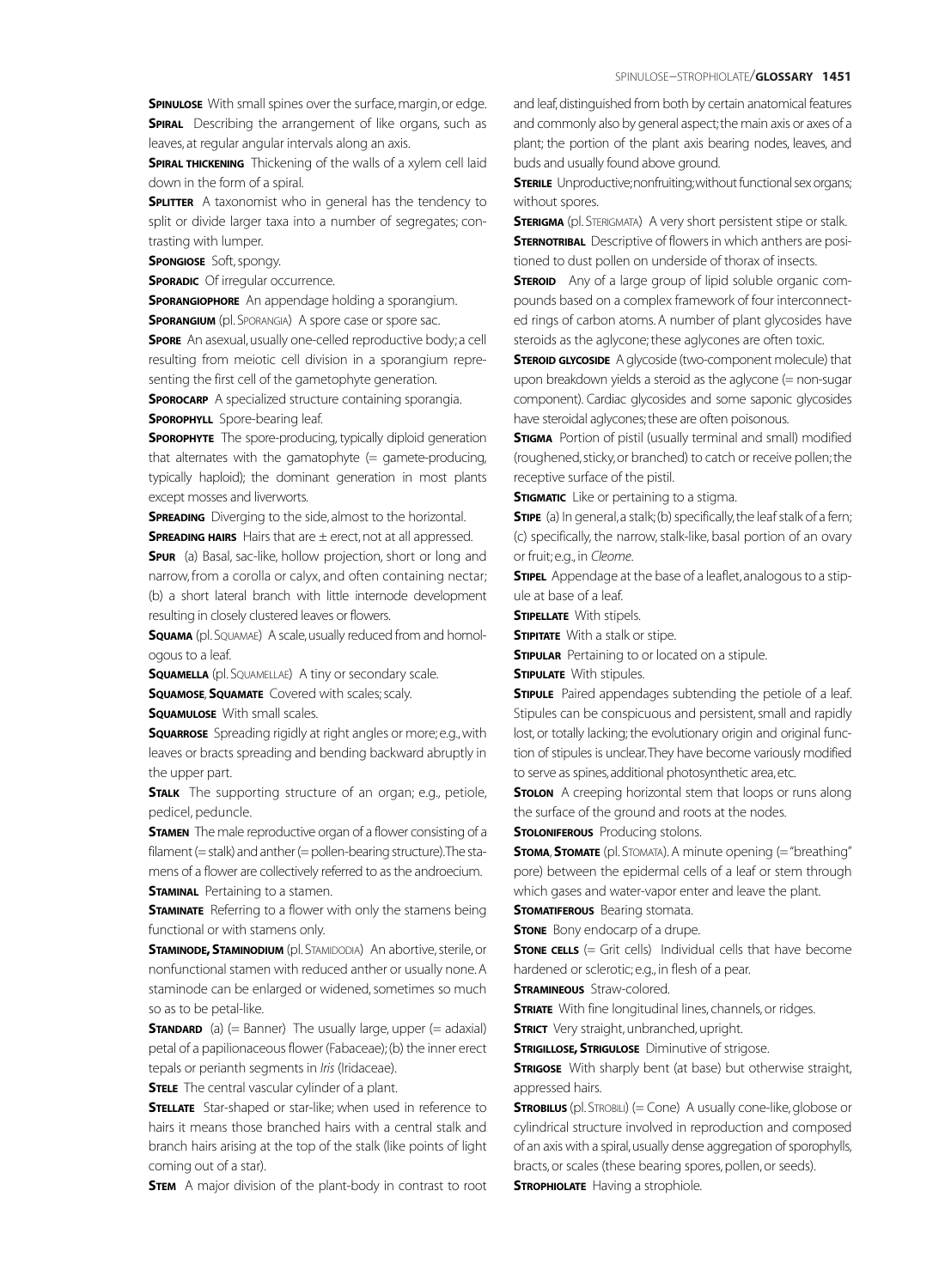**STROPHIOLE** On certain seeds, an appendage to the hilum.

**STRUMOSE** Descriptive of the surface of an organ bearing cushion-like swellings.

**STYLE** Portion of pistil between ovary and stigma, often elongated and narrow, frequently branched with the number of branches often indicative of the number of carpels making up the pistil.

**STYLOPODIUM** Enlarged base of style as in many Apiaceae.

**SUB**- Latin prefix meaning almost, somewhat, of inferior rank, beneath.

**SUBAPICAL** Almost at the apex.

**SUBBASAL** Almost at the base.

**SUBCLASS** The unit, category, or rank in classification between class and order, composed of one or more orders; e.g., the Liliidae is a subclass of class Monocotyledonae.

**SUBCORIACEOUS** Somewhat leathery in texture.

**SUBEROSE** Corky in texture.

**SUBFAMILY** The unit, category, or rank in classification between family and genus, composed of one or more genera.

**SUBGENUS** A unit, category, or rank in classification between genus and species, composed of one or more species.

**SUBORDER** The unit, category, or rank in classification between order and family, composed of one or more families.

**SUBMERGED**, **SUBMERSED** (= Immersed) Growing under water. **SUBSESSILE** Almost sessile.

**SUBSPECIES** A unit, category, or rank in classification below the level of species and between species and variety;a geographically distinct variant.The categories of subspecies and variety are not used consistently by taxonomists.

**SUBTEND** To be present just below; e.g., an involucre of bracts immediately subtends the flowers of some Malvaceae.

**SUBTERRANEAN** Below ground.

**SUBULATE** (= Awl-shaped) Tapering from the base to a slender or stiff point; narrow and sharp-pointed.

**SUCCULENT** Fleshy, thickened.

**SUCKER** A shoot of subterranean origin. Many tree species have sucker shoots with leaves atypical for the species (e.g.,oaks).

**SUFFRUTESCENT**,**SUFFRUTICOSE** Woody only at base with the upper parts herbaceous and annual; obscurely shrubby or fruticose. **SULCATE** Grooved or furrowed longitudinally.

**Sulcus** A furrow or groove.

**SUPERIOR OVARY** One that is separate from the other flower parts.The other flower parts may over-top it but are attached at or under its base;a superior ovary is found in either a hypogynous or a perigynous flower.

**SUPINE** Laying flat with face upward.

**SUPRA**-, **SUPER**- Latin prefix meaning above.

**SUPRAMEDIAL** Above the middle; when used to refer to the location of fern sori, it means somewhat beyond the middle of the distance between the leaf segment midvein and margin, but not so much so as to be called submarginal.

**SUPPRESSED** Failing to develop.

**SURCULOSE** Producing suckers or shoots arising from underground parts.

**SURCURRENT** Extending upward; said of a pinnule whose base extends upward and forms a wing along the rachis; opposite

#### of decurrent.

**SUSPENDED** Hanging downward.

**SUTURE** A line of dehiscence or a longitudinal seam.

**SWALE** A moist meadowy area lower than the surrounding areas.

**Swamp** Wet or periodically wet area with some trees.

**SYM**-, Greek prefix meaning with or together.

**SYMMETRICAL** Possessing one or more planes of symmetry; regular in number and size of parts.

**SYMPATRIC** Growing together with or having the same range as. **SYMPETALOUS** (= Gamopetalous) With petals united, at least basally, forming a tube.

**SYMPODIAL** With the main axis or stem ceasing to elongate but growth being continued by the lateral branches.

**SYMPODIUM** An apparent main axis formed of successive secondary axes, each of which represents one fork of a dichotomy, the other being much weaker or entirely suppressed.

**SYN-** Greek prefix meaning united.

**SYNCARP** (= Multiple fruit) Used to refer to a structure composed of several more or less coalescent fruits from separate flowers; e.g., *Morus* (mulberry), *Maclura* (bois d'arc), *Ananas* (pineapple).

**SYNCARPOUS** (a) Having carpels united; (b) of or pertaining to a syncarp.

**SYNCONIUM** The multiple, hollow "fruit" of a fig (*Ficus*), which is actually an enlarged fleshy branch or receptacle enclosing the inflorescence (with flowers borne inside).Much of the tissue of a fig is morphologically derived from the stem.

**SYNGENESIOUS** With anthers united into a tube surrounding the style.This condition is typical of Asteraceae.

**SYNSEPALOUS** (= Gamosepalous) With sepals united, at least basally, forming a tube.

**SYNONYM** A currently unaccepted scientific name for a taxon. **SYNONYMY** Referring to the series of names no longer used for a taxon.

**SYSTEMATICS** Scientific study of the kinds and diversity of living organisms and of the relationships between them.The term is often used synonymously with taxonomy.

## T A

**TANNIN** A type of phenol (= aromatic alcohol) that can act as a digestion inhibitor by binding up proteins and thus stopping enzymatic action. They are widespread in plants apparently as a chemical defense against herbivores; used by humans to tan leather;when ingested in quantity they can be toxic to animals.

**TAPROOT**, **TAPROOTED** The primary descending root, giving off small laterals but not dividing;the one dominant root markedly larger than the others.

**TAWNY** Dull brownish-yellow; fulvous.

**TAXON** (pl. TAXA) (a) General term referring to any unit of classification such as variety, subspecies, species, genus, family, etc.; (b) term used to refer to a specific variety, subspecies, etc.

**TAXONOMY** The branch of science that deals with classification, identification, and nomenclature.

**TEETH** (plural of tooth) Marginal projections, protuberances,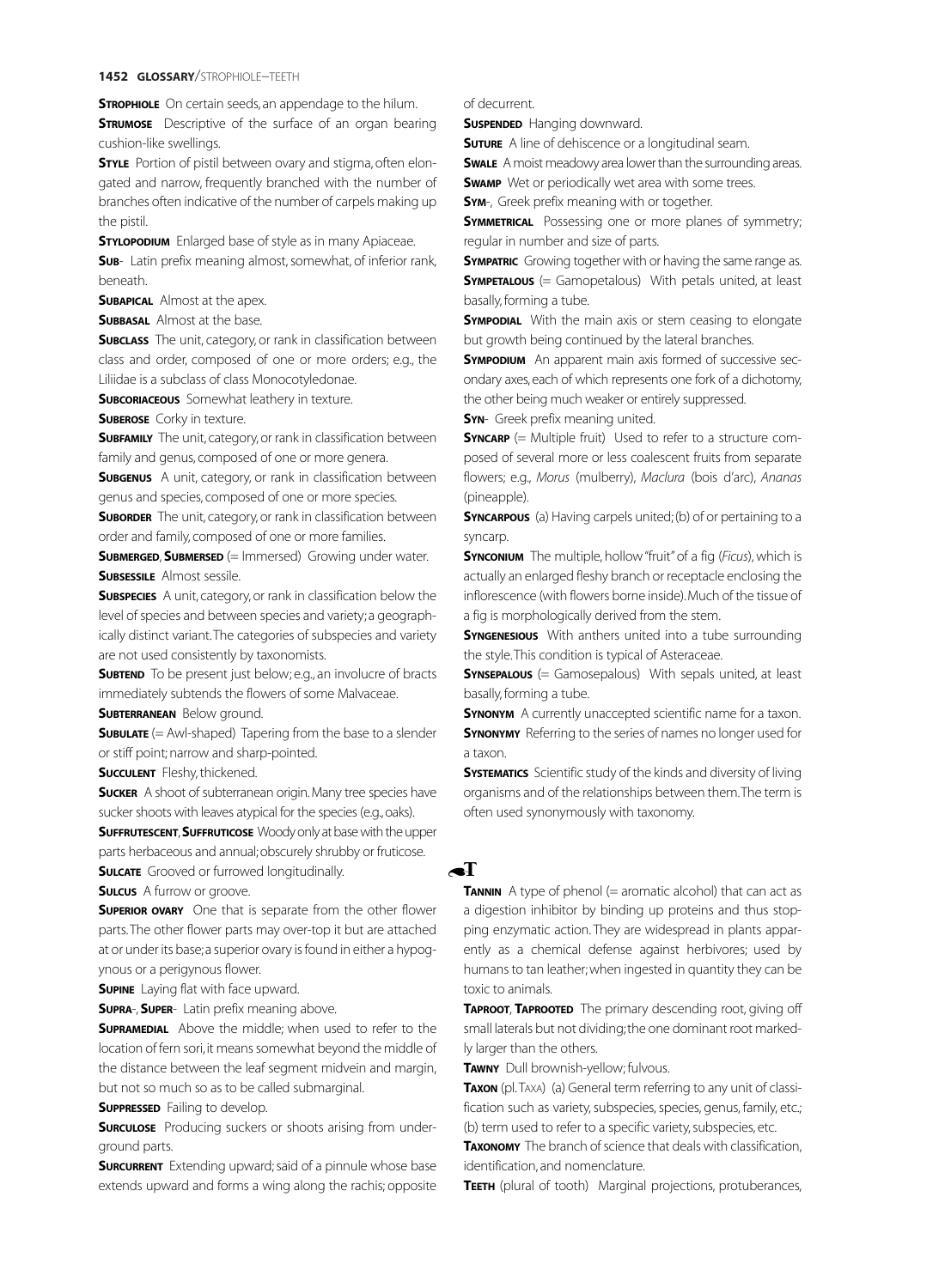serrations, or dentations, usually sharply pointed.

**TENDRIL** A slender twining or coiling appendage or axis that enables plants to climb; often a modified leaf or stem.

**TEPAL** Part of a perianth, usually of a perianth consisting of only one whorl, or of one not differentiated into sepals and petals; a part of the outermost whorl or whorls of flower parts. **TERATOLOGICAL** Distinctly abnormal; malformed.

**TERETE** Rounded or circular in cross-section, cylindrical. **TERMINAL** At the tip or apex; distal.

**TERMINAL BUD** (= Apical bud) Bud at the end (= apex) of a stem or branch.

**TERNATE, TERNARY** In threes.

**TERPENES**,**TERPENOIDS** Common organic compounds in plants that are products of acetate metabolism. Numerous kinds are known resulting from variations in the use of 5-carbon isoprene units in their structures; they are often combined with other substances to form complex molecules; essential oils, saponins, some resins, latex, cartenoid pigments, and steroids are examples of compounds that are terpene derivatives.

**TERRESTRIAL** Growing in the ground; supported by soil; contrasting with aquatic.

**TESTA** (= Seed coat) The outer covering of a seed; hardened mature integument(s).

**TETRA**- Greek prefix referring to four.

**TETRAD** A group of four similar objects; e.g., in Ericaceae, the four pollen grains remaining together.

**TETRADYNAMOUS** With four long stamens and two short stamens. **TETRAGONAL**,**TETRAGONOUS** Four-angled.

**TETRAHEDAL** Four-sided, as a three-sided pyramid and its base. **TETRAMEROUS** (= 4-merous) Having flower parts in fours or multiples of four.

**TETRAPLOID** With four sets of chromosomes; twice the normal diploid level.

**THALLOID** Consisting of a thallus; thallus-like.

**THALLOPHYTES** Algae and fungi.

**THALLUS** (a) A plant body not differentiated into true leaves, stems,or roots; (b) a flat, leaf-like organ.

**THECA** (= Anther cell) One of the pollen sacs or locules of an anther. **THORN** A sharp-pointed, stiff, woody structure derived from a modified branch.

**THROAT** The area of juncture of limb and tube in a sympetalous corolla.

**THYRSE** A panicle-like inflorescence consisting of cymules, usually elongate and slender with main axis indeterminate and the lateral axes determinate.

**THYRSOID** With the appearance of a thyrse.

**TOMENTOSE** Covered with short, soft, curly, densely matted or entangled hairs.

**TOMENTULOSE** Diminutive of tomentose.

**TOMENTUM** Densely matted wool.

**TOOTH** (pl. TEETH). Any marginal projection, protuberance, serration, or dentation, usually sharp pointed.

**TOOTHED** With minor projections and indentations alternating along the margin.

**TOPOTYPE** A specimen from the original or type locality of that species or other taxon.

**TOROSE** Alternately contracted and expanded.

**TORTUOUS** Twisted or bent in different directions.

**TORULOSE** Cylindrical with slight constrictions at intervals; necklace-like.

**Torus** (= Receptacle) Tip of a stem or pedicel, usually more or less enlarged, on which flower parts are attached.

**TOXALBUMIN** Toxic plant proteins; e.g., ricin from *Ricinus*. The term phytotoxin is also often used in this context.

**TRABECULA** A transverse partition or cross-bar.

**TRABECULAR**,**TRABECULATE** Like or with a partition or cross-bar. **TRAILING** Prostrate, but not rooting.

**TRANSLATOR** In Asclepiadaceae, the wishbone-shaped combination of the clip (= gland-like corpusculum) and bands (= filament-like retinacula) connecting a pair of pollinia from adjacent anthers.

**TRANSLUCENT** Allowing the passage of light rays, but not transparent.

**TRANSVERSE** Lying or being across or in a cross direction. **TRAPEZOID** A body with four unequal sides.

**TREE** A woody perennial with usually a solitary trunk or main stem. **TRI**- Latin prefix indicating three, or three times.

**TRIAD** In threes.

**TRIBE** The unit, category, or rank in classification between subfamily and genus, composed of one or more genera.

**TRICHOME** Any hair, hair-like projection, or bristle from the epidermal surface.

**TRICHOTOMOUS** Forking into three equal parts.

**TRICOLPATE** Three-grooved; e.g., a three-grooved pollen grain. **TRIFID** Three-cleft.

**TRIFOLIATE** Having three leaves.The term is often used synonymously with trifoliolate.

**TRIFOLIOLATE** Having three leaflets.

**TRIFURCATE** With three prongs; three-forked.

**TRIGONOUS**, **TRIGONAL** Three-angled.

**TRILOBED**,**TRILOBATE** Three-lobed.

**TRIMEROUS** Having the parts in threes.

**TRIMORPHIC** Of three forms.

**TRINERVED** With three primary nerves; triple-nerved; usually with a midrib and two main lateral nerves arising from the base of the midrib.

**TRIPARTITE** Three-parted.

**TRIQUETROUS** Three-angled in cross-section.

**TRISTICHOUS** In three vertical rows.

**TRULLATE** Trowel-shaped, widest below the middle.

**TRUMPET**-**SHAPED** Describing a gamopetalous corolla or gamosepalous calyx in which the tube gradually widens upward.

**TRUNCATE** Ending abruptly as if cut off squarely at the end; appearing "chopped off."

**TUBE** The narrow, cylindrical, basal portion of a sympetalous corolla or synsepalous calyx.

**TUBER** Modified underground stem; stem enlarged and subterranean with nodes, buds, and scale leaves, often serving to store food; e.g. in *Solanum* (potato).

**TUBERCLE** (a) A small, tuber-like structure; (b) small rounded protuberance or projection from a surface; (c) the persistent style base in some Cyperaceae.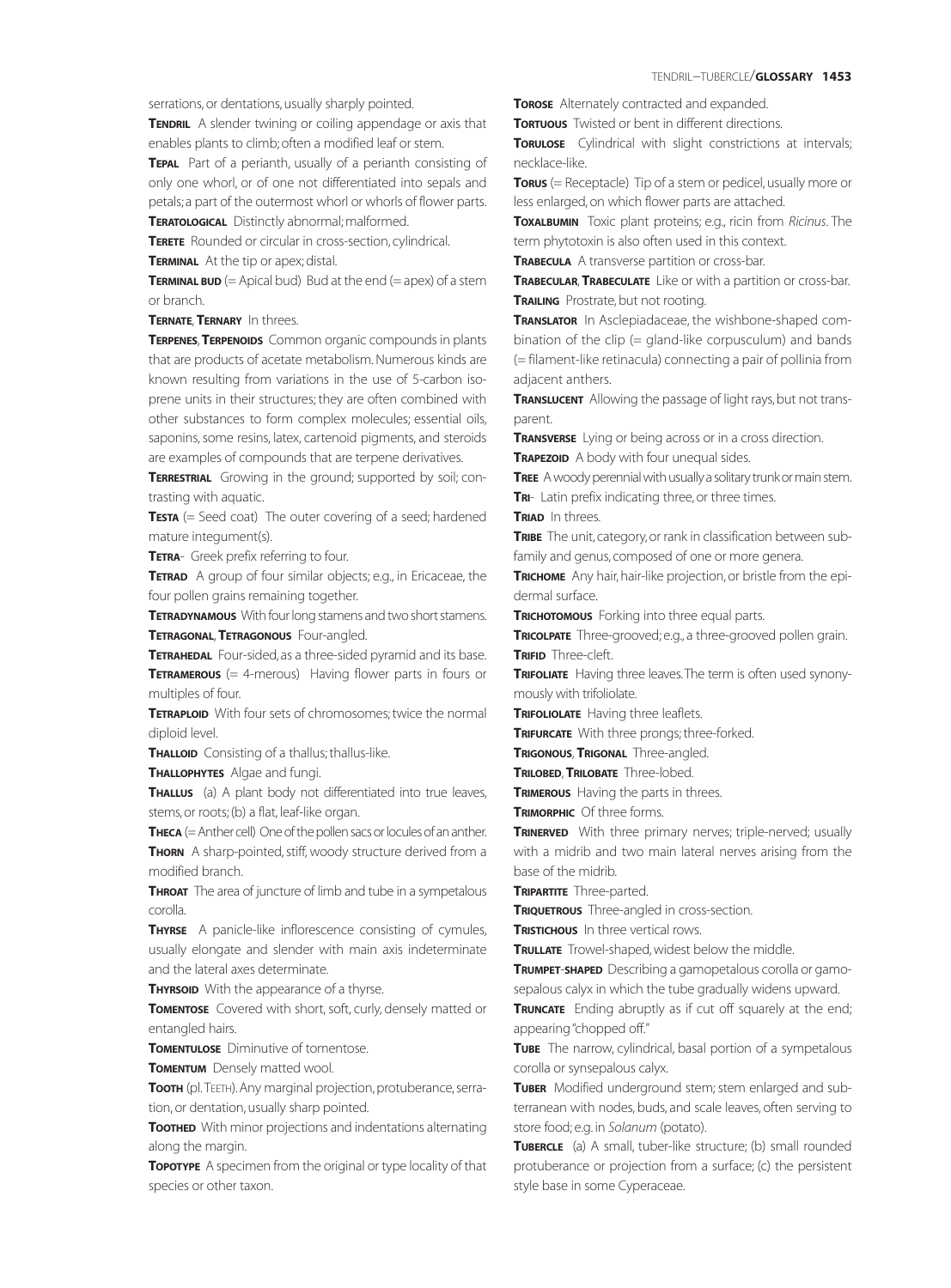**TUBERCULATE** Covered with tubercles or warty or nipple-like protuberances.

**TUBERIFEROUS** Bearing tubers.

**TUBEROUS** Bearing tubers or resembling a tuber in appearance. **TUBULAR** With the shape of a hollow cylinder.

**TUFT**;**TUFTED** A cluster or fascicle of trichomes, leaves, or other elongate structures.

**TUMID** Swollen; inflated.

**TUNIC** A loose, membranous, outer skin or coat.

**TUNICATE** Describing a bulb in which the leaves are arranged in concentric circles; with coats or tunics.

**TURBINATE** Top-shaped; inversely conical.

**TURGID** Swollen, but solid or full; contrasting with inflated.

**TURION** A scaly swollen structure or offshoot, often serving to overwinter; e.g., in some *Myriophyllum* species the turions store carbohydrates and serve as propagules.

**TWICE-PINNATELY COMPOUND** (= Bipinnate) Descriptive of a leaf with leaflets pinnately arranged on lateral axes that are themselves pinnately arranged on the main axis; with the primary divisions (= pinnae) themselves pinnate.

**Twig** A young woody stem; the growth of the current season. **TWO-LIPPED** (= Bilabiate) Descriptive of a corolla (or calyx) of united petals (or sepals) cut on the two sides forming an upper and a lower portion.

**TYPE** A plant specimen to which the name of a taxon is permanently attached.When any new taxon (e.g., species, variety) is named, the name has to be associated with a particular "type"specimen.

# U A

**UBIQUITOUS** Occurring everywhere.

**UMBEL** Usually flat-topped or convex inflorescence with flower pedicels all attached at the same point, like the rays of an umbrella;inflorescence type typical of Apiaceae (Umbelliferae). **UMBELLATE** Umbel-like, or in an umbel.

**UMBELLET** A secondary or ultimate umbel; one of the smaller umbellate flower clusters in a compound umbel.

**UMBELLIFORM** Resembling an umbel in appearance.

**UMBO** A rounded elevation or protuberance at the end of or on the side of a solid organ.

**UMBONATE** With an umbo or projection.

**UNCINATE** With apex hooked; e.g., hairs with a hook at tip. **UNCINULATE** Minutely uncinate.

**UNDULATE** Gently wavy, less pronounced than sinuate.

**UNGUICULATE** Narrowed at the base into a claw.

**UNI**- Latin prefix meaning one.

**UNIFOLIATE** With only one leaf.

**UNIFOLIOLATE** Referring to a compound leaf reduced to a single leaflet; e.g., in some members of the Fabaceae.

**UNILATERAL** One-sided; developed or hanging on one side.

**UNILOCULAR** Having only one locule or cell.

**UNISERIATE** Arranged in a single horizontal row.

**UNISEXUAL** Having only stamens or only pistils; of only one sex; having flowers either staminate or pistillate.

**UNITED** Fused into one unit.

**URCEOLATE** Urn-shaped or pitcher-like, ovoid or subcylindrical in shape with narrowed top or opening; e.g., corollas in some Ericaceae.

**UTRICLE** (a) A small, bladder-like, one-seeded, usually indehiscent fruit; (b) a small bladder.

 $\lll$ **VALVATE** Meeting along the margins only and not overlapping; contrasting with imbricate.

**VALVE** A separable part of a capsule; the units or pieces into which a capsule splits or divides in dehiscing.

**VARIEGATED** Irregularly colored in patches; blotched.

**VARIETY** A unit, category, or rank in classification below the level of species, sometimes treated as a subdivision of subspecies; group of plants with minor characters or differences separating them from other similar plants. The terms variety and subspecies are used inconsistently by taxonomists.

**VASCULAR** Pertaining to the conducting tissues (xylem and phloem).

**VASCULAR BUNDLE** Thread-like fiber of xylem and phloem in a stem or other organ.

**VASCULAR CAMBIUM** The thin layer of delicate rapidly dividing cells that form wood internally and bark externally;also known as cambium.

**VEGETATIVE ORGAN** Root, stem, leaf, or other non-reproductive organ of a plant.

**VEIN** Strand or bundle of vascular tissue.

**VEINLET** A little or ultimate vein.

**VELAMEN** A thin sheath or covering; e.g., on orchid roots.

**VELAMENTOUS** With a thin sheath or covering.

**VELUM** Thin flap of tissue.

**VELUTINOUS** Velvety with numerous erect hairs.

**VENATION** The pattern or arrangement of veins.

**VENTRAL** Situated on or pertaining to the adaxial side (= side toward axis) of an organ; typically the upper or inner surface; contrasting with dorsal.

**VENTRICOSE** (= Gibbous) Swollen or inflated on one side.

**VERMIFORM** Worm-like.

**VERMILLION** Scarlet: brillant red.

**VERNAL** Appearing in spring.

**VERNATION** The arrangement of leaves, sepals, or petals in the unopened bud.

**VERRUCOSE** Covered with wart-like protuberances.

**VERRUCULOSE** Diminutive of verrucose.

**VERSATILE** Attached near the middle and often capable of swinging about the attachment point, typically referring to attachment of an anther to a filament; contrasting with either basifixed or dorsifixed.

**VERTICIL** (= Whorl) A whorl of three or more members or parts attached at the same node of the supporting axis.

**VERTICILLASTER** A false whorl composed of pairs of opposite cymes; e.g., in some Lamiaceae.

**VERTICILLATE** (= Whorled) With three or more leaves or flowers attached at the same node; in a circle or ring.

**VESPERTINE** Opening in the evening; e.g., night-blooming *Cereus* (Cactaceae).